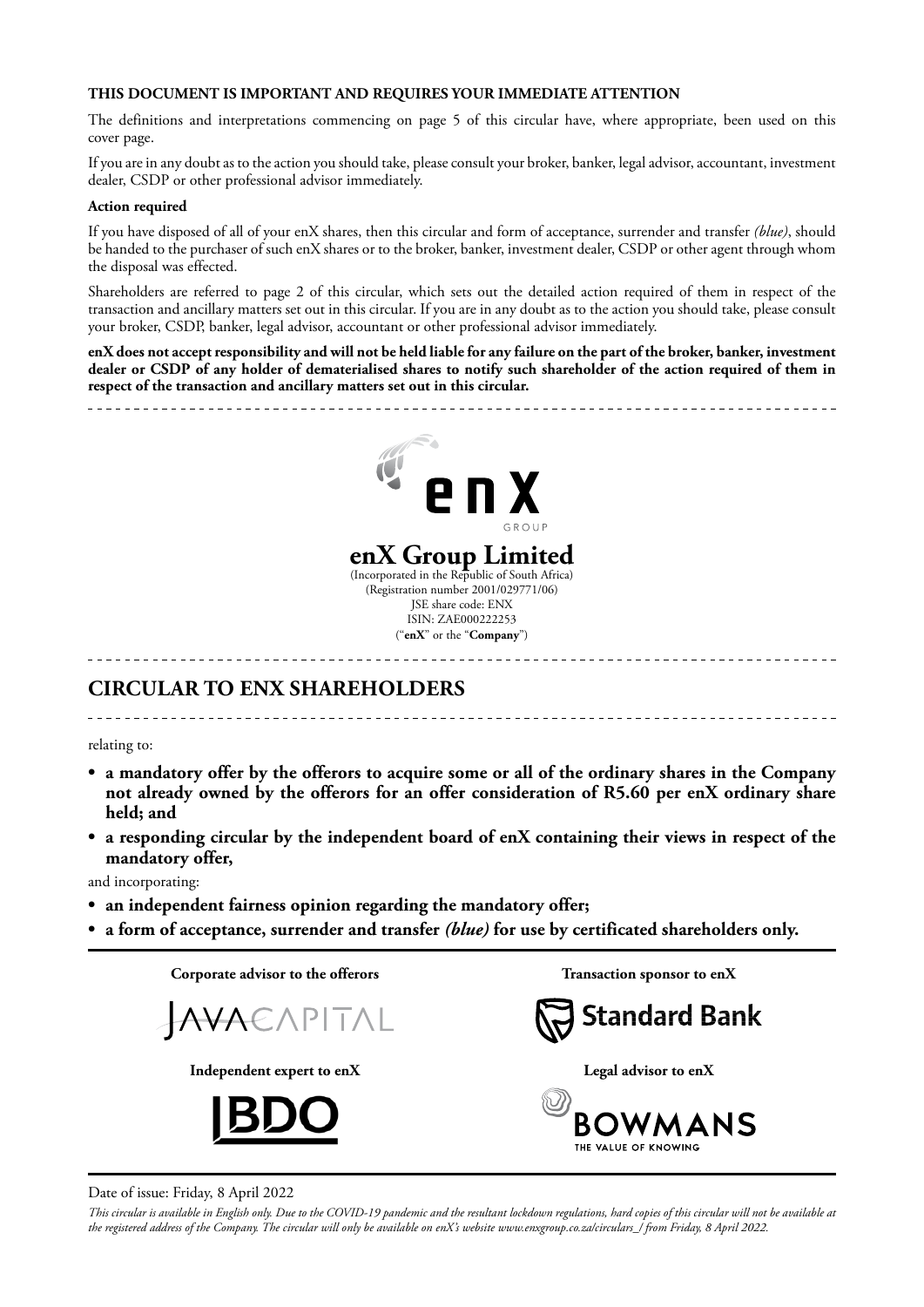# **CORPORATE INFORMATION**

### **Registered office of the Company**

enX Group Limited (Registration number 2001/029771/06) 9th Floor, Katherine Towers 1 Park Lane Wierda Valley Sandton, 2196 (PostNet Suite 86, Private Bag X7, Aston Manor, 1630)

#### **Corporate advisor to the offerors**

Java Capital Proprietary Limited (Registration number 2012/089864/07) 6th Floor, 1 Park Lane Wierda Valley Sandton, 2196 (PO Box 522606, Saxonwold, 2132)

#### **Independent expert to enX**

BDO Corporate Finance Proprietary Limited (Registration number 1983/002903/07) Wanderers Office Park 52 Corlett Drive Illovo, 2196 (Private Bag X60500, Houghton, 2041)

#### **Transfer secretaries**

Computershare Investor Services Proprietary Limited (Registration number 2004/003647/07) Rosebank Towers 15 Biermann Avenue Rosebank, 2196 (Private Bag X9000, Saxonwold, 2132)

#### **Date and place of incorporation of the Company**

Incorporated on 12 December 2001 in the Republic of South Africa

#### **Company secretary**

Acorim Proprietary Limited (Represented by Roxanne Cloete) (Registration number 2013/087325/07) 13th Floor, Illovo Point 68 Melville Road Illovo Sandton, 2196 (Postal address as above)

#### **Transaction sponsor to enX**

The Standard Bank of South Africa Limited (Registration number: 1962/000738/06) 3rd Floor, 30 Baker Street Rosebank, 2196 (PO Box 7725, Johannesburg, 2000)

# **Legal advisor to enX**

Bowman Gilfillan Inc. (Registration Number: 1998/021409/21) 11 Alice Lane Sandton, 2146 (PO Box 785812, Sandton, 2146)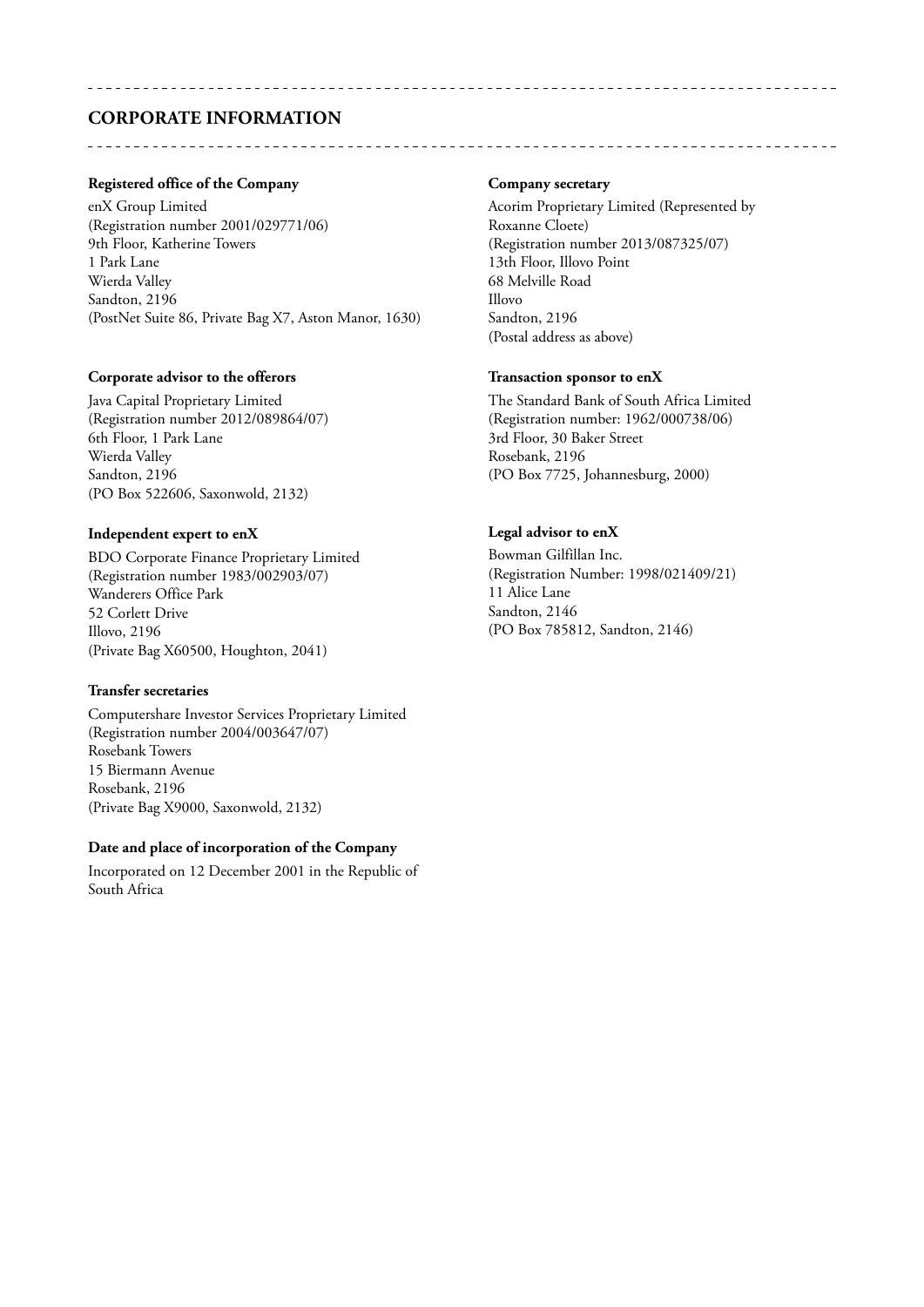# **TABLE OF CONTENTS**

The definitions and interpretations commencing on page 5 of this circular apply to this table of contents.

|     |                       |                                                                                      | Page               |
|-----|-----------------------|--------------------------------------------------------------------------------------|--------------------|
|     | Corporate information |                                                                                      | Inside front cover |
|     |                       | Action required by enX shareholders                                                  | 2                  |
|     |                       | Salient dates and times in respect of the mandatory offer                            | 4                  |
|     |                       | Definitions and interpretations                                                      | 5                  |
|     |                       | Circular to enX shareholders                                                         |                    |
| 1.  | Introduction          |                                                                                      | 9                  |
|     |                       | <b>PART I - OFFER TO ALL ENX MINORITY SHAREHOLDERS</b>                               |                    |
| 1.  |                       | Background to the mandatory offer                                                    | 10                 |
| 2.  |                       | The mandatory offer                                                                  | 10                 |
| 3.  |                       | Procedure for acceptance of the mandatory offer                                      | 12                 |
| 4.  |                       | South African Exchange Control Regulations                                           | 14                 |
| 5.  |                       | Interests of the offerors and their directors in enX and the offerors                | 15                 |
| 6.  |                       | Arrangements in relation to the mandatory offer                                      | 16                 |
| 7.  |                       | Related and concert parties                                                          | 16                 |
| 8.  |                       | enX shareholder support                                                              | 17                 |
| 9.  |                       | Offeror responsibility statement                                                     | 17                 |
| 10. | Consents              |                                                                                      | 18                 |
|     |                       | 11. Preliminary and issue expenses                                                   | 18                 |
|     |                       | 12. Documents available for inspection                                               | 18                 |
|     |                       | <b>PART II - ENX RESPONSE CIRCULAR</b>                                               |                    |
| l.  | Introduction          |                                                                                      | 19                 |
| 2.  |                       | Information on enX and background to the mandatory offer                             | 19                 |
| 3.  |                       | Composition of the independent board                                                 | 19                 |
| 4.  |                       | Appointment of the independent expert                                                | 20                 |
| 5.  |                       | Opinion of the independent expert                                                    | 20                 |
| 6.  |                       | Views of the independent board                                                       | 20                 |
| 7.  |                       | Major shareholders                                                                   | 21                 |
| 8.  |                       | Interests of enX and its directors in the offerors and enX                           | 21                 |
| 9.  |                       | Historical financial information                                                     | 22                 |
|     |                       | 10. Price and volume history of enX shares                                           | 23                 |
| 11. |                       | Independent board responsibility statement                                           | 23                 |
| 12. | Consents              |                                                                                      | 23                 |
|     |                       | 13. Conflicts of interest                                                            | 23                 |
|     |                       | 14. Costs of the mandatory offer                                                     | 23                 |
|     |                       | 15. Documents available for inspection                                               | 24                 |
|     | <b>Annexure 1</b>     | Independent expert's opinion regarding the mandatory offer                           | 25                 |
|     | Annexure 2            | Historical financial information of enX for the years ended 31 August 2021,          |                    |
|     |                       | 31 August 2020 and 31 August 2019                                                    | 30                 |
|     | Annexure 3            | Trading history of enX shares                                                        | 36                 |
|     |                       | Form of acceptance, surrender and transfer for use by certificated shareholders only | Attached           |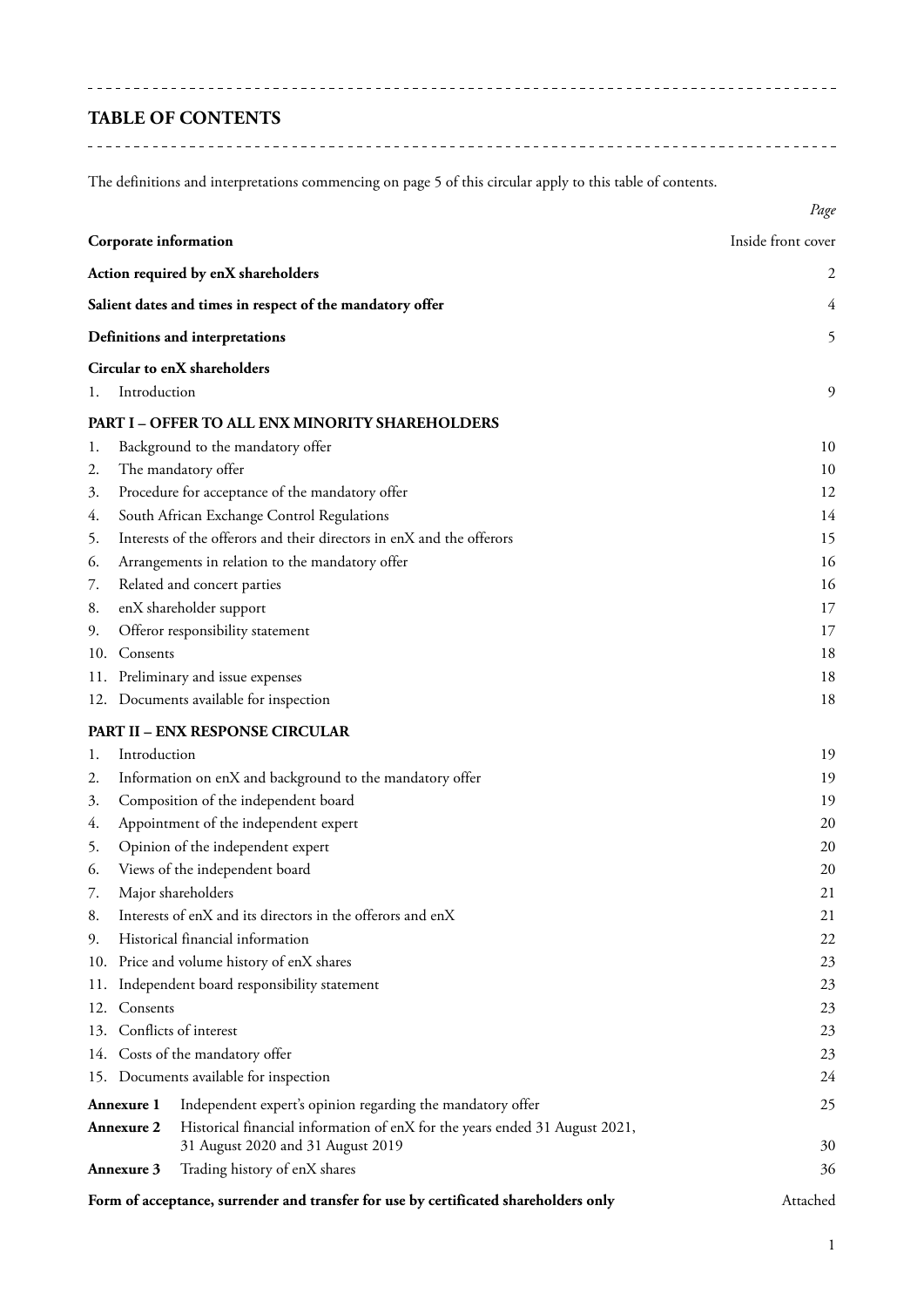# **ACTION REQUIRED BY ENX SHAREHOLDERS**

The definitions and interpretations commencing on page 5 of this circular have, where appropriate, been used in this section.

If you have disposed of all your enX shares, then this circular, together with the attached form of acceptance, surrender and transfer *(blue)*, should be handed to the purchaser of such shares or to the broker, CSDP, banker or other agent through whom the disposal was effected.

Please take careful note of the following provisions regarding the action to be taken by enX shareholders in relation to the offer.

# 1. **CERTIFICATED SHAREHOLDERS**

- 1.1 The provisions of this paragraph 1 do not apply to dematerialised shareholders who elect to accept the offer.
- 1.2 Certificated shareholders who wish to accept the offer are required to complete the attached form of acceptance, surrender and transfer and return it to the transfer secretaries together with their documents of title in respect of their offer shares, at their own risk, to be received by no later than 12:00 on the closing date. If a form of acceptance is not received by 12:00 on the closing date, such certificated shareholder will be deemed to have declined the offer. No late acceptances will be considered if received by the transfer secretaries after 12:00 on the closing date.
- 1.3 If the documents of title relating to the shares held by a certificated shareholder have been lost or destroyed, enX shareholders should nevertheless return a duly completed form of acceptance together with an indemnity on terms satisfactory to enX and the offerors. The offerors and enX may, in their sole discretion, dispense with the surrender of such documents of title upon production of satisfactory evidence that the documents of title have been lost or destroyed and upon provision of an indemnity on terms acceptable to the offerors and enX. Unless otherwise agreed by the offerors and enX, only indemnity forms obtained from the transfer secretaries (available on request) will be regarded as suitable. The offerors and enX shall be entitled, in their absolute discretion, by way of agreement to waive the requirement of an indemnity.
- 1.4 No receipt will be issued for documents of title surrendered unless specifically requested. In order to comply with the requirements of the JSE, lodging agents must prepare special transaction receipts, if required.
- 1.5 The offerors reserve the right, in their sole and absolute discretion, to:
	- 1.5.1 in respect of certificated shares, treat as invalid forms of acceptance, transfer and surrender not accompanied by valid documents of title;
	- 1.5.2 treat as invalid forms of acceptance, transfer and surrender not properly completed; and
	- 1.5.3 require proof of the authority of the person signing the form of acceptance where such proof has not been lodged with or recorded by the transfer secretaries.
- 1.6 Without prejudice to any of their rights, the offerors reserve the right to condone, in their sole discretion, the non-performance by any offeree of any of the terms of the mandatory offer.

#### 2. **DEMATERIALISED SHAREHOLDERS**

- 2.1 Dematerialised shareholders who wish to accept the offer are required to notify their CSDPs or brokers of their acceptance in the manner and by the deadline stipulated in the custody agreement concluded between the holders of dematerialised enX shares and their CSDPs or brokers, as the case may be. If no instruction is given to their CSDPs or brokers, or if there is any doubt or dispute in respect of their acceptance, such dematerialised shareholders will be deemed to not have accepted the offer. Dematerialised shareholders must not complete the attached form of acceptance. The CSDP or broker of a dematerialised shareholder who wishes to accept the offer must notify the transfer secretaries of such acceptance of the offer.
- 2.2 Without prejudice to any of their rights, the offerors reserve the right to condone, in their sole discretion, the non-performance by any offeree of any of the terms of the mandatory offer.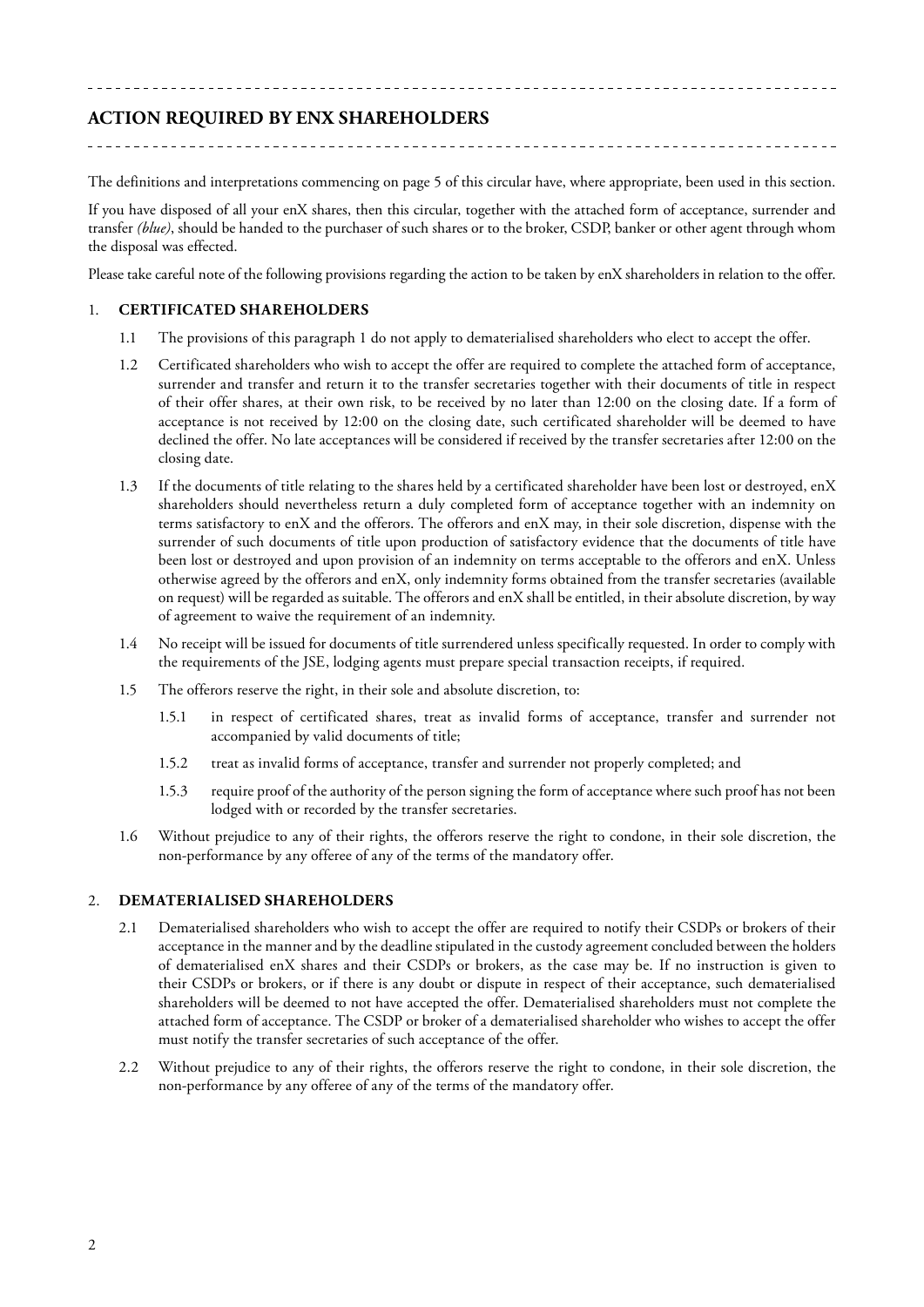# 3. **SETTLEMENT OF THE OFFER CONSIDERATION**

- 3.1 Certificated shareholders who accept the offer will have the offer consideration transferred to them by way of EFT (depending on the election made by them in the form of acceptance) by no later than the payment date, being within six business days after the date on which such shareholders deliver forms of acceptance and documents of title to the transfer secretaries, unless such forms of acceptance and documents of title are delivered on the closing date, in which case the offer consideration will be paid on the first business day following the record date.
- 3.2 Dematerialised shareholders who accept the offer will have their accounts at their CSDP or broker updated with the offer consideration by no later than the payment date, being within six business days after the date on which the CSDPs or brokers of such enX shareholders notify the transfer secretaries of their acceptance of the offer, unless such notification is received on the closing date, in which case the offer consideration will be paid on the first business day following the record date.
- 3.3 If the offer consideration is not sent to shareholders entitled thereto because the relevant documents of title and forms of acceptance have not been surrendered, or if the offer consideration is returned undelivered to the transfer secretaries, the offer consideration will be held by the offerors or the transfer secretaries, on behalf of and for the benefit of such certificated shareholders until claimed and no interest will accrue thereon. This paragraph does not apply to dematerialised shares held by shareholders.
- 3.4 The settlement of the offer consideration to which any offeree becomes entitled in terms of the offer will be implemented in full in accordance with the terms of the offer without regard to any lien, right of set-off, counterclaim or any other analogous right to which the offerors may be entitled.
- 3.5 The settlement of the offer consideration for both dematerialised shareholders and certificated shareholders will be made subject to the Exchange Control Regulations.

# **TRP APPROVALS**

enX shareholders should take note that the TRP does not consider commercial advantages or disadvantages of affected transactions when it approves such transactions.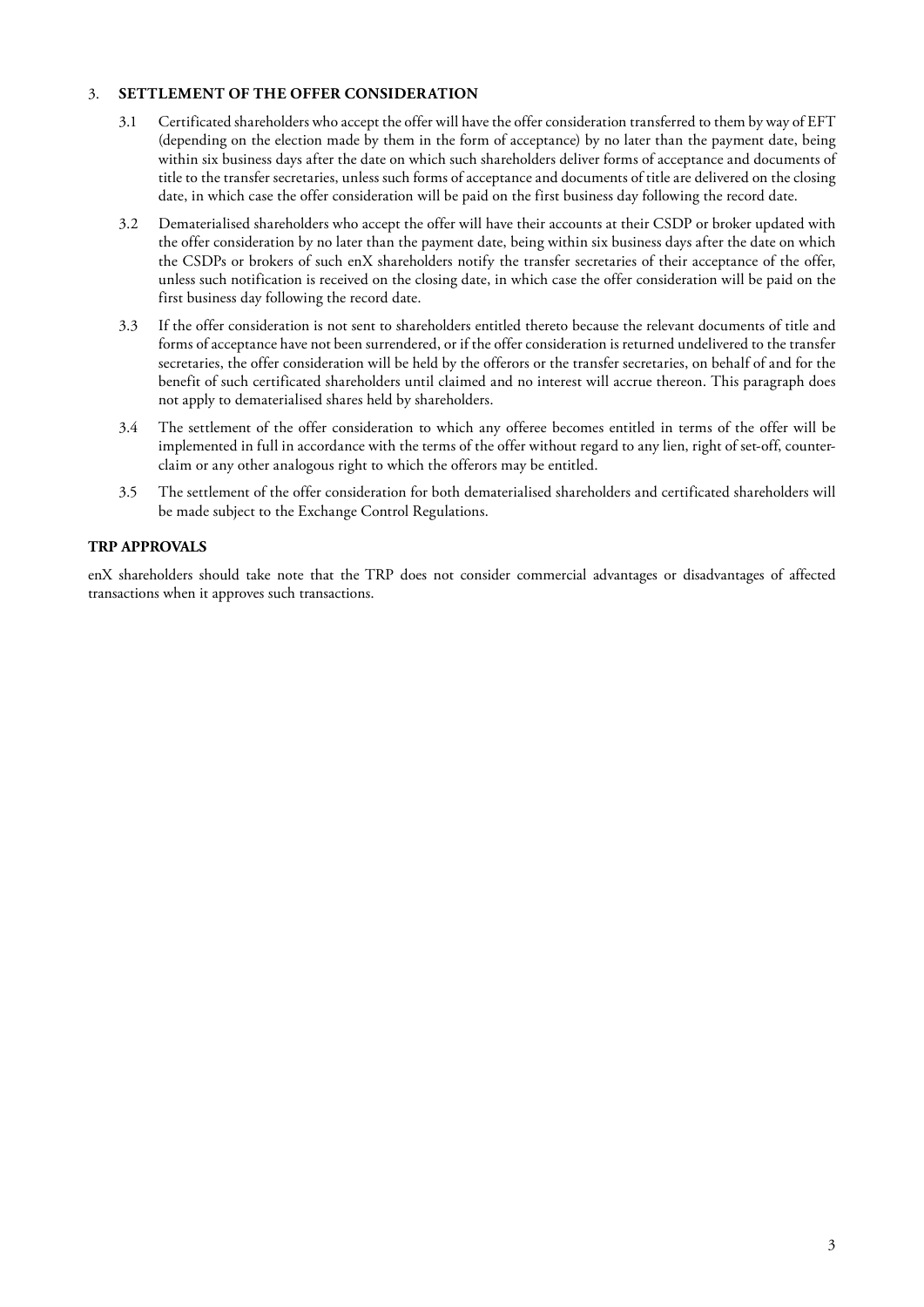# **SALIENT DATES AND TIMES IN RESPECT OF THE MANDATORY OFFER**

The definitions and interpretations commencing on page 5 of this circular have, where appropriate, been used in this section.

|                                                                                                                            | 2022              |
|----------------------------------------------------------------------------------------------------------------------------|-------------------|
| Record date to determine which enX shareholders are entitled to receive this circular                                      | Friday, 1 April   |
| Circular together with the accompanying form of acceptance, surrender and transfer (blue) posted to<br>enX shareholders on | Friday, 8 April   |
| Announcement relating to the issue of the circular and the mandatory offer released on SENS on                             | Friday, 8 April   |
| Mandatory offer opens at 09:00 (see notes 4 and 5 below)                                                                   | Monday, 11 April  |
| Announcement relating to the issue of the circular and the mandatory offer published in the press on                       | Monday, 11 April  |
| Expected last day to trade in enX shares on the JSE in order to participate in the mandatory offer                         | Tuesday, 31 May   |
| Expected date on which the shares trade "ex" the mandatory offer                                                           | Wednesday, 1 June |
| Expected date on which the mandatory offer closes at 12:00 on                                                              | Friday, 3 June    |
| Record date on which enX shareholders must hold enX shares in order to accept the mandatory offer                          | Friday, 3 June    |
| Results of the mandatory offer announced on SENS                                                                           | Monday, 6 June    |
| Mandatory offer consideration paid to offer participants as per notes 6 and 7 below, with the last<br>payment on           | Monday, 6 June    |
| Results of the mandatory offer published in the press                                                                      | Tuesday, 7 June   |

#### **Notes:**

1. All dates and times in this circular are local dates and times in South Africa.

2. The above dates and times are subject to change. Any changes will be released on SENS and, if required, published in the press.

3. No dematerialisation and rematerialisation of enX shares may take place between Wednesday, 1 June 2022 and Friday, 3 June 2022, both days inclusive.

4. The mandatory offer must remain open for at least 30 business days after the opening date.

- 5. Acceptance of the mandatory offer will be irrevocable, save in circumstances where the condition precedent in paragraph 2.4 of Part I of the circular is not fulfilled.
- 6. Certificated shareholders who accept the mandatory offer will have the offer consideration transferred to them by way of EFT (depending on the election made by them in the form of acceptance) by no later than the payment date, being within six business days after the date on which such shareholders deliver forms of acceptance and documents of title to the transfer secretaries, unless such forms of acceptance and documents of title are delivered on the closing date, in which case the offer consideration will be paid on the first business day following the record date.
- 7. Dematerialised shareholders who accept the mandatory offer will have their accounts at their CSDP or broker updated with the offer consideration by no later than the payment date, being within six business days after the date on which the CSDPs or brokers of such enX shareholders notify the transfer secretaries of their acceptance of the mandatory offer, unless such notification is received on the closing date, in which case the offer consideration will be paid on the first business day following the record date.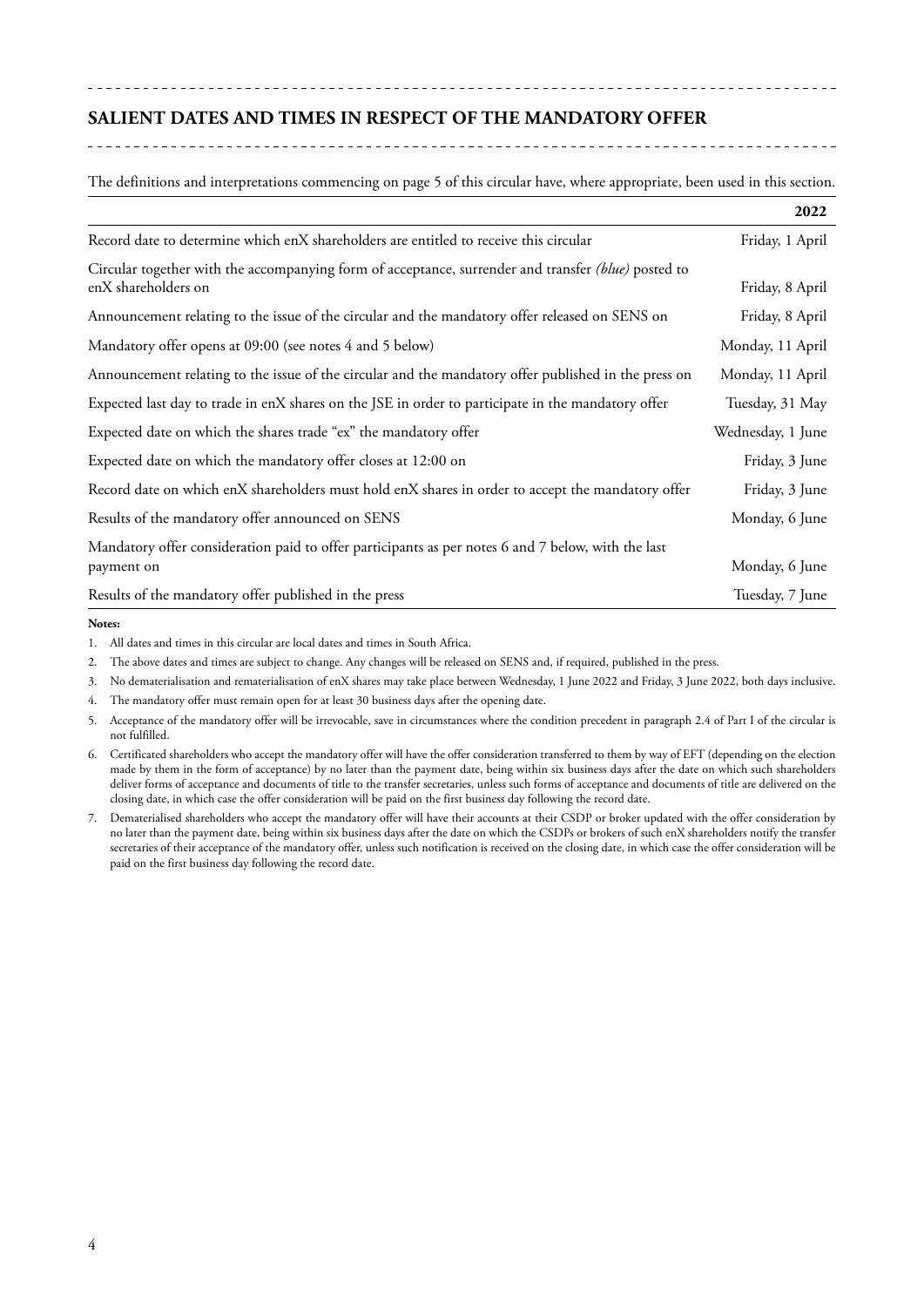# **DEFINITIONS AND INTERPRETATIONS**

In this circular and the annexures hereto, unless the context indicates otherwise, references to the singular include the plural and *vice versa*, words denoting one gender include the other, expressions denoting natural persons include juristic persons and associations of persons and *vice versa*, and the words in the first column have the meanings stated opposite them in the second column, as follows:

| "African Phoenix"               | African Phoenix Investments Limited (Registration number 1946/021193/07), a<br>public company incorporated and registered in accordance with the laws of South<br>Africa and owned by:                                                                                                                                                                    |
|---------------------------------|-----------------------------------------------------------------------------------------------------------------------------------------------------------------------------------------------------------------------------------------------------------------------------------------------------------------------------------------------------------|
|                                 | Peresec Prime Brokers Proprietary Limited as to 49.1%;<br>$\bullet$                                                                                                                                                                                                                                                                                       |
|                                 | Zarclear Holdings Limited as to 23.5%;<br>٠                                                                                                                                                                                                                                                                                                               |
|                                 | Hampden Capital Proprietary Limited as to 20.9%;<br>$\bullet$                                                                                                                                                                                                                                                                                             |
|                                 | Oyama Mabandla as to 2.1%; and<br>٠                                                                                                                                                                                                                                                                                                                       |
|                                 | the balance being held by multiple minority shareholders;<br>٠                                                                                                                                                                                                                                                                                            |
| "board" or "enX board"          | the board of directors of enX;                                                                                                                                                                                                                                                                                                                            |
| "broker"                        | any person registered as a broking member (equities) in terms of the JSE Listings<br>Requirements made in accordance with the provisions of the Financial Markets Act;                                                                                                                                                                                    |
| "business day"                  | any day other than a Saturday, Sunday or official public holiday in South Africa;                                                                                                                                                                                                                                                                         |
| "certificated shareholders"     | shareholders who hold certificated shares;                                                                                                                                                                                                                                                                                                                |
| "certificated shares"           | shares which have not been dematerialised into the Strate system, title to which is<br>represented by a share certificate or other physical documents of title;                                                                                                                                                                                           |
| "circular" or "this document"   | this circular dated Friday, 8 April 2022 including annexures thereto;                                                                                                                                                                                                                                                                                     |
| "closing date"                  | the closing date of the mandatory offer at 12:00 as announced on SENS, a minimum<br>of 10 businesses days prior thereto, and if required, published in the press, and which<br>closing date shall be (i) a Friday; and (ii) not be earlier than 30 business days after the<br>opening date. The closing date is anticipated to be on Friday, 3 June 2022; |
| "Common Monetary Area"          | South Africa, the Republic of Namibia and the Kingdoms of Lesotho and Eswatini;                                                                                                                                                                                                                                                                           |
| "Companies Act"                 | the Companies Act, No. 71 of 2008, as amended from time to time;                                                                                                                                                                                                                                                                                          |
| "company secretary" or "Acorim" | Acorim Proprietary Limited (Registration number 2013/087325/07), full details of<br>which are set out in the Corporate Information section;                                                                                                                                                                                                               |
| "corporate advisor"             | Java Capital Proprietary Limited (Registration number 2012/089864/07), a private<br>company incorporated and registered in South Africa, full details of which are set out<br>in the "Corporate Information" section of this circular and corporate advisor to the<br>offerors;                                                                           |
| "CSDP"                          | a Central Securities Depositary Participant in South Africa, appointed to hold and<br>administer dematerialised shares;                                                                                                                                                                                                                                   |
| "custody agreement"             | the agreement which regulates the relationship between the CSDP or broker and each<br>beneficial holder of dematerialised shares;                                                                                                                                                                                                                         |
| "dematerialised shareholders"   | shareholders who hold dematerialised shares;                                                                                                                                                                                                                                                                                                              |
| "dematerialised shares"         | shares which have been incorporated into the Strate system, title to which is not<br>represented by share certificates or other physical documents of title;                                                                                                                                                                                              |
| "director"                      | a director of enX;                                                                                                                                                                                                                                                                                                                                        |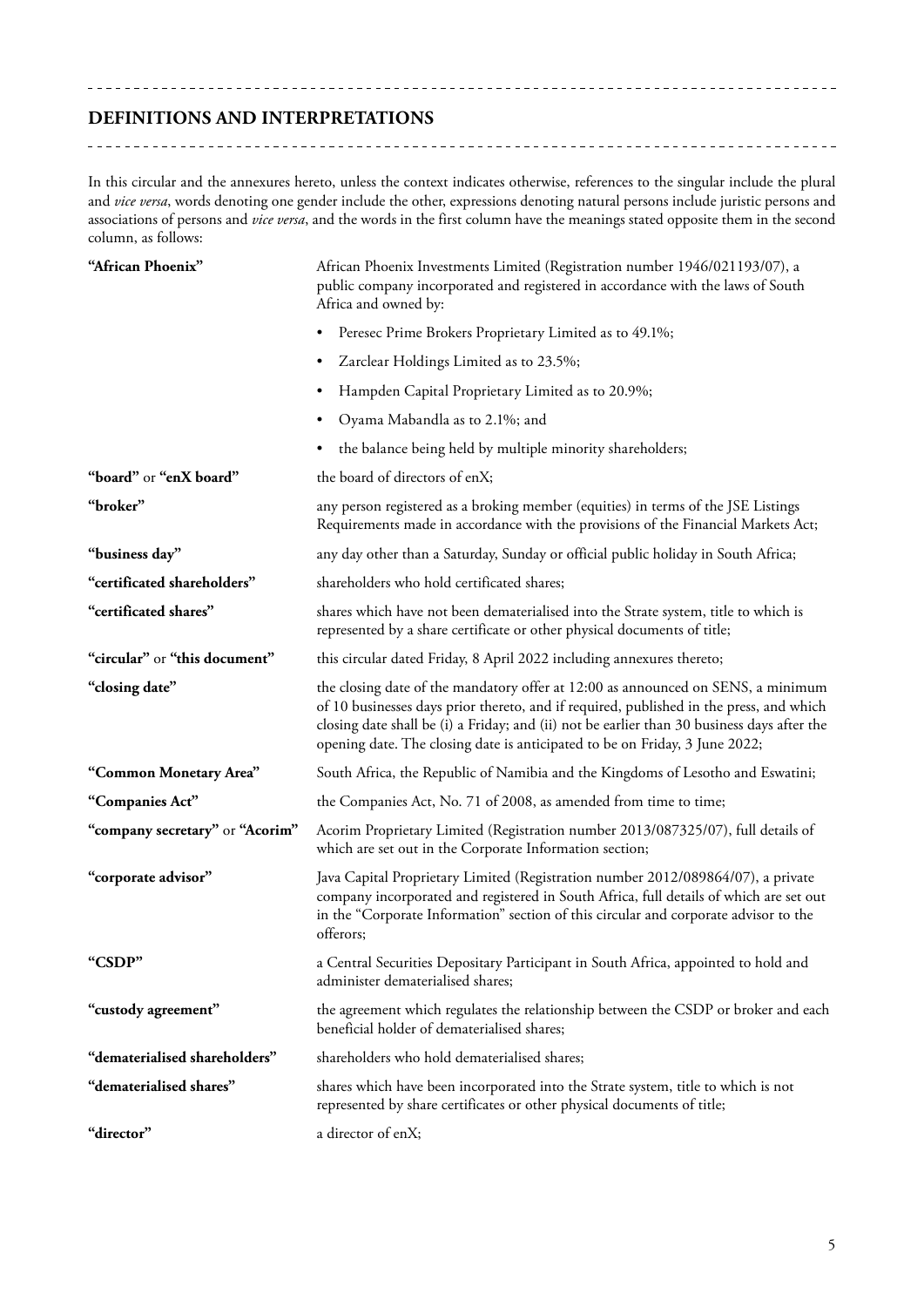| "directors of African Phoenix" | the directors of the African Phoenix, being O Mabandla, W Chapman,<br>A Hannington, N Naidoo, D Maithufi, and N Sennett;                                                                                                                                                                                                                            |
|--------------------------------|-----------------------------------------------------------------------------------------------------------------------------------------------------------------------------------------------------------------------------------------------------------------------------------------------------------------------------------------------------|
| "directors of MCC Contracts"   | the directors of the MCC Contracts, being JL Serfontein and A Hannington;                                                                                                                                                                                                                                                                           |
| "directors of the offerors"    | collectively, the directors of African Phoenix and MCC Contracts;                                                                                                                                                                                                                                                                                   |
| "documents of title"           | share certificates, certified transfer deeds, balance receipts and any other documents of<br>title to shares acceptable to the enX board;                                                                                                                                                                                                           |
| "enX" or the "Company"         | enX Group Limited (Registration number 2001/029771/06), a public company<br>incorporated and registered in accordance with the laws of South Africa and listed on<br>the JSE, full details of which are set out in the "Corporate Information" section;                                                                                             |
| "enX minority shareholders"    | all enX shareholders, other than the offerors;                                                                                                                                                                                                                                                                                                      |
| "enX share acquisition"        | the acquisition by the offerors of 7 559 375 enX shares at a cash price of R5.60 per<br>share, which triggered the mandatory offer;                                                                                                                                                                                                                 |
| "Exchange Control Regulations" | the South African Exchange Control Regulations, promulgated in terms of section 9<br>of the Currency and Exchanges Act, No. 9 of 1933, as amended from time to time;                                                                                                                                                                                |
| "fair and reasonable opinion"  | the report to the independent board prepared by the independent expert in<br>compliance with the relevant sections of the Companies Act and Takeover Regulations<br>in respect of the mandatory offer, which report is set out in <b>Annexure 1</b> of this<br>circular;                                                                            |
| "Financial Markets Act"        | the Financial Markets Act, No. 19 of 2012, as amended from time to time;                                                                                                                                                                                                                                                                            |
| "firm intention announcement"  | the announcement released on SENS on Friday, 28 January 2022, advising<br>shareholders of the mandatory offer;                                                                                                                                                                                                                                      |
| "foreign shareholder"          | an enX shareholder who is a non-resident of South Africa as contemplated in the<br><b>Exchange Control Regulations;</b>                                                                                                                                                                                                                             |
| "form of acceptance"           | the form of acceptance, surrender and transfer (blue) attached to this circular for use<br>by certificated shareholders only;                                                                                                                                                                                                                       |
| "IFRS"                         | International Financial Reporting Standards;                                                                                                                                                                                                                                                                                                        |
| "independent board"            | a sub-committee of the enX board comprising Vuyani Jarana, Babalwa Ngonyama and<br>Lerato Molefe, which has been specifically constituted to appraise the mandatory offer<br>on behalf of the enX board;                                                                                                                                            |
| "independent expert" or "BDO"  | BDO Corporate Finance Proprietary Limited (Registration number<br>1983/002903/07), the independent expert appointed to provide external advice to the<br>independent board in relation to the mandatory offer in terms of the Companies Act<br>and Takeover Regulations, full details of which are set out in the Corporate<br>Information section; |
| "JSE"                          | the exchange operated by the JSE Limited (Registration number 2005/022939/06), a<br>public company incorporated and registered in accordance with the laws of South<br>Africa, and licensed as an exchange under the Financial Markets Act, No. 19 of 2012,<br>as amended from time to time;                                                        |
| "JSE Listings Requirements"    | the Listings Requirements published by the JSE from time to time;                                                                                                                                                                                                                                                                                   |
| "last practicable date"        | Thursday, 31 March 2022, being the last practicable date prior to the finalisation of<br>this circular;                                                                                                                                                                                                                                             |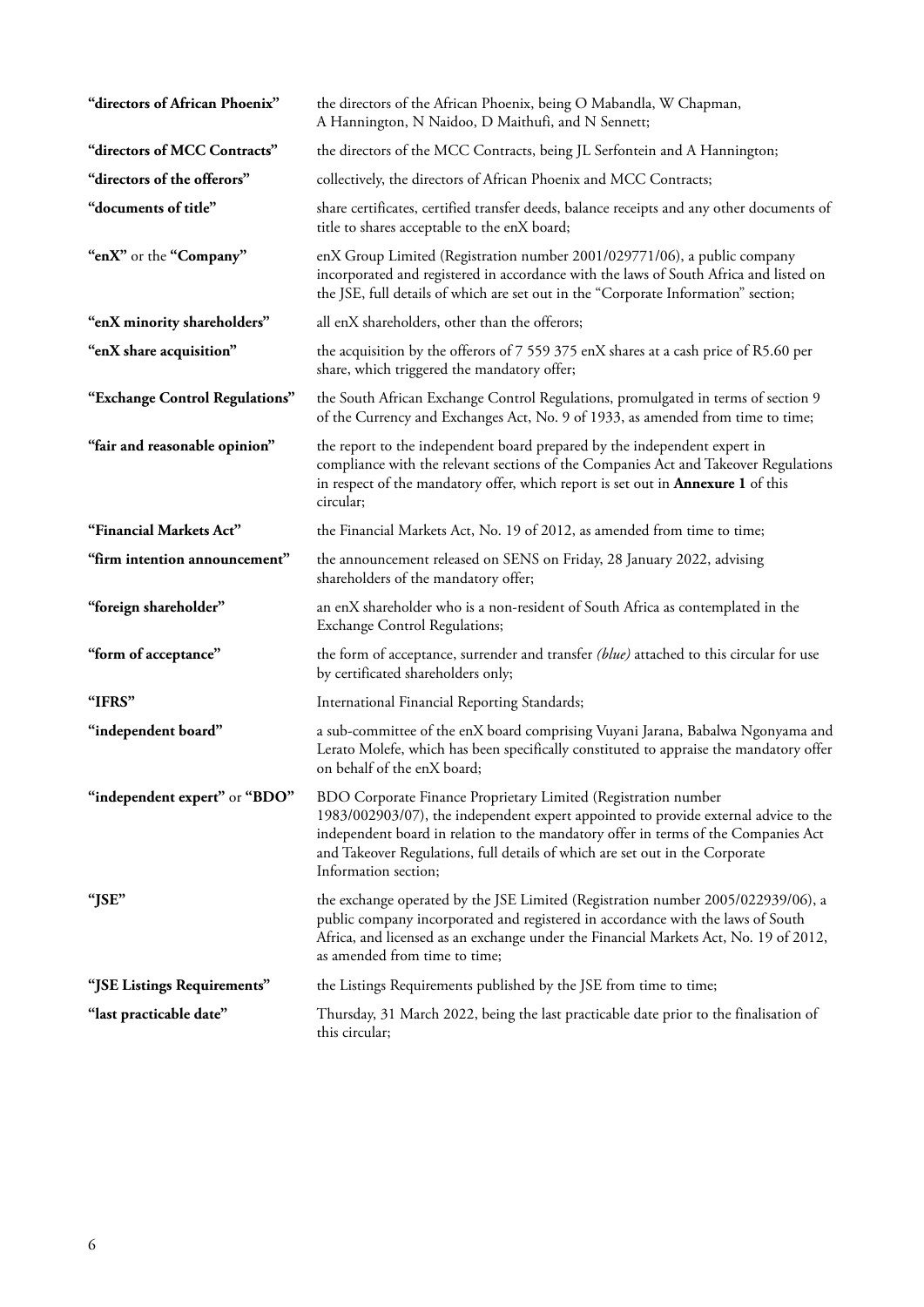| "MCC Contracts"              | MCC Contracts Proprietary Limited (Registration number 1983/008084/07),<br>a private company incorporated and registered in accordance with the laws of South<br>Africa and wholly owned by eXtract Group Limited, which is in turn owned by:<br>African Phoenix as to 49.3%;<br>٠<br>Hampden Capital Proprietary Limited as to 22.7%;<br>٠<br>The Hannington Family Trust as to 16.8%;<br>٠<br>O Mabandla as to 1.9%; and<br>the balance being held by multiple minority shareholders;<br>٠                                                                  |
|------------------------------|---------------------------------------------------------------------------------------------------------------------------------------------------------------------------------------------------------------------------------------------------------------------------------------------------------------------------------------------------------------------------------------------------------------------------------------------------------------------------------------------------------------------------------------------------------------|
| "MOI"                        | memorandum of incorporation;                                                                                                                                                                                                                                                                                                                                                                                                                                                                                                                                  |
| "NAV"                        | net asset value;                                                                                                                                                                                                                                                                                                                                                                                                                                                                                                                                              |
| "offer" or "mandatory offer" | the mandatory offer made by the offerors to enX shareholders, in terms of section<br>$117(1)(c)(vi)$ (read together with section 123) of the Companies Act, to acquire all or<br>part of their shareholding in enX, on the terms set out in this circular;                                                                                                                                                                                                                                                                                                    |
| "offer consideration"        | R5.60 per enX share;                                                                                                                                                                                                                                                                                                                                                                                                                                                                                                                                          |
| "offeree"                    | the enX shareholders to which the mandatory offer is made;                                                                                                                                                                                                                                                                                                                                                                                                                                                                                                    |
| "offer participants"         | the enX shareholders who validly and lawfully accept the mandatory offer by the<br>closing date and who are thus entitled to receive the offer consideration;                                                                                                                                                                                                                                                                                                                                                                                                 |
| "offer period"               | the period from 09:00 on the opening date to 12:00 on the closing date;                                                                                                                                                                                                                                                                                                                                                                                                                                                                                       |
| "offer record date"          | the date on which enX shareholders must be recorded in the securities register in order<br>to participate in the mandatory offer, being the closing date;                                                                                                                                                                                                                                                                                                                                                                                                     |
| "offerors"                   | collectively, African Phoenix and MCC Contracts;                                                                                                                                                                                                                                                                                                                                                                                                                                                                                                              |
| "opening date"               | the opening date of the mandatory offer, being 09:00 on Monday, 11 April 2022;                                                                                                                                                                                                                                                                                                                                                                                                                                                                                |
| "own name registration"      | dematerialised shareholders who have instructed their CSDP to hold their enX shares<br>in their own name on the uncertificated securities register;                                                                                                                                                                                                                                                                                                                                                                                                           |
| "payment date"               | means:                                                                                                                                                                                                                                                                                                                                                                                                                                                                                                                                                        |
|                              | certificated shareholders who accept the mandatory offer will have the offer<br>٠<br>consideration transferred to them by way of EFT (depending on the election<br>made by them in the form of acceptance) by no later than the payment date, being<br>within six business days after the date on which such shareholders deliver forms of<br>acceptance and documents of title to the transfer secretaries, unless such forms of                                                                                                                             |
|                              | acceptance and documents of title are delivered on the closing date, in which case<br>the offer consideration will be paid on the first business day following the record<br>date; and                                                                                                                                                                                                                                                                                                                                                                        |
|                              | dematerialised shareholders who accept the mandatory offer will have their<br>٠<br>accounts at their CSDP or broker updated with the offer consideration by no later<br>than the payment date, being within six business days after the date on which<br>the CSDPs or brokers of such enX shareholders notify the transfer secretaries of<br>their acceptance of the mandatory offer, unless such notification is received on the<br>closing date, in which case the offer consideration will be paid on the first business<br>day following the record date; |
| "R" or "Rand"                | the South African Rand, the lawful currency of South Africa;                                                                                                                                                                                                                                                                                                                                                                                                                                                                                                  |
| "register"                   | the securities register of enX (including the relevant sub-registers of the CSDP (as<br>contemplated in the Financial Markets Act) administering the sub-registers of enX);                                                                                                                                                                                                                                                                                                                                                                                   |
| "SARB"                       | the South African Reserve Bank;                                                                                                                                                                                                                                                                                                                                                                                                                                                                                                                               |
| "SENS"                       | the Stock Exchange News Service of the JSE;                                                                                                                                                                                                                                                                                                                                                                                                                                                                                                                   |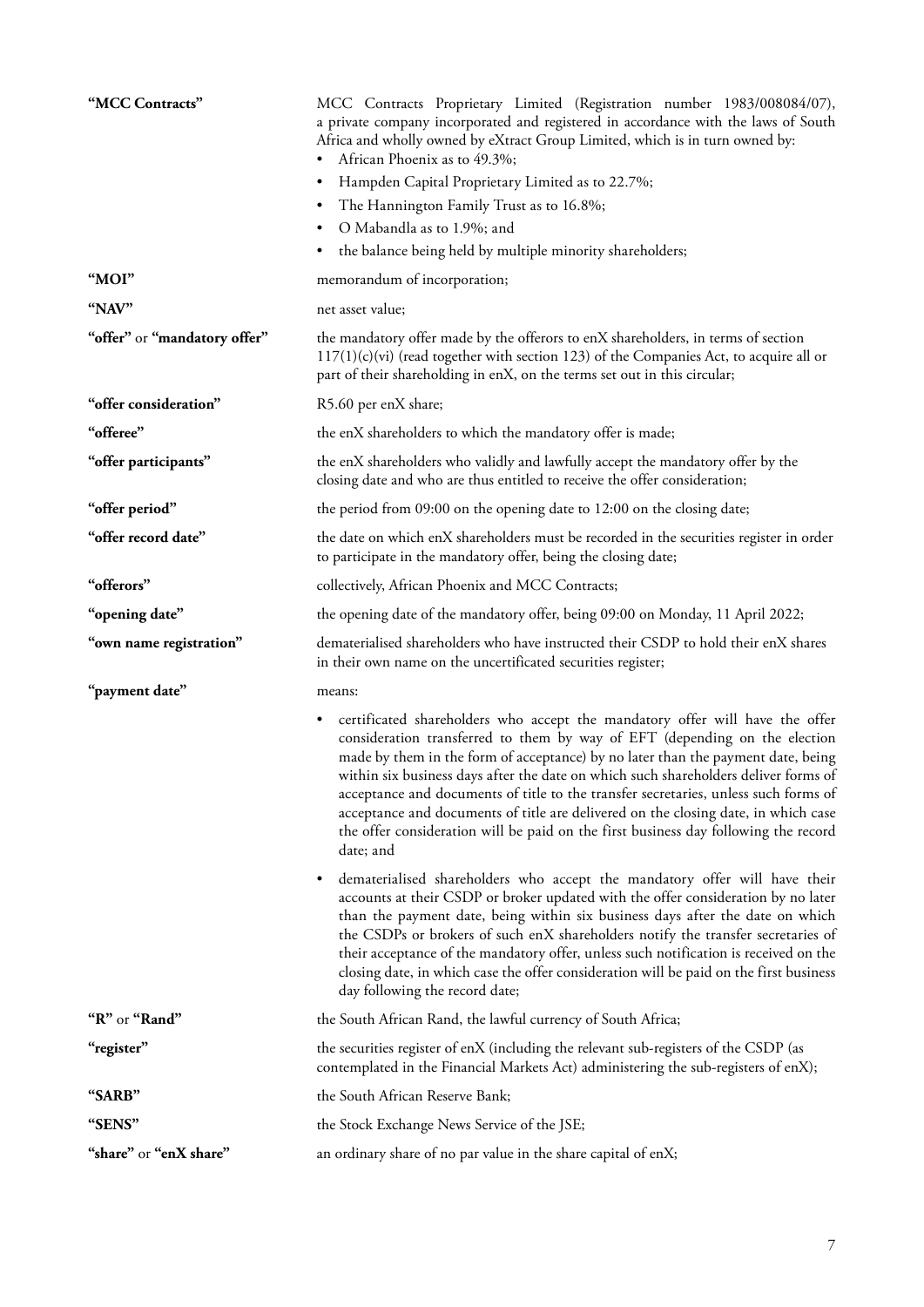| "South Africa"                               | the Republic of South Africa;                                                                                                                                                                                                                                                     |  |  |
|----------------------------------------------|-----------------------------------------------------------------------------------------------------------------------------------------------------------------------------------------------------------------------------------------------------------------------------------|--|--|
| "transaction sponsor"                        | The Standard Bank of South Africa Limited (Registration number: 1962/000738/06),<br>a public company incorporated and registered in South Africa, full details of which are<br>set out in the "Corporate Information" section of this circular;                                   |  |  |
| "Strate"                                     | Strate Proprietary Limited (Registration number 1998/022242/07), a private company<br>registered and incorporated in accordance with the laws of South Africa, a registered<br>central securities depository responsible for the electronic settlement system used by<br>the JSE; |  |  |
| "subsidiary/ies"                             | shall have the meaning ascribed thereto as set out in the Companies Act;                                                                                                                                                                                                          |  |  |
| "Takeover Regulation Panel" or<br>"TRP"      | the Takeover Regulation Panel, established in terms of section 196 of the Companies<br>Act;                                                                                                                                                                                       |  |  |
| "Takeover Regulations"                       | has the meaning ascribed to that term in section 1 of the Companies Act;                                                                                                                                                                                                          |  |  |
| "transfer secretaries" or<br>"Computershare" | Computershare Investor Services Proprietary Limited (Registration number<br>2004/003647/07), a private company incorporated and registered in South Africa,<br>full details of which are set out in the "Corporate Information" section of this circular;                         |  |  |
| "VAT"                                        | value added tax as defined in the Value Added Tax Act, 1991, as amended; and                                                                                                                                                                                                      |  |  |
| "VWAP"                                       | volume weighted average traded price per enX share.                                                                                                                                                                                                                               |  |  |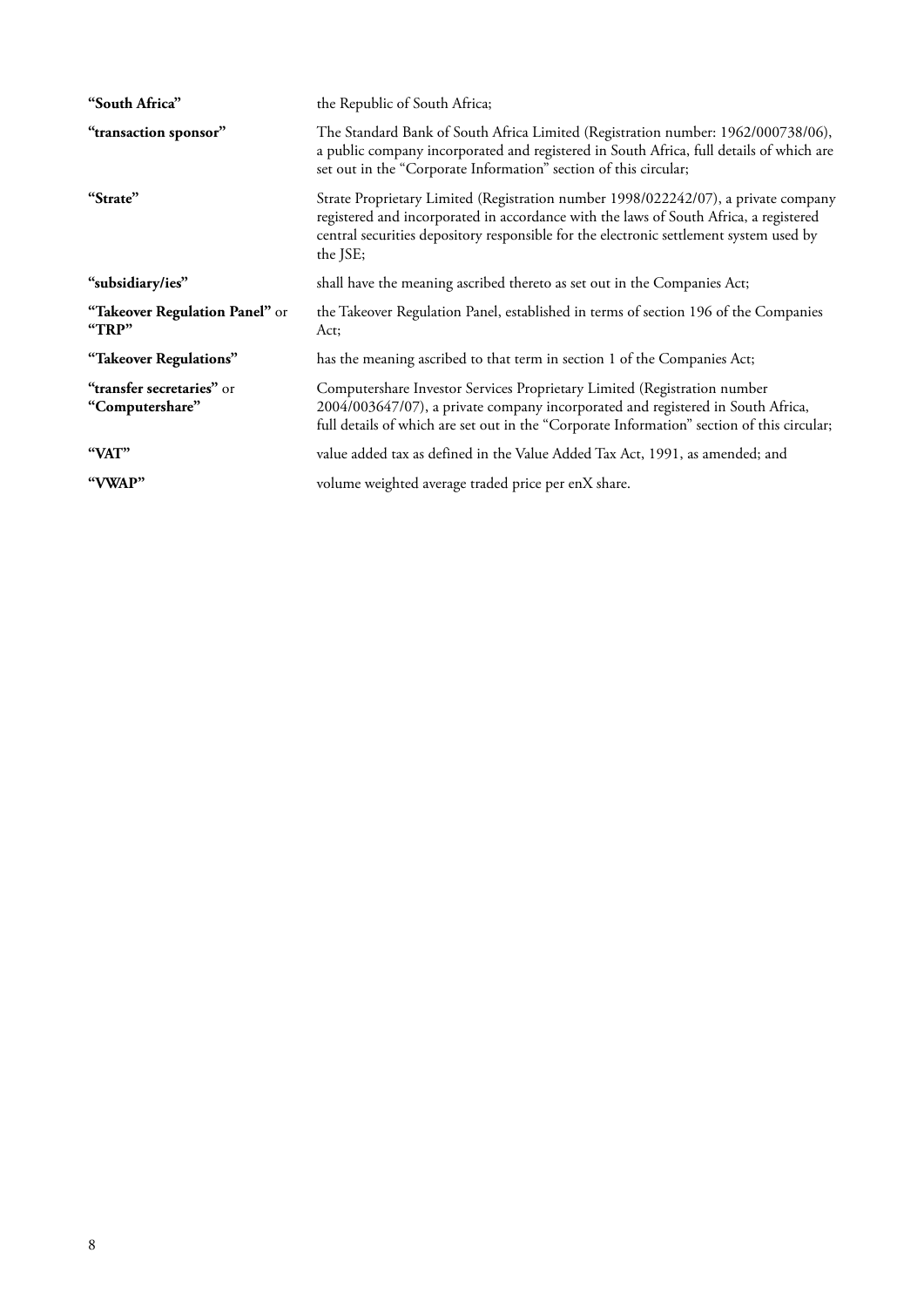

# **enX Group Limited**

(Incorporated in the Republic of South Africa) (Registration number 2001/029771/06) JSE share code: ENX ISIN: ZAE000222253 ("**enX**" or the "**Company**")

#### **Directors**

Paul Baloyi (N*on-executive chairman*) Vuyani Jarana (*Lead independent director*) Andrew Hannington (*Chief executive officer*) Robert Lumb (*Chief financial officer*) Oyama Mabandla (*Executive director*) Warren Chapman (*Non-executive director*) Zolani Matthews (*Independent non-executive director*) Lerato Molefe (*Independent non-executive director*) Babalwa Ngonyama (*Independent non-executive director*)

# **CIRCULAR TO ENX SHAREHOLDERS**

### 1. **INTRODUCTION**

- 1.1 In the firm intention announcement released on SENS on Friday, 28 January 2022, shareholders were advised that the offerors had established a concert party arrangement in relation to any shares beneficially held from time to time by them in enX and had subsequently purchased 7 559 375 enX shares at a cash price of R5.60 per share. As a result of the enX share acquisition, the offerors increased their combined shareholding in enX to more than 35% and are accordingly able to exercise more than 35% of all the voting rights attached to enX shares as contemplated in section 123(5) of the Companies Act and regulation 86(1) of the Takeover Regulations. The offerors are therefore required to make a mandatory offer to all other enX shareholders to purchase their shares at a price of R5.60 per share in terms of section 123 of the Companies Act.
- 1.2 The mandatory offer will be made by the offerors in compliance with the relevant provisions of the Companies Act and the Takeover Regulations and is not subject to any suspensive conditions.
- 1.3 The purpose of this circular is to provide enX shareholders with information regarding the mandatory offer and the manner in which it will be implemented.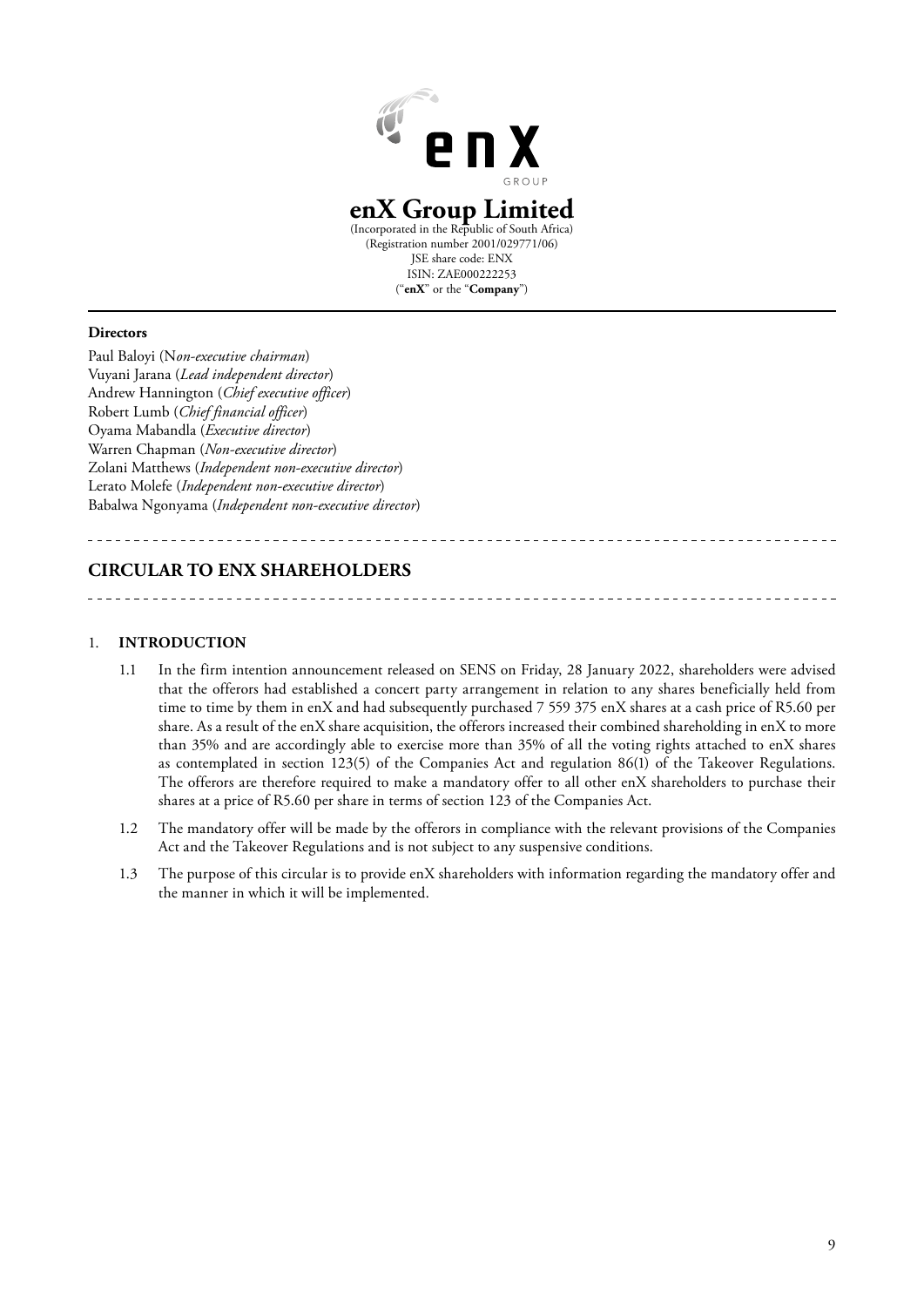# **PART I: OFFER TO ALL ENX MINORITY SHAREHOLDERS**

# 1. **BACKGROUND TO THE MANDATORY OFFER**

- 1.1 In the firm intention announcement released on SENS on Friday, 28 January 2022, shareholders were advised that the offerors had established a concert party arrangement in relation to any shares beneficially held from time to time by them in enX and had subsequently purchased 7 559 375 enX shares for a cash price of R5.60 per share.
- 1.2 As a result of this purchase, the offerors increased their combined shareholding in enX to more than 35% and are accordingly able to exercise more than 35% of all the voting rights attached to enX shares as contemplated in section 123(5) of the Companies Act and regulation 86(1) of the Takeover Regulations. The offerors are therefore required to make a mandatory offer to all other enX shareholders to purchase their shares at a price of R5.60 per share in terms of section 123 of the Companies Act.

#### 2. **THE MANDATORY OFFER**

#### 2.1 **The mandatory offer and offer consideration**

- 2.1.1 The offerors hereby make a mandatory offer to acquire from enX shareholders all the enX shares in respect of which it receives valid acceptances prior to the closing date.
- 2.1.2 The mandatory offer will be made for a cash consideration of R5.60 per enX share payable against delivery of registered and beneficial ownership of the relevant shares into the name of the offerors.
- 2.1.3 Subject to the JSE Listings Requirements, enX intends to remain listed on the Main Board of the JSE following the implementation of the mandatory offer. Should the take-up by shareholders of the offer have an adverse impact on enX's spread and liquidity, enX will put in place a plan to remedy such impact.
- 2.1.4 The offer consideration of R5.60 per enX share represents:
	- 2.1.4.1 discount of 31.3% to the 5-day VWAP of R8.15 per enX share;
	- 2.1.4.2 a discount of 31.0% to the 10-day VWAP of R8.11 per enX share;
	- 2.1.4.3 a discount of 30.7% to the 20-day VWAP of R8.08 per enX share; and
	- 2.1.4.4 a discount of 28.0% to the 30-day VWAP of R7.78 per enX share,

as at Wednesday, 26 January 2022, being the date of the enX share acquisition.

#### 2.2 **Offer period**

- 2.2.1 The mandatory offer will open at 09:00 on Monday, 11 April 2022 and will remain open until 12:00 on the closing date.
- 2.2.2 The mandatory offer will be open for acceptances by offerees for a period of at least 30 business days as required by Regulation 102(4) of the Takeover Regulations.

#### 2.3 **Remaining enX shareholders**

enX shareholders who do not accept the mandatory offer will remain as enX shareholders.

#### 2.4 **Condition precedent**

- 2.4.1 The implementation of the mandatory offer is subject to the fulfilment of the condition precedent that, to the extent required, all Competition and other regulatory approvals, clearances or non-oppositions that the offerors have confirmed in writing to enX to be required by applicable law, in any jurisdiction, for the implementation of the mandatory offer, shall have been obtained, in each case on terms and conditions (if any) that the offerors and enX have confirmed in writing to the other of them are satisfactory to them, acting reasonably.
- 2.4.2 Given that the mandatory offer is being made at a significant discount to the listed price of an enX share, it is not expected that the offer will result in the acquisition by the offerors of control of enX for Competition Act purposes, and as such it is anticipated that offer will be made and implemented on an unconditional basis.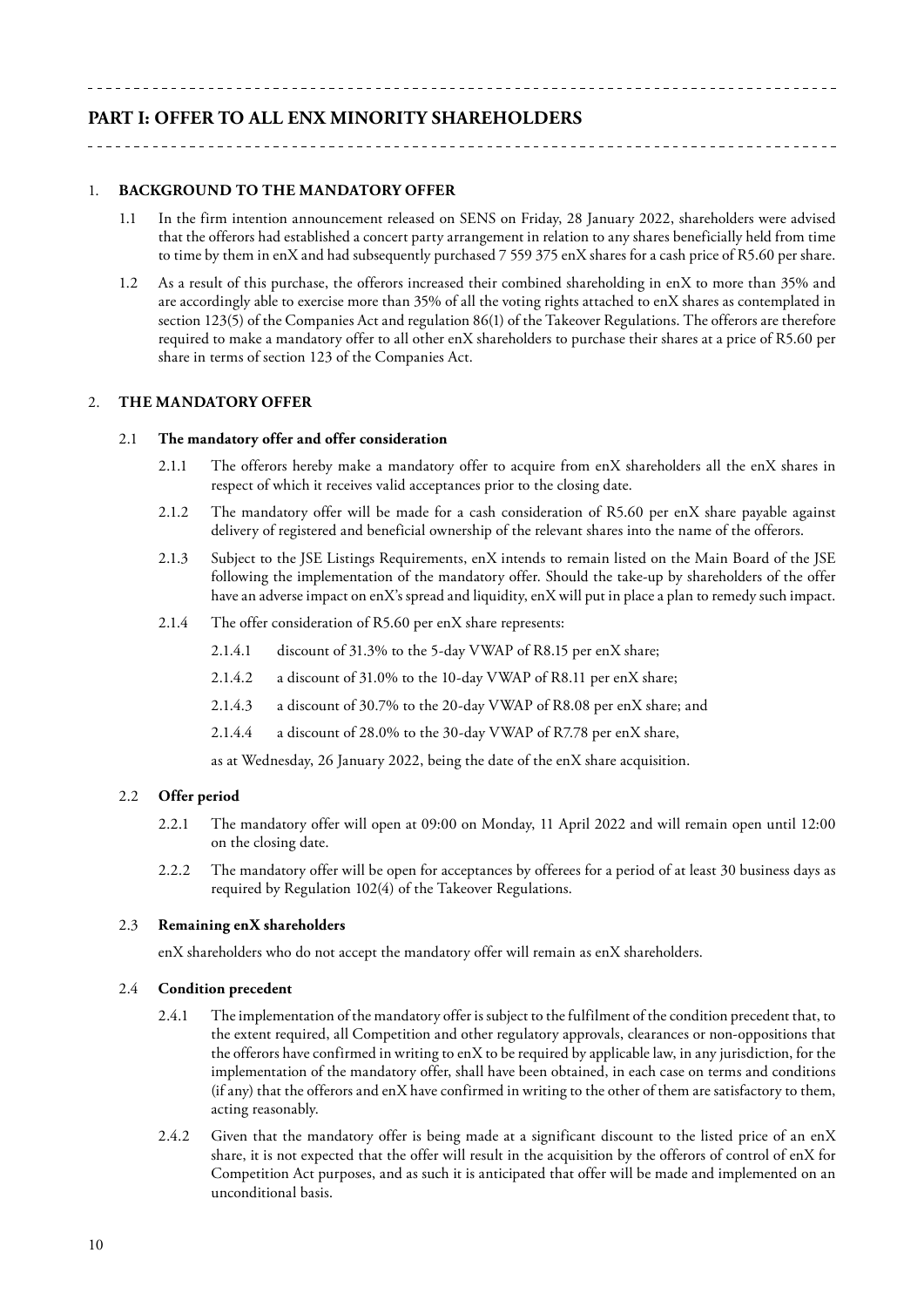### 2.5 **Ability to proceed with the mandatory offer**

- 2.5.1 The offerors have confirmed to the enX board that the offerors have sufficient funds to fully satisfy the cash offer commitment.
- 2.5.2 The offerors have delivered to the TRP an irrevocable unconditional guarantee issued by The Standard Bank of South Africa Limited in accordance with Regulations 111(4) and 111(5) of the Takeover Regulations and in favour of enX shareholders for the sole purpose of fully satisfying the offerors' cash offer commitments.

# 2.6 **Acceptances irrevocable**

All acceptances of the mandatory offer received by the transfer secretaries, the offerors or the relevant CSDP or broker prior to the closing date will be irrevocable, save in circumstances where the condition precedent in paragraph 2.4 above is not fulfilled.

# 2.7 **Transaction receipts**

No receipts will be issued by enX's transfer secretaries or the offerors for forms of acceptance unless specifically requested to do so by the enX shareholder in question. Lodging agents who require special transaction receipts are requested to prepare such receipts and to submit them for stamping by enX's transfer secretaries together with the form of acceptance.

# 2.8 **Applicable law**

- 2.8.1 The mandatory offer is made in compliance with the requirements of the Takeover Regulations and is governed by and subject to the provisions of the laws of South Africa and will be subject to the exclusive jurisdiction of a South African court.
- 2.8.2 Each offer participant will be deemed by his acceptance to have consented and submitted to the jurisdiction of the courts of South Africa in relation to all matters arising out of or in connection with the mandatory offer and acceptance thereof.

# 2.9 **Offer not made where illegal**

- 2.9.1 The legality of the mandatory offer to persons resident in jurisdictions outside of South Africa may be affected by the laws of the relevant jurisdiction.
- 2.9.2 Such persons should acquaint themselves with any applicable legal requirements which they are obligated to observe.
- 2.9.3 It is the responsibility of any offeree wishing to accept the mandatory offer to satisfy himself as to the full observance of the laws of the relevant jurisdiction in connection therewith.
- 2.9.4 In particular, the mandatory offer is not being made, directly or indirectly, in or into any jurisdiction where it is illegal for the mandatory offer to be made or accepted (**"affected jurisdictions"**) or by using mail, or by means or instrumentality of inter-state or foreign commerce of, or any facility of a national securities exchange of any of the affected jurisdictions.
- 2.9.5 Persons wishing to accept the mandatory offer should not use the mail of any of the affected jurisdictions or any such means, instrumentality or facility for any purpose, directly or indirectly, relating to the mandatory offer.
- 2.9.6 Envelopes containing forms of acceptance, transfer and surrender or other documents relating to the mandatory offer should not be post-marked in any of the affected jurisdictions or otherwise dispatched from any of the affected jurisdictions and all acceptors must provide addresses outside the affected jurisdictions for receipt of the offer consideration to which they are entitled under the mandatory offer.
- 2.9.7 If received in any jurisdiction where it is illegal for the mandatory offer to be made or accepted, this document should be treated as being received for information only.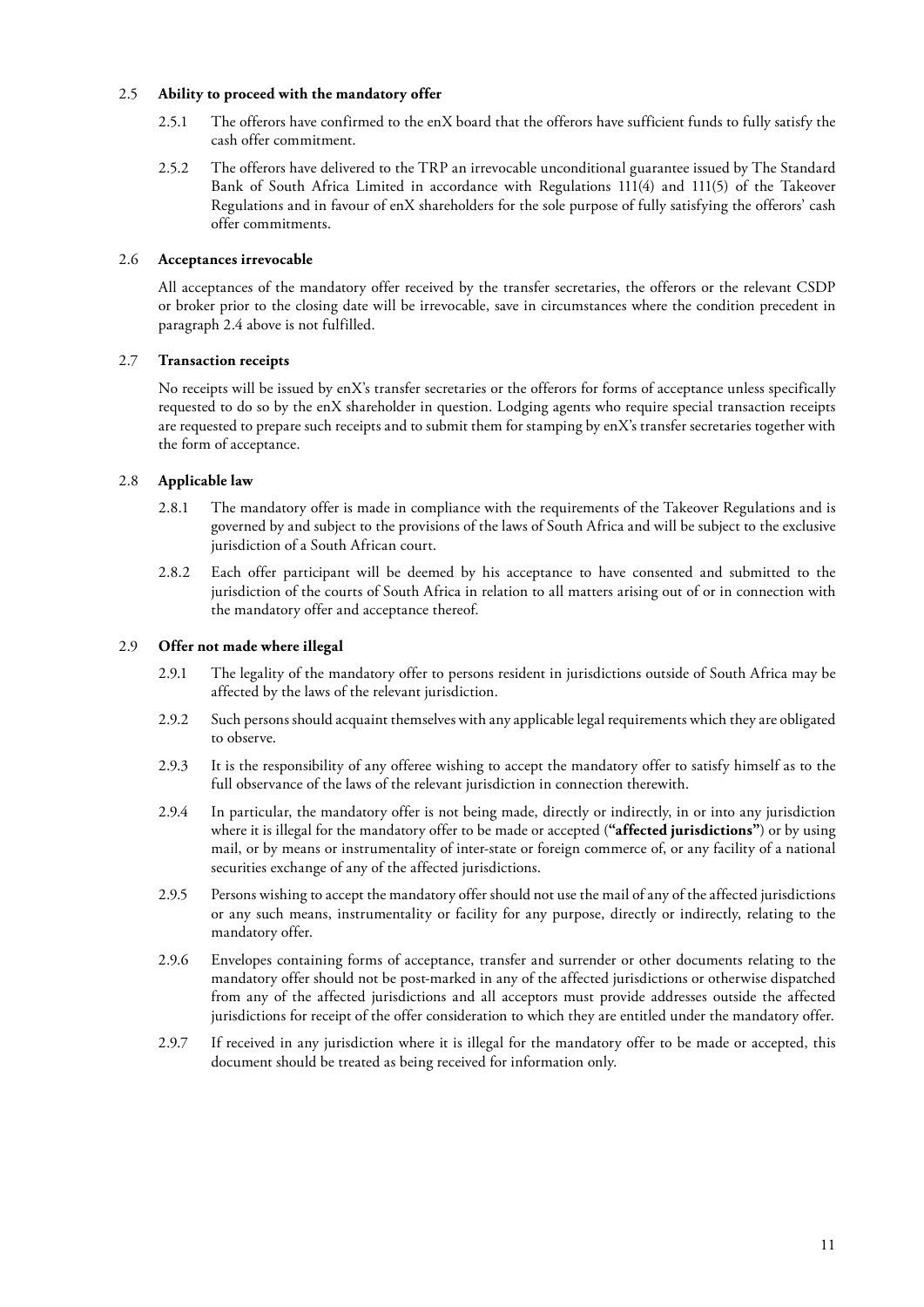#### 2.10 **Approvals, consents and undertakings received**

- The offerors have obtained the necessary authorisations and approvals from their boards and shareholders, to the extent applicable, to proceed with the mandatory offer.
- 2.10.2 The TRP and the JSE have both approved this circular.

#### 2.11 **Tax implications for offerees**

The tax treatment of offerees is dependent on the individual circumstances and the jurisdiction applicable to such offerees. It is recommended that, if offerees are uncertain about the tax treatment of the receipt of the offer consideration, they should seek appropriate advice in this regard.

#### 2.12 **Other terms of the mandatory offer**

- 2.12.1 The mandatory offer may be amended, varied or revised in such a manner as the offerors in their sole discretion may determine, provided that no such amendment, variation or revision shall be made unless:
	- 2.12.1.1 the prior consent of the TRP has been obtained;
	- 2.12.1.2 there is no diminution in the value of the offer consideration offered; and
	- 2.12.1.3 an announcement on SENS or a press release containing the amended, varied or revised offer is made prior to the closing time and date of the offer or such other date which is approved by the TRP.
- 2.12.2 In addition to the above, no amendment to, or variation of the mandatory offer will be valid unless made in writing and signed by a duly authorised representative of the offerors. Without prejudice to its other rights, the offerors reserve the right to condone, in their sole discretion, the non-observance by any shareholder of any of the terms or conditions of the mandatory offer. If the mandatory offer is amended, varied or revised in a manner which makes it more favourable to the shareholders, the benefit of such improved mandatory offer will automatically accrue to any shareholder who has accepted the mandatory offer prior to the amendment, variation or revision being made.
- 2.12.3 The acceptance by or on behalf of such shareholders of the mandatory offer in its original or previous form shall be deemed to be an acceptance of any improved offer pursuant to any such amendment, variation or revision and shall constitute an irrevocable authority and power of attorney in *rem suam* to any director or duly authorised representative of the offerors:
	- 2.12.3.1 to accept such amended, varied or revised offer on behalf of such shareholder; and
	- 2.12.3.2 to execute on behalf of and in the name of such shareholder all such further documents (if any) as may be required to give effect to such acceptance.

#### 3. **PROCEDURE FOR ACCEPTANCE OF THE OFFER**

### 3.1 **Certificated shareholders**

- 3.1.1 The provisions of this paragraph 3.1 do not apply to dematerialised shareholders who elect to accept the mandatory offer.
- 3.1.2 Certificated shareholders who wish to accept the mandatory offer are required to complete the attached form of acceptance and return it to the transfer secretaries together with their documents of title in respect of their offer shares, at their own risk, to be received by no later than 12:00 on the closing date. If a form of acceptance is not received by 12:00 on the closing date, such certificated shareholder will be deemed to have declined the mandatory offer. No late acceptances will be considered if received by the transfer secretaries after 12:00 on the closing date.
- 3.1.3 If the documents of title relating to the shares held by a certificated shareholder have been lost or destroyed, enX shareholders should nevertheless return a duly completed form of acceptance together with an indemnity on terms satisfactory to enX and the offerors. The offerors and enX may, in their sole discretion, dispense with the surrender of such documents of title upon production of satisfactory evidence that the documents of title have been lost or destroyed and upon provision of an indemnity on terms acceptable to the offerors and enX. Unless otherwise agreed by the offerors and enX, only indemnity forms obtained from the transfer secretaries (available on request) will be regarded as suitable. The offerors and enX shall be entitled, in their absolute discretion, by way of agreement to waive the requirement of an indemnity.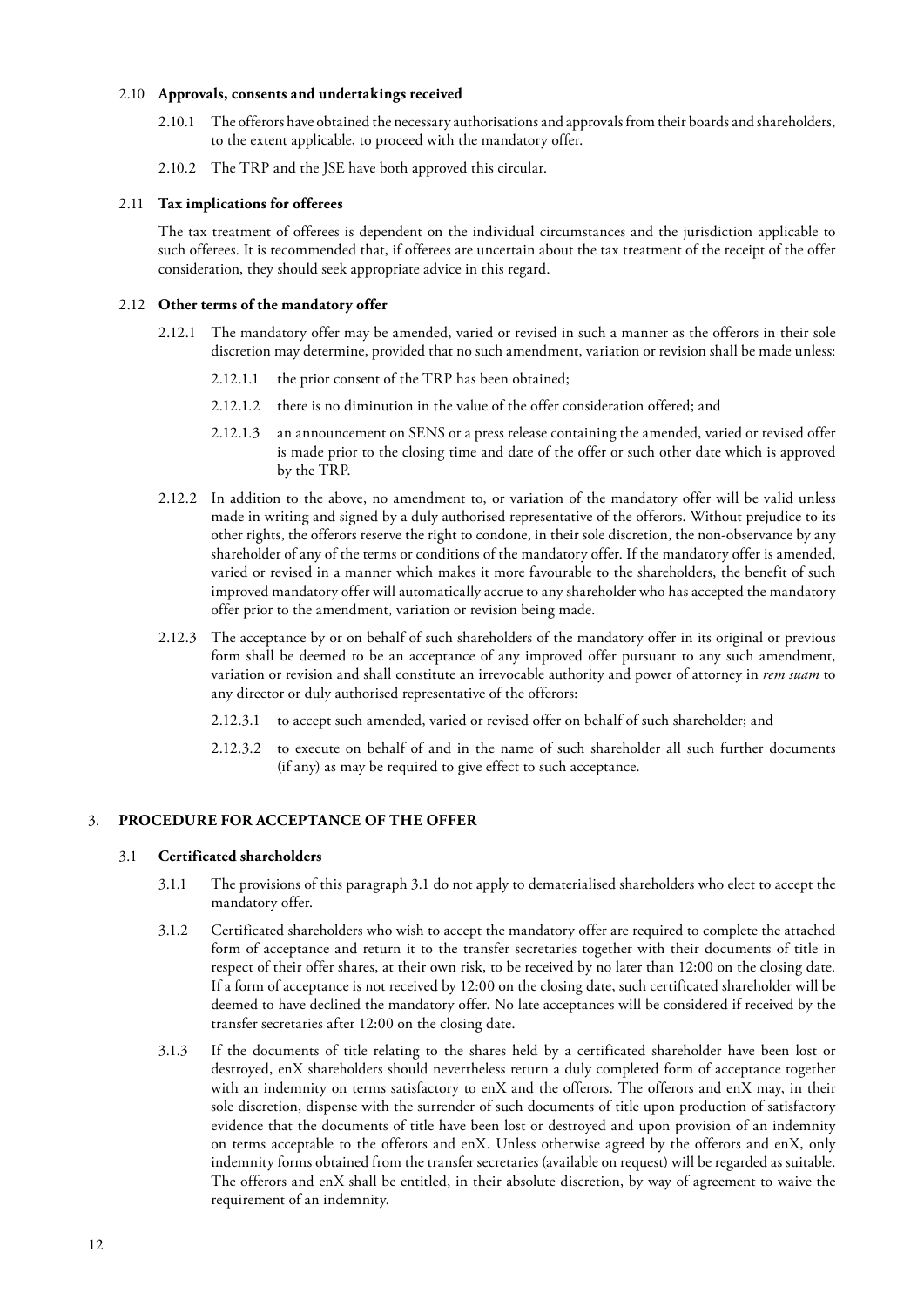- 3.1.4 No receipt will be issued for documents of title surrendered unless specifically requested. In order to comply with the requirements of the JSE, lodging agents must prepare special transaction receipts, if required.
- 3.1.5 The offerors reserve the right, in their sole and absolute discretion, to:
	- 3.1.5.1 in respect of certificated shares, treat as invalid forms of acceptance, transfer and surrender not accompanied by valid documents of title;
	- 3.1.5.2 treat as invalid forms of acceptance, transfer and surrender not properly completed; and
	- 3.1.5.3 require proof of the authority of the person signing the form of acceptance where such proof has not been lodged with or recorded by the transfer secretaries.
- 3.1.6 Without prejudice to any of their rights, the offerors reserve the right to condone, in their sole discretion, the non-performance by any offeree of any of the terms of the mandatory offer.

# 3.2 **Dematerialised shareholders**

- 3.2.1 Dematerialised shareholders who wish to accept the mandatory offer are required to notify their CSDPs or brokers of their acceptance in the manner and by the deadline stipulated in the custody agreement concluded between the holders of dematerialised enX shares and their CSDPs or brokers, as the case may be. If no instruction is given to their CSDPs or brokers, or if there is any doubt or dispute in respect of their acceptance, such dematerialised shareholders will be deemed to not have accepted the mandatory offer. Dematerialised shareholders must not complete the attached form of acceptance. The CSDP or broker of a dematerialised shareholder who wishes to accept the mandatory offer must notify the transfer secretaries of such acceptance of the mandatory offer.
- 3.2.2 Without prejudice to any of their rights, the offerors reserve the right to condone, in their sole discretion, the non-performance by any offeree of any of the terms of the mandatory offer.

#### 3.3 **Settlement of the offer consideration**

- 3.3.1 Certificated shareholders who accept the mandatory offer will have the offer consideration transferred to them by way of EFT (depending on the election made by them in the form of acceptance) by no later than the payment date, being within six business days after the date on which such shareholders deliver forms of acceptance and documents of title to the transfer secretaries, unless such forms of acceptance and documents of title are delivered on the closing date, in which case the offer consideration will be paid on the first business day following the record date.
- 3.3.2 Dematerialised shareholders who accept the mandatory offer will have their accounts at their CSDP or broker updated with the offer consideration by no later than the payment date, being within six business days after the date on which the CSDPs or brokers of such enX shareholders notify the transfer secretaries of their acceptance of the mandatory offer, unless such notification is received on the closing date, in which case the offer consideration will be paid on the first business day following the record date.
- 3.3.3 If the offer consideration is not sent to shareholders entitled thereto because the relevant documents of title and forms of acceptance have not been surrendered, or if the offer consideration is returned undelivered to the transfer secretaries, the offer consideration will be held by the offerors or the transfer secretaries, on behalf of and for the benefit of such certificated shareholders, until claimed and no interest will accrue thereon. This paragraph does not apply to dematerialised shares held by shareholders.
- 3.3.4 The settlement of the offer consideration to which any offeree becomes entitled in terms of the mandatory offer will be implemented in full in accordance with the terms of the mandatory offer without regard to any lien, right of set-off, counter-claim or any other analogous right to which the offerors may be entitled.
- 3.3.5 The settlement of the offer consideration for both dematerialised shareholders and certificated shareholders will be made subject to the Exchange Control Regulations.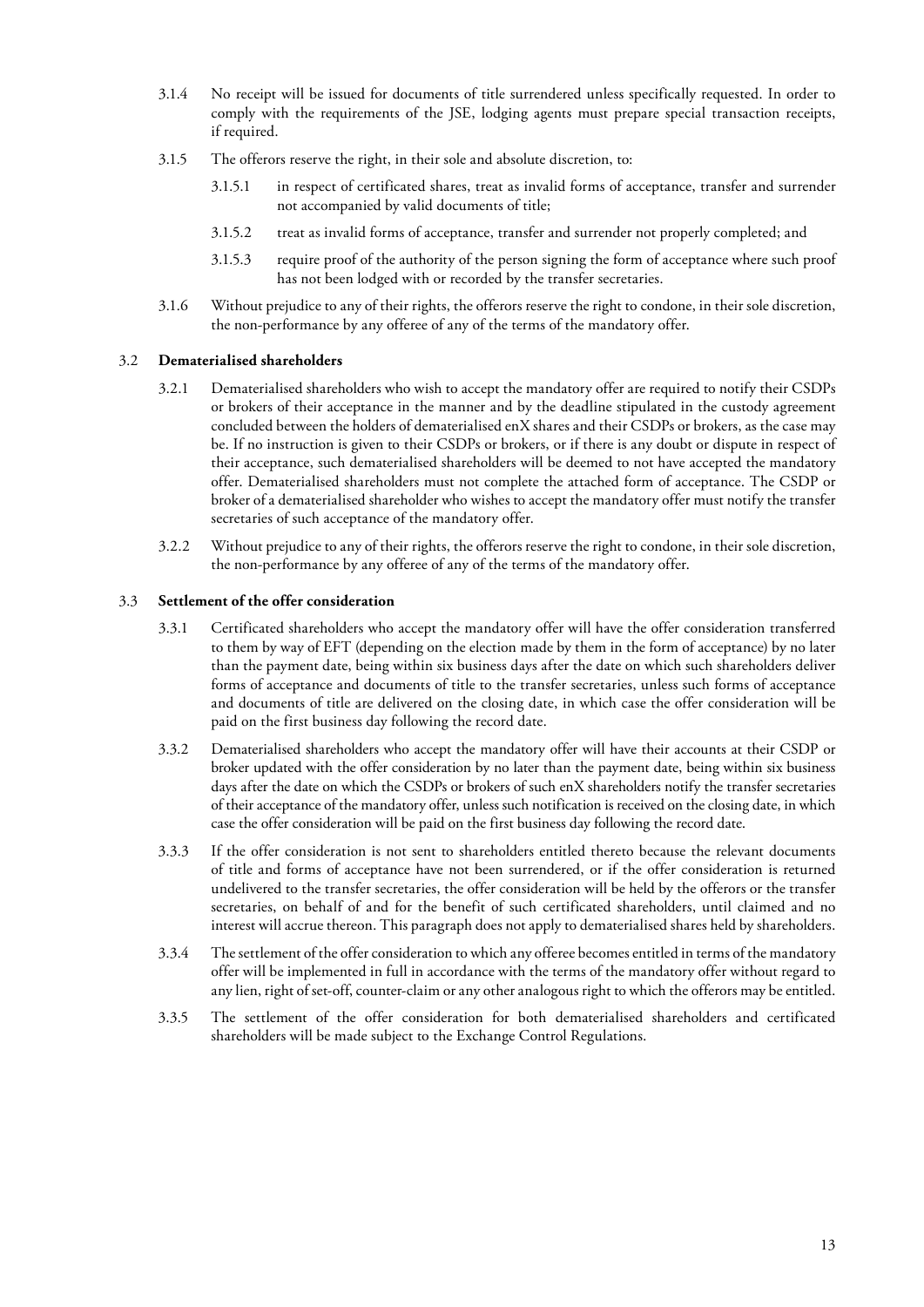# 4. **SOUTH AFRICAN EXCHANGE CONTROL REGULATIONS**

The settlement of the offer consideration for both the certificated shareholders and dematerialised shareholders will be made subject to the Exchange Control Regulations. The following is a summary of the applicable Exchange Control Regulations. The remaining shareholders that are to receive the offer consideration who are not resident in South Africa, or who have registered addresses outside South Africa (as the case may be), must satisfy themselves as to the full observance of the laws of the relevant jurisdiction concerning the receipt of the offer consideration. This includes obtaining any required governmental or other consents, observing any other required formalities and paying any transfer or other taxes due in that jurisdiction. If any remaining shareholder is in any doubt, he/she should consult his/her professional advisers without delay.

# 4.1 **Residents of the Common Monetary Area**

In the case of:

- 4.1.1 certificated shareholders whose registered addresses in the register are within the Common Monetary Area and whose documents of title are not restrictively endorsed in terms of the Exchange Control Regulations, the offer consideration will be transferred to such certificated shareholders' bank accounts locally, in accordance with paragraph 3.1 above; or
- 4.1.2 dematerialised shareholders whose registered addresses in the register are within the Common Monetary Area and whose accounts with their CSDP or broker have not been restrictively designated in terms of the Exchange Control Regulations, the offer consideration will be credited directly to the accounts nominated for the relevant dematerialised shareholders by their duly appointed CSDP or broker in terms of the provisions of the custody agreement with their CSDP or broker who will thereafter transfer the offer consideration to shareholders' bank accounts locally.

# 4.2 **Emigrants from the Common Monetary Area**

In the case of shareholders who are emigrants from the Common Monetary Area and whose shares form part of their blocked assets, the offer consideration will:

- 4.2.1 in the case of certificated shareholders whose documents of title are restrictively endorsed in terms of the Exchange Control Regulations, be forwarded to the authorised dealer in foreign exchange in South Africa controlling the offeree's capital assets in terms of the Exchange Control Regulations, against delivery of the relevant documents of title. The attached form of acceptance makes provision for the details of the authorised dealer concerned to be given; or
- 4.2.2 in the case of dematerialised shareholders whose registered addresses in the register are within the Common Monetary Area and whose accounts with their CSDP or broker have not been restrictively designated in terms of the Exchange Control Regulations, be paid to their CSDP or broker which shall arrange for same to be credited directly to the capital Rand bank account of the shareholder concerned with their authorised dealer in foreign exchange in South Africa.

# 4.3 **All other non-residents of the Common Monetary Area**

The offer consideration accruing to non-resident remaining shareholders whose registered addresses are outside the Common Monetary Area and who are not emigrants from the Common Monetary Area will, in the case of:

- 4.3.1 certificated shareholders whose documents of title have been restrictively endorsed in terms of the Exchange Control Regulations, be deposited with their authorised dealer in foreign exchange in South Africa nominated by such certificated shareholder; or
- 4.3.2 dematerialised shareholders, be paid to their duly appointed CSDP or broker and credited to such remaining shareholders in terms of the provisions of the custody agreement with their CSDP or broker.

#### 4.4 **Information not provided**

If the information regarding authorised dealers is not given or the instructions are not given as required in terms of paragraphs 4.2 and 4.3, the offer consideration will be held in trust by the offerors or the transfer secretaries on behalf of the offerors for the remaining shareholders concerned, pending receipt of the necessary information or instructions. Should no information or instructions be received for three years after the closing date, the offer consideration will be donated to a charitable organisation of the offerors' choice.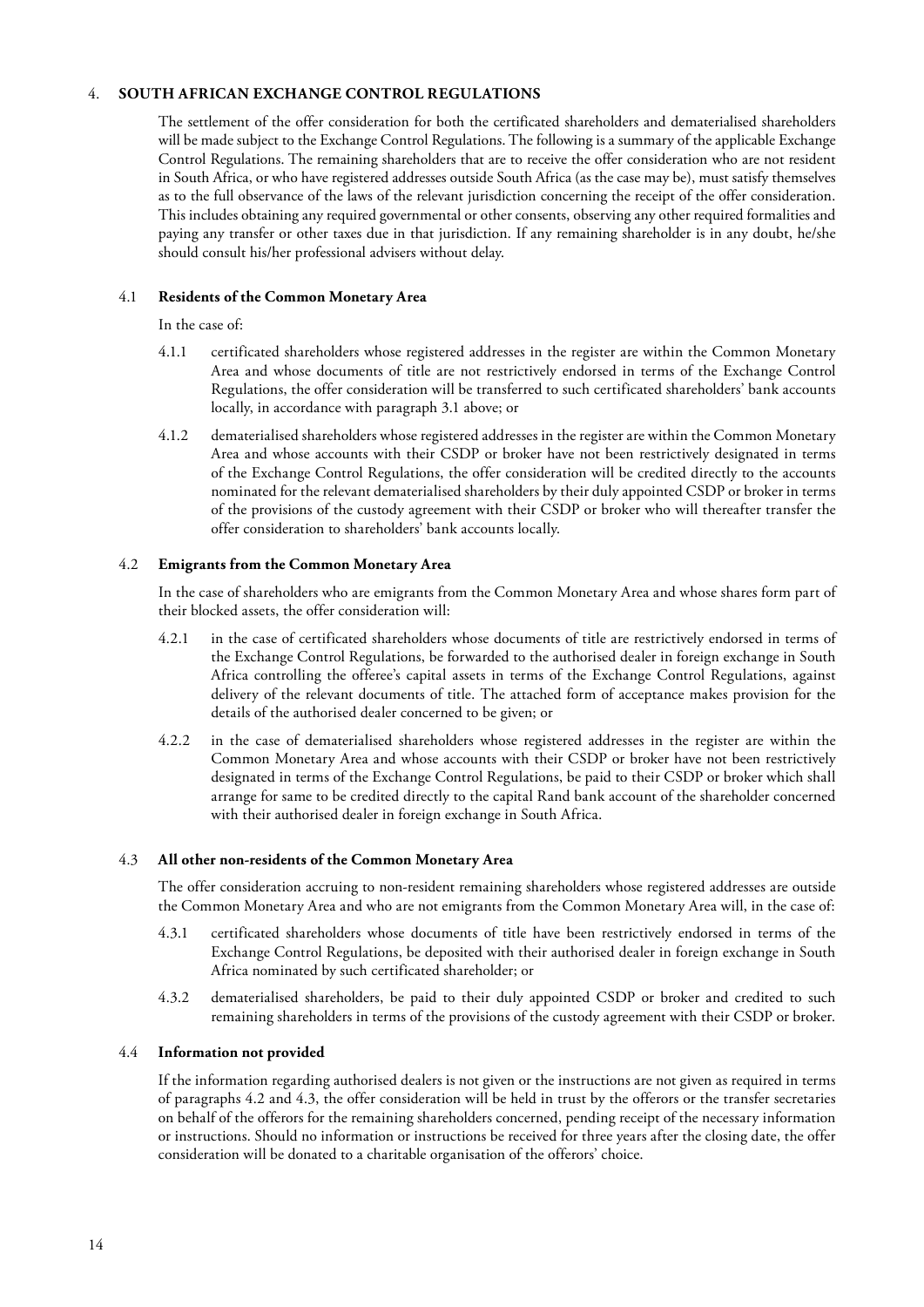# 5. **INTERESTS OF THE OFFERORS AND THEIR DIRECTORS IN ENX AND THE OFFERORS**

#### 5.1 **Interest of the offerors in enX**

5.1.1 The offerors have disclosed the following shareholdings in enX held by the offerors, persons related to the offerors and/or persons acting in concert with the offerors as at the last practicable date:

| <b>Shareholder</b>   | <b>Direct</b><br>beneficial | Indirect<br>beneficial | Total      | % of issued<br>share capital |
|----------------------|-----------------------------|------------------------|------------|------------------------------|
| <b>MCC Contracts</b> | 61 305 360                  |                        | 61 305 360 | 33.6                         |
| African Phoenix      | 7 559 375                   |                        | 7 559 375  | 4.2                          |
| Total                | 68 864 735                  |                        | 68 864 735 | 37.8                         |

5.1.2 There has been no trade by the offerors, persons related to the offerors and/or persons acting in concert with the offerors in enX securities in the period commencing six months before the date of the firm intention announcement, being Friday, 28 January 2022, and ending on the last practicable date, save for the acquisition by African Phoenix of 7 559 375 enX shares at R5.60 per enX share on 26 January 2022, for an aggregate consideration of R42 332 500.00 pursuant to an off-market transaction.

#### 5.2 **Interest of the directors of African Phoenix in African Phoenix and enX**

5.2.1 As at the last practicable date, the directors of African Phoenix are O Mabandla, W Chapman, A Hannington, N Naidoo, D Maithufi, and N Sennett.

The interests of the directors of African Phoenix in the African Phoenix shares as at the last practicable date were as follows:

| <b>Director</b> | <b>Direct</b><br>beneficial | Indirect<br>beneficial | <b>Total</b> | % of issued<br>share capital |
|-----------------|-----------------------------|------------------------|--------------|------------------------------|
| A Hannington    |                             | 1 3 9 5                | 1 3 9 5      | 0.0                          |
| O Mabandla      | 32 232 954                  |                        | 32 232 954   | 2.3                          |
| W Chapman       |                             | 575 976 112            | 575 976 112  | 40.9                         |
| N Sennett       |                             | 51 372 735             | 51 372 735   | 3.7                          |
| Total           | 32 232 954                  | 627 350 242            | 659 583 196  | 46.9                         |

- 5.2.2 There have been no dealings in African Phoenix shares by directors of African Phoenix during the period commencing six months before the date of the firm intention announcement, being Friday, 28 January 2022, and ending on the last practicable date.
- 5.2.3 The interests of the directors of African Phoenix in enX's shares as at the last practicable date were as follows:

| <b>Director</b> | <b>Direct</b><br>beneficial | Indirect<br>beneficial* | Total      | % of issued<br>share capital |
|-----------------|-----------------------------|-------------------------|------------|------------------------------|
| A Hannington    |                             | 10 987 129              | 10 987 129 | 6.0                          |
| O Mabandla      |                             | 2 0 4 5 2 7 5           | 2 045 275  | 1.1                          |
| W Chapman       |                             | 29 359 740              | 29 359 740 | 16.1                         |
| N Sennett       |                             | 6 776 332               | 6776332    | 3.7                          |
| <b>Total</b>    |                             | 49 168 476              | 49 168 476 | 26.9                         |

The indirect beneficial shareholdings include the indirect shareholdings held by each director through African Phoenix

5.2.4 There has been no trade by the directors of African Phoenix in enX shares in the period commencing six months before the date of the firm intention announcement, being Friday, 28 January 2022 and ending on the last practicable date, save for the acquisition by African Phoenix of 7 559 375 enX shares at R5.60 per enX share on 26 January 2022, for an aggregate consideration of R42 332 500.00 pursuant to an offmarket transaction. Each of O Mabandla and W Chapman has a beneficial interest in African Phoenix.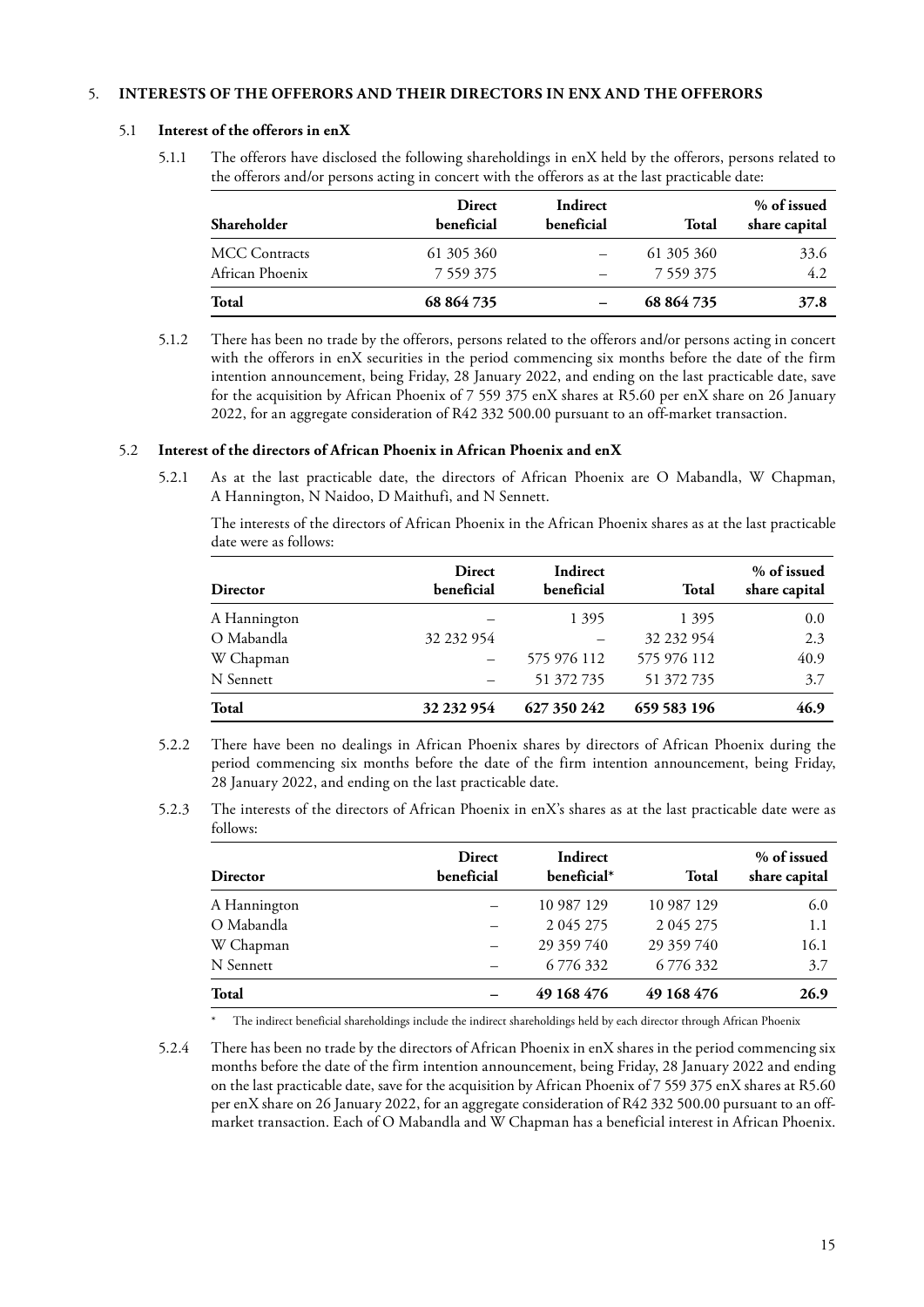# 5.3 **Interest of the directors of MCC Contracts in MCC Contracts and enX**

5.3.1 As at the last practicable date, the directors of MCC Contracts are JL Serforntein and A Hannington.

The interests of the directors of MCC Contracts in the MCC Contracts shares as at the last practicable date were as follows:

| Director     | <b>Direct</b><br>beneficial | Indirect<br>beneficial | Total       | % of issued<br>share capital |
|--------------|-----------------------------|------------------------|-------------|------------------------------|
| A Hannington |                             | 852 620 536            | 852 620 536 | 17.9                         |
| <b>Total</b> |                             | 852 620 536            | 852 620 536 | 17.9                         |

- 5.3.2 There have been no dealings in MCC Contracts shares by directors of MCC Contracts during the period commencing six months before the date of the firm intention announcement, being Friday, 28 January 2022, and ending on the last practicable date.
- 5.3.3 The interests of the directors of MCC Contracts in enX's shares as at the last practicable date were as follows:

| Director     | <b>Direct</b><br>beneficial | Indirect<br>beneficial* | Total      | % of issued<br>share capital |
|--------------|-----------------------------|-------------------------|------------|------------------------------|
| A Hannington |                             | 10 987 129              | 10 987 129 | 6.0                          |
| Total        |                             | 10 987 129              | 10 987 129 | 6.0                          |

\* The indirect beneficial shareholdings include the indirect shareholdings held by each director through MCC Contracts

5.3.4 There has been no trade by the directors of MCC Contracts in enX shares in the period commencing six months before the date of the firm intention announcement, being Friday, 28 January 2022 and ending on the last practicable date.

#### 5.4 **Directors' interests in the offers**

Save as set out in paragraphs 5.2 and 5.3 above, the directors of the offerors will not benefit directly or indirectly, in any manner as a consequence of the implementation of the mandatory offer.

#### 5.5 **Directors' interests in other transactions**

The directors of the offerors have not had any material beneficial interests, whether direct or indirect, in transactions that were effected by the offerors during the current or immediately preceding financial year or during an earlier financial year which remains in any respect outstanding or unperformed.

#### 6. **ARRANGEMENTS IN RELATION TO THE MANDATORY OFFER**

- 6.1 No agreement exists between the offerors and enX which could be considered material to a decision regarding the mandatory offer to be taken by enX shareholders.
- 6.2 No arrangements, agreements or understandings which have any connection with or dependence on the mandatory offer exist between enX and the offerors, the directors of the offerors, or any persons who were directors of the offerors within the 12 months preceding the last practicable date, the shareholders of the offerors or any persons who were holders of the offerors' shares within the 12 months preceding the last practicable date.

# 7. **RELATED AND CONCERT PARTIES**

- 7.1 African Phoenix and MCC Contracts established a concert party arrangement in relation to any shares beneficially held from time to time by them in enX prior to effecting the enX share acquisition and triggering the mandatory offer. No further related and concert party relationships will arise as a result of the mandatory offer.
- 7.2 Save as disclosed in paragraph 8 below, no agreements exist between the offerors and any of the parties mentioned in paragraphs (i) to (iii) of Regulation 106(4)(e) of the Takeover Regulations.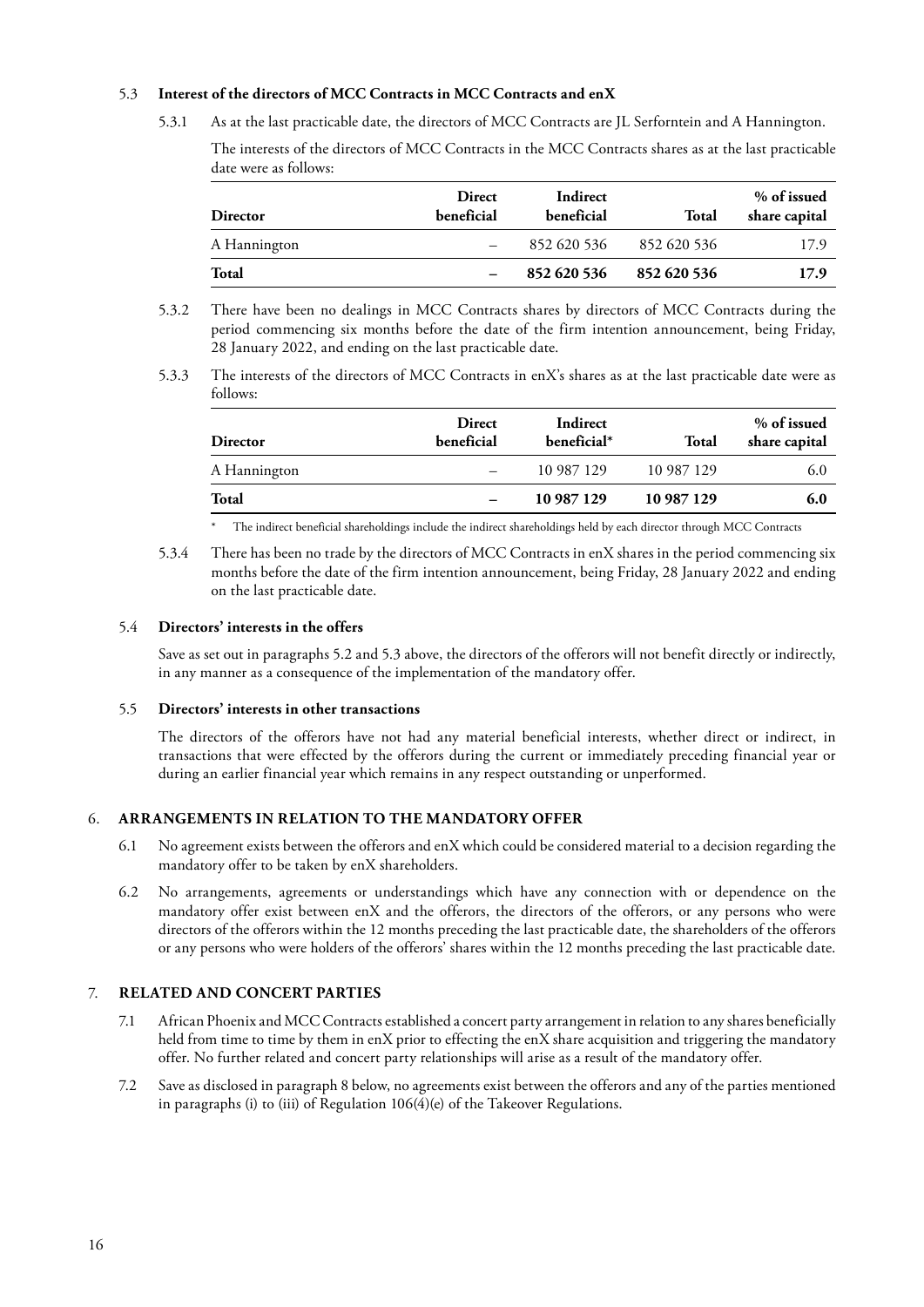# 8. **ENX SHAREHOLDER SUPPORT**

8.1 Irrevocable undertakings not to accept the mandatory offer have been received from the following enX shareholders holding in aggregate 38 676 017 enX shares, representing 21.2% of all enX shares and 34.1% of enX shares excluding shares held by the offerors:

| Shareholder/asset manager                   | Number of<br>shares | $%$ of<br>issued shares | % of issued<br>shares<br>(excluding the<br>shares held<br>by the offerors) |
|---------------------------------------------|---------------------|-------------------------|----------------------------------------------------------------------------|
| Samvenice Trading 1 Proprietary Limited     | 12785271            | 7.0                     | 11.3                                                                       |
| Ellerine Group Proprietary Limited          | 6 4 4 4 1 5 7       | 3.5                     | 5.7                                                                        |
| SBSA ITF SUI GENERIS LPFP H4 QHF            | 5 398 509           | 3.0                     | 4.8                                                                        |
| Eric Ellerine Trust Proprietary Limited     | 4 401 161           | 2.4                     | 3.9                                                                        |
| <b>Brian Downs</b>                          | 1818181             | 1.0                     | 1.6                                                                        |
| Crimson Harvest                             | 1 800 000           | 1.0                     | 1.6                                                                        |
| <b>BSC Technologies Proprietary Limited</b> | 1 104 545           | $0.6^{\circ}$           | 1.0                                                                        |
| Bopdeen Investments Proprietary Limited     | 800 000             | 0.4                     | 0.7                                                                        |
| Westex International                        | 772 330             | 0.4                     | 0.7                                                                        |
| <b>Berkeley Capital</b>                     | 688 857             | 0.4                     | 0.6                                                                        |
| The Brent Hean Trust                        | 672 330             | $0.4^{\circ}$           | 0.6                                                                        |
| enX Corporation Proprietary Limited         | 570 014             | 0.3                     | 0.5                                                                        |
| Richmark Holdings Proprietary Limited       | 445 456             | 0.2                     | $0.4^{\circ}$                                                              |
| Nedbank                                     | 370 000             | 0.2                     | 0.3                                                                        |
| Paul Mansour                                | 232 324             | 0.1                     | 0.2                                                                        |
| Spigin Family Trust                         | 100 000             | 0.1                     | 0.1                                                                        |
| Spigin 888 Investments                      | 100 000             | 0.1                     | 0.1                                                                        |
| Finance Focus Proprietary Limited           | 97 700              | 0.1                     | 0.1                                                                        |
| Jacode Trust                                | 75 182              | 0.0                     | 0.1                                                                        |
| <b>Total</b>                                | 38 676 017          | 21.2                    | 34.1                                                                       |

- 8.2 There have been no dealings in enX shares by the enX shareholders set out in paragraph 8.1 above for the period commencing six months before the date of the firm intention announcement, being Friday, 28 January 2022, and ending on the last practicable date, save for the acquisition by Paul Mansour of 350 000 enX shares at R5.60 per enX share on 26 January 2022, for an aggregate consideration of R1 960 000.00 pursuant to an off-market transaction.
- 8.3 None of the enX shareholders set out in paragraph 8.1 above have any interests in the offerors' shares.

# 9. **OFFEROR RESPONSIBILITY STATEMENT**

The directors of the offerors:

- 9.1 confirm that Part I of this circular contains all information required by the TRP and the JSE Listings Requirements, to the extent applicable;
- 9.2 accepts, individually and collectively, full responsibility for the accuracy of the information given in Part I of this circular;
- 9.3 have considered all statement of fact and opinion in this circular and accept full responsibility for the information contained in Part I of this circular;
- 9.4 certify that, to the best of their knowledge and belief, the information contained in Part I of this circular is true and correct;
- 9.5 certify that, to the best of their knowledge and belief, there are no omissions of material facts or considerations which would make any statement of fact or opinion contained in this document false or misleading; and
- 9.6 have made all reasonable enquiries in this regard.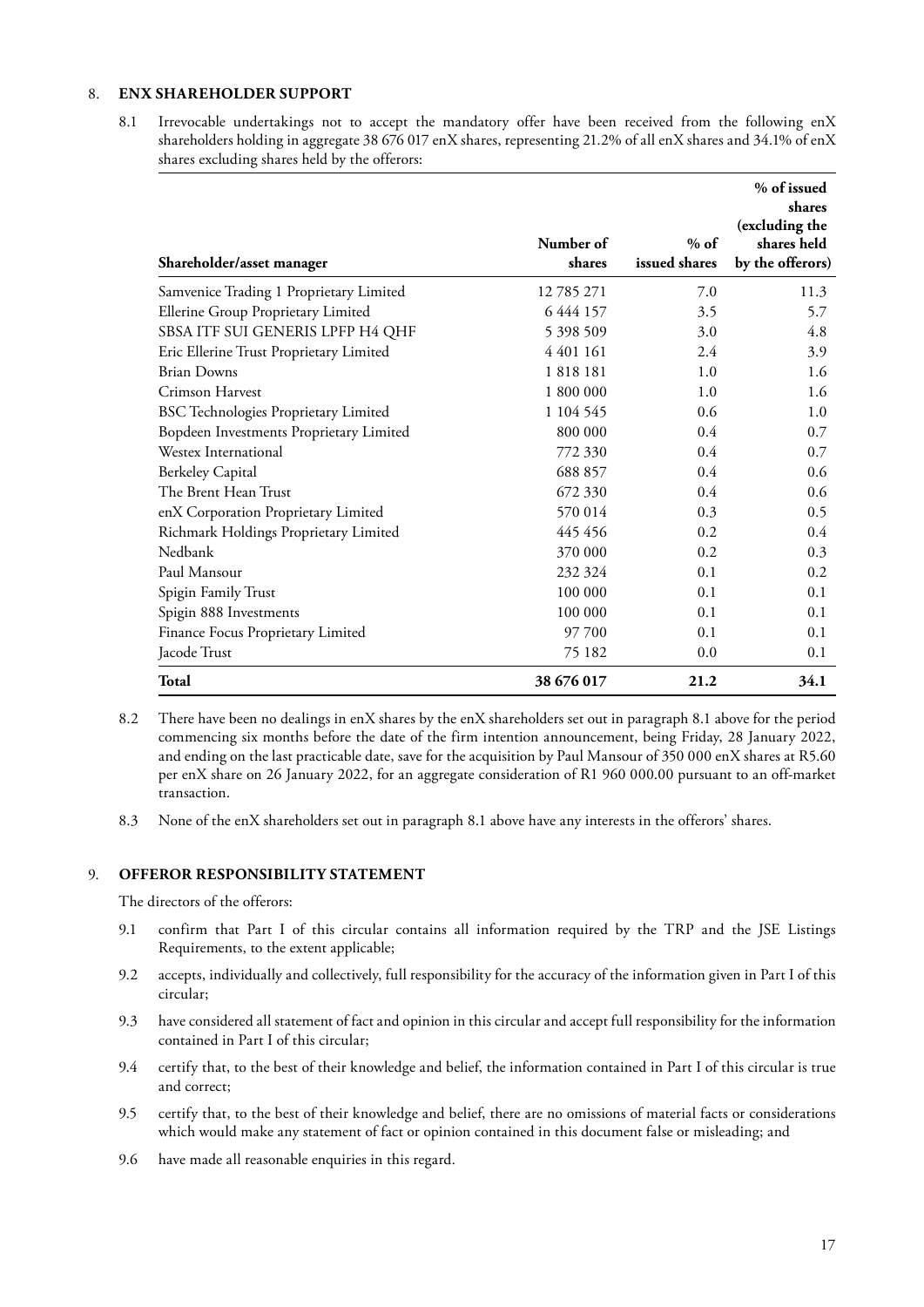# 10. **CONSENTS**

- 10.1 All the parties listed in the "Corporate Information" section above have each consented in writing to act in the capacities stated and to their names appearing in this circular, which consent has not been withdrawn prior to the issue of this circular.
- 10.2 The independent expert has consented to the inclusion of their report in this circular in the form and context in which they have been reproduced in this circular in **Annexure 1**, which consent has not been withdrawn prior to the issue of this circular. The independent expert has confirmed that the contents of the circular are not contradictory to the information contained in their report.

#### 11. **PRELIMINARY AND ISSUE EXPENSES**

11.1 The expenses (excluding VAT) relating to the mandatory offer which have been incurred or that are expected to be incurred are presented in the table below.

| Fees attributable to the offerors                         | Recipient    |         |
|-----------------------------------------------------------|--------------|---------|
| Corporate advisor fees                                    | Java Capital | 750 000 |
| TRP documentation inspection fees <sup>1</sup>            | TRP          | 62 500  |
| Printing, publication and distribution costs <sup>1</sup> | Ince         | 32 500  |
| Contingency costs                                         |              | 25 000  |
| Sub-total                                                 |              | 870 000 |

| Fees attributable to enX                                  | Recipient      | R        |
|-----------------------------------------------------------|----------------|----------|
| Transaction sponsor fees                                  | Standard Bank  | 380 000  |
| Independent expert fees                                   | <b>BDO</b>     | 100 000  |
| Legal advisor fees                                        | <b>Bowmans</b> | 250 000  |
| JSE documentation inspection fees                         | JSE            | 18 155   |
| TRP documentation inspection fees <sup>1</sup>            | TRP            | 62 500   |
| Printing, publication and distribution costs <sup>1</sup> | Ince           | 32 500   |
| Contingency costs                                         |                | 26 845   |
| Sub-total                                                 |                | 870 000  |
| <b>Total</b>                                              |                | 1740 000 |

#### **Note:**

1. The TRP documentation fees and printing, publication and distribution costs will be shared equally between the offerors and enX.

#### 12. **DOCUMENTS AVAILABLE FOR INSPECTION**

In light of the COVID-19 pandemic and the resultant lockdown regulations, copies of the documents below will only be available for inspection electronically on enX's website (www.enxgroup.co.za/circulars\_/) and may also be obtained from the Company by sending a request to info@enxgroup.co.za.

- 12.1 a signed copy of this circular;
- 12.2 the MOIs of the offerors;
- 12.3 copies the irrevocable undertakings referred to in paragraph 8 of Part I of this circular;
- 12.4 the letter issued by the TRP approving this circular in terms of Regulation 117 of the Takeover Regulations; and
- 12.5 the signed letters of consent referred to in paragraph 10 of Part I of this circular.

\_\_\_\_\_\_\_\_\_\_\_\_\_\_\_\_\_\_\_\_\_\_\_\_\_\_ \_\_\_\_\_\_\_\_\_\_\_\_\_\_\_\_\_\_\_\_\_\_\_\_\_\_

# **Signed in Johannesburg on behalf of the boards of MCC Contracts and African Phoenix in terms of the written resolution passed by each of the directors.**

By order of the boards

#### **MCC Contracts Proprietary Limited African Phoenix Investments Limited**

**Andrew Hannington Oyama Mabandla** *Director Director*

**1 April 2022 1 April 2022**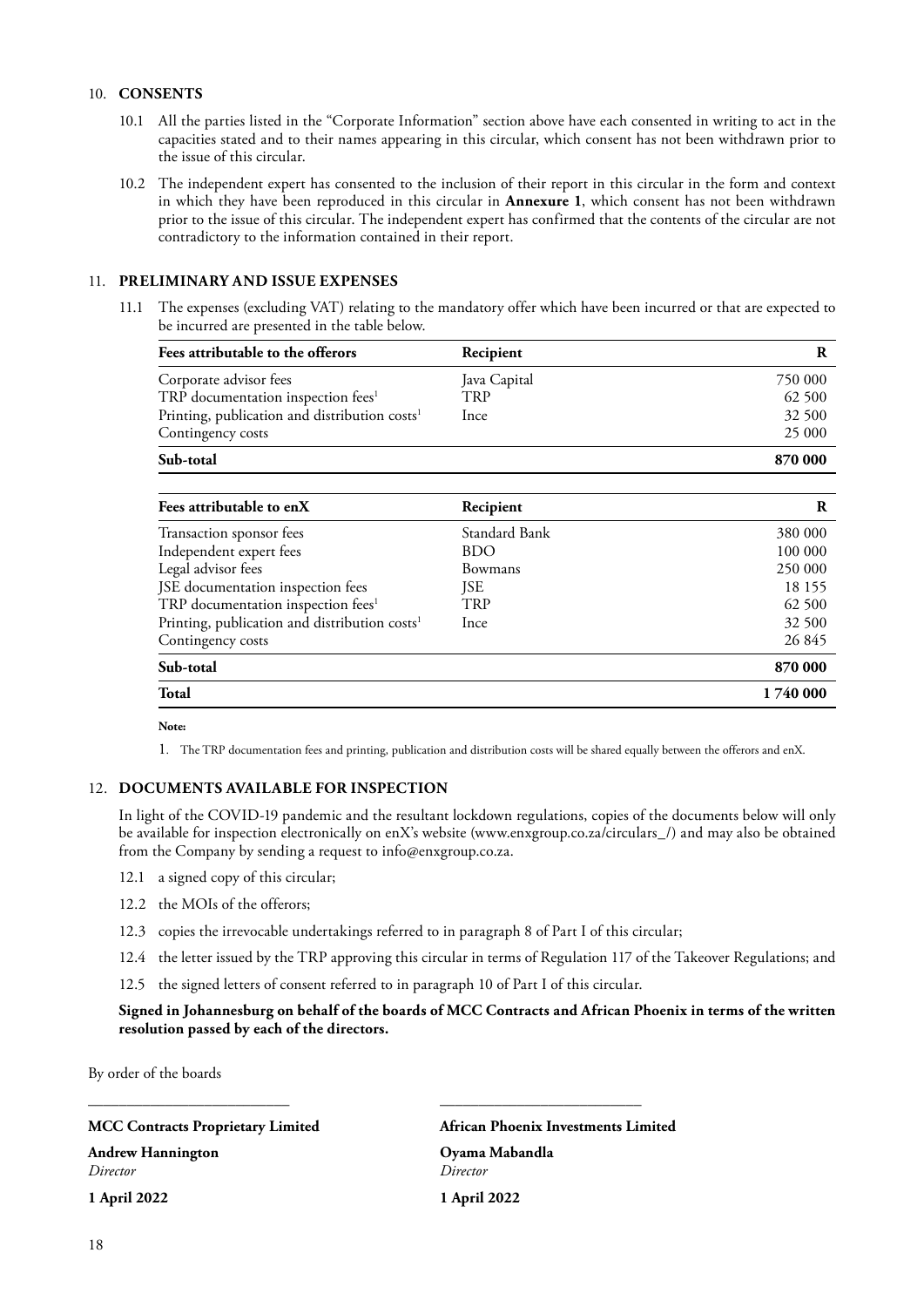

# **enX Group Limited**

(Incorporated in the Republic of South Africa) (Registration number 2001/029771/06) JSE share code: ENX ISIN: ZAE000222253 ("**enX**" or the "**Company**")

#### **Directors**

Paul Baloyi (N*on-executive chairman*) Vuyani Jarana (*Lead independent director*) Andrew Hannington (*Chief executive officer*) Robert Lumb (*Chief financial officer*) Oyama Mabandla (*Executive director*) Warren Chapman (*Non-executive director*) Zolani Matthews (*Independent non-executive director*) Lerato Molefe (*Independent non-executive director*) Babalwa Ngonyama (*Independent non-executive director*)

# **PART II: ENX RESPONSE CIRCULAR**

#### 1. **INTRODUCTION**

This circular contains the response by the independent board of enX to the mandatory offer by the offerors, as described in Part I of this circular.

### 2. **INFORMATION ON ENX AND BACKGROUND TO THE MANDATORY OFFER**

- 2.1 enX is a diversified industrial group listed on the Main Board of the JSE providing quality branded industrial equipment, petrochemicals, fleet management and logistics products and related services to a wide range of economic sectors in South Africa and sub-Saharan Africa.
- 2.2 In the firm intention announcement released on SENS on Friday, 28 January 2022, shareholders were advised that the offerors had established a concert party arrangement in relation to any shares beneficially held from time to time by them in enX and had subsequently purchased 7 559 375 enX shares a cash price of R5.60 per share.
- 2.3 As a result of this purchase, the offerors increased their combined shareholding in enX to more than 35% and are accordingly able to exercise more than 35% of all the voting rights attached to enX shares as contemplated in section 123(5) of the Companies Act and regulation 86(1) of the Takeover Regulations. The offerors are therefore required to make a mandatory offer to all other enX shareholders to purchase their shares at a price of R5.60 per share in terms of section 123 of the Companies Act.
- 2.4 Subject to the JSE Listings Requirements, enX intends to remain listed on the Main Board of the JSE following the implementation of the mandatory offer.

#### 3. **COMPOSITION OF THE INDEPENDENT BOARD**

The independent board comprises Vuyani Jarana, Babalwa Ngonyama and Lerato Molefe.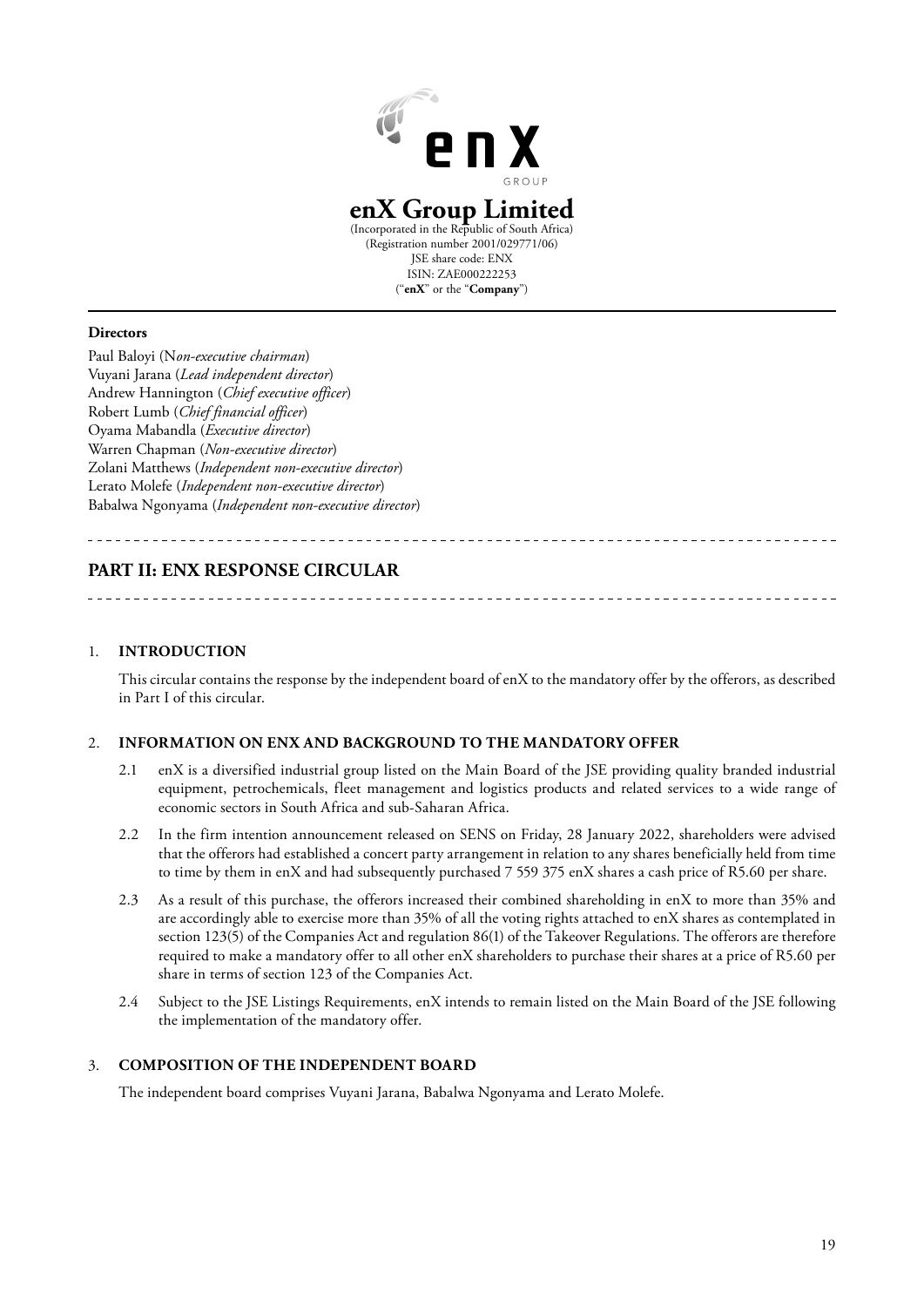# 4. **APPOINTMENT OF INDEPENDENT EXPERT**

The independent board has appointed BDO as its independent expert to provide the independent board with its opinion as to whether the terms of the mandatory offer are fair and reasonable to enX shareholders in accordance with the requirements of the Takeover Regulations.

### 5. **OPINION OF THE INDEPENDENT EXPERT**

BDO, acting as independent expert, has considered the terms of the mandatory offer and is of the opinion that, as at the date of the issue of its opinion, the mandatory offer is **unfair** and **unreasonable** to enX shareholders. The independent expert's opinion is set out in **Annexure 1** of this circular.

# 6. **VIEWS OF THE INDEPENDENT BOARD**

- 6.1 As contemplated in Regulation 110(3) of the Takeover Regulations, in order for an independent board to express an opinion on an offer and on the offer consideration, it must either perform a valuation of the offeree regulated company's securities that are the subject of an offer, or place reliance upon a valuation of the offeree regulated company's securities that are the subject of an offer, as performed by an independent expert after performing the requisite amount of work that satisfies the independent board that it is justified in placing reliance upon that valuation.
- 6.2 In terms of Regulation 110(6) of the Takeover Regulations, the independent board must consider factors that are difficult to quantify, or are unquantifiable, and must disclose such factors and take them into account in forming its opinion in respect of fairness. The independent board must also form a view of a range of fair value of the offeree regulated company securities, based upon an accepted valuation approach, as contemplated in Regulation 110(7) of the Takeover Regulations.
- 6.3 For the purposes of this circular, in determining whether the offer consideration may generally be considered to be "fair" and "reasonable" the meaning ascribed to the word "fair" and "reasonable" in the Takeover Regulations are applied. In this regard it is noted that:
	- 6.3.1 in accordance with Regulation 110(8) of the Takeover Regulations, an offer with a consideration per offeree regulated company security within a fair-value range is generally considered to be fair;
	- 6.3.2 an offer with an offer consideration per offeree regulated company security above the offeree regulated company's traded security price at the time the offer consideration per security was announced, or at some more appropriate identifiable time, is generally considered to be reasonable in terms of Regulation 110(9) of the Takeover Regulations.
- 6.4 The independent board, after due consideration of the report of the independent expert, has determined that it will place reliance on the valuation performed by the independent expert for the purposes of reaching its own opinion regarding the offer and the offer consideration as contemplated in Regulation 110(3)(b) of the Takeover Regulations.
- 6.5 The independent board has considered the following factors which are difficult to quantify or are unquantifiable (as contemplated in Regulation 110(6) of the Takeover Regulations) in forming its opinion:
	- 6.5.1 the factors identified in the independent expert's report.
- 6.6 The independent expert determined a fair value range of between R12.37 and R13.80 per enX share with a core value of R13.08 per enX share.
- 6.7 The independent board has formed a view of the range of the fair value of the enX shares, which accords with the valuation range contained in the independent expert's report, in considering its opinion and recommendation.
- 6.8 T**he view of the independent board is that the general offer is unfair.** This is a function of the offer consideration falling below the fair value range determined in respect of the enX shares.
- 6.9 **The independent board has concluded that the offer consideration is unreasonable.** In this regard it is noted that the offer consideration per enX share is below the closing price of enX shares on the day prior to the date of the firm intention announcement and below the VWAP for enX shares for 5, 10 and 30 days prior to the date of the firm intention announcement.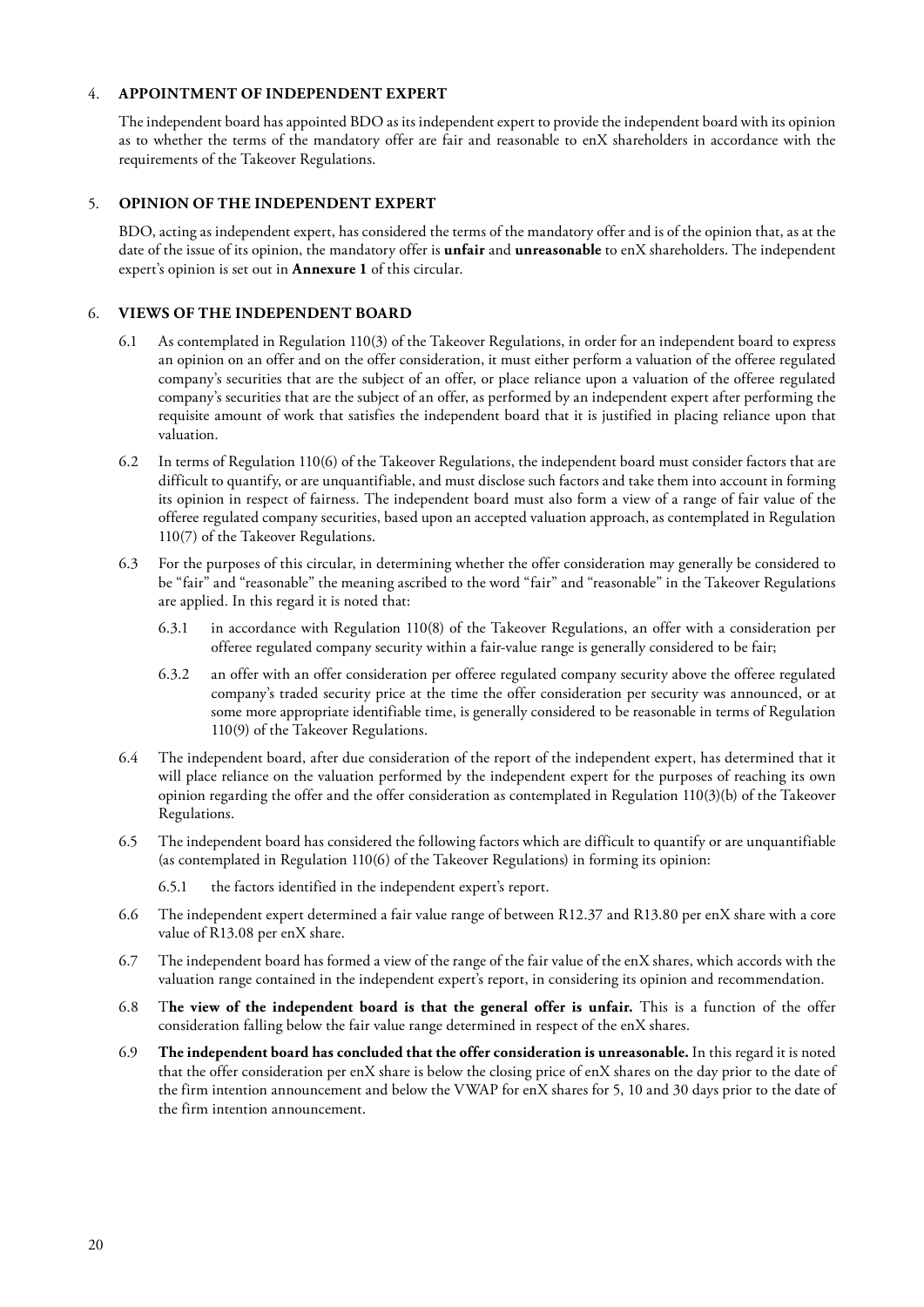# 7. **MAJOR SHAREHOLDERS**

- 7.1 As at the last practicable date, enX did not have a controlling shareholder.
- 7.2 Set out below are the names of shareholders that, directly or indirectly, are beneficially interested in 5% or more of the issued shares of enX as at the last practicable date.

| <b>Director</b>                 | <b>Direct</b><br>beneficial | Indirect<br>beneficial | Total       | % of issued<br>share capital |
|---------------------------------|-----------------------------|------------------------|-------------|------------------------------|
| <b>MCC</b> Contracts            | 61 305 360                  |                        | 61 305 360  | 33.6                         |
| M&G Investments                 |                             | 27 349 997             | 27 349 997  | 15.0                         |
| PSG Group Limited               |                             | 19 482 634             | 19 482 634  | 10.7                         |
| Samvenice Trading 1 Proprietary |                             |                        |             |                              |
| Limited                         | 12785271                    |                        | 12785271    | 7.0                          |
| Total                           | 74 090 631                  | 46 832 631             | 120 923 262 | 66.3                         |

# 8. **INTERESTS OF ENX AND ITS DIRECTORS IN THE OFFEROR AND ENX**

#### 8.1 **Interests of enX in the offeror**

- 8.1.1 As at the last practicable date, enX held no interest in any shares of the offerors.
- 8.1.2 There has been no trade by enX in the shares of the offerors in the period commencing six months before the date of the firm intention announcement, being Friday, 28 January 2022 and ending on the last practicable date.

### 8.2 **Interests of the directors of enX in enX and the offerors**

8.2.1 The table below sets out the direct and indirect beneficial holdings of enX shares by the directors in the share capital of the Company as at the last practicable date, including any directors who have resigned during the last 18 months.

| Director     | <b>Direct</b><br>beneficial | Indirect<br>beneficial | Total      | % of issued<br>share capital |
|--------------|-----------------------------|------------------------|------------|------------------------------|
| A Hannington |                             | 10 987 129             | 10 987 129 | 6.0                          |
| P Baloyi     |                             | 9 624 031              | 9 624 031  | 5.3                          |
| O Mabandla   |                             | 2 0 4 5 2 7 5          | 2 045 275  | 1.1                          |
| W Chapman    |                             | 29 359 740             | 29 359 740 | 16.1                         |
| R Lumb       | 60 000                      |                        | 60 000     | 0.0                          |
| Total        | 60 000                      | 52 016 175             | 52 076 175 | 28.5                         |

1. Denotes shares held via a trust, company and associates.

- 8.2.2 There have been no dealings in enX shares by the directors of enX in the period commencing six months before the date of firm intention announcement, being Friday, 28 January 2022, and ending on the last practicable date, save for:
	- 8.2.2.1 the acquisition by African Phoenix of 7 559 375 enX shares at R5.60 per enX share on 26 January 2022, for an aggregate consideration of R42 332 500.00 pursuant to an offmarket transaction. Each of O Mabandla and W Chapman has a beneficial interest in African Phoenix;
	- 8.2.2.2 the acquisition of 60 000 shares by Robert Lumb at R5.60 per share on 26 January 2022, for an aggregate consideration of R336 000.00 pursuant to an off-market transaction; and
	- 8.2.2.3 the acquisition by Crimson Harvest Holdings Proprietary Limited (**"Crimson Harvest"**) of 1 800 000 enX shares at R5.60 per enX share on 25 November 2021, for an aggregate consideration of R10 080 000.00 pursuant to an on-market transaction. P Baloyi is the sole director of Crimson Harvest.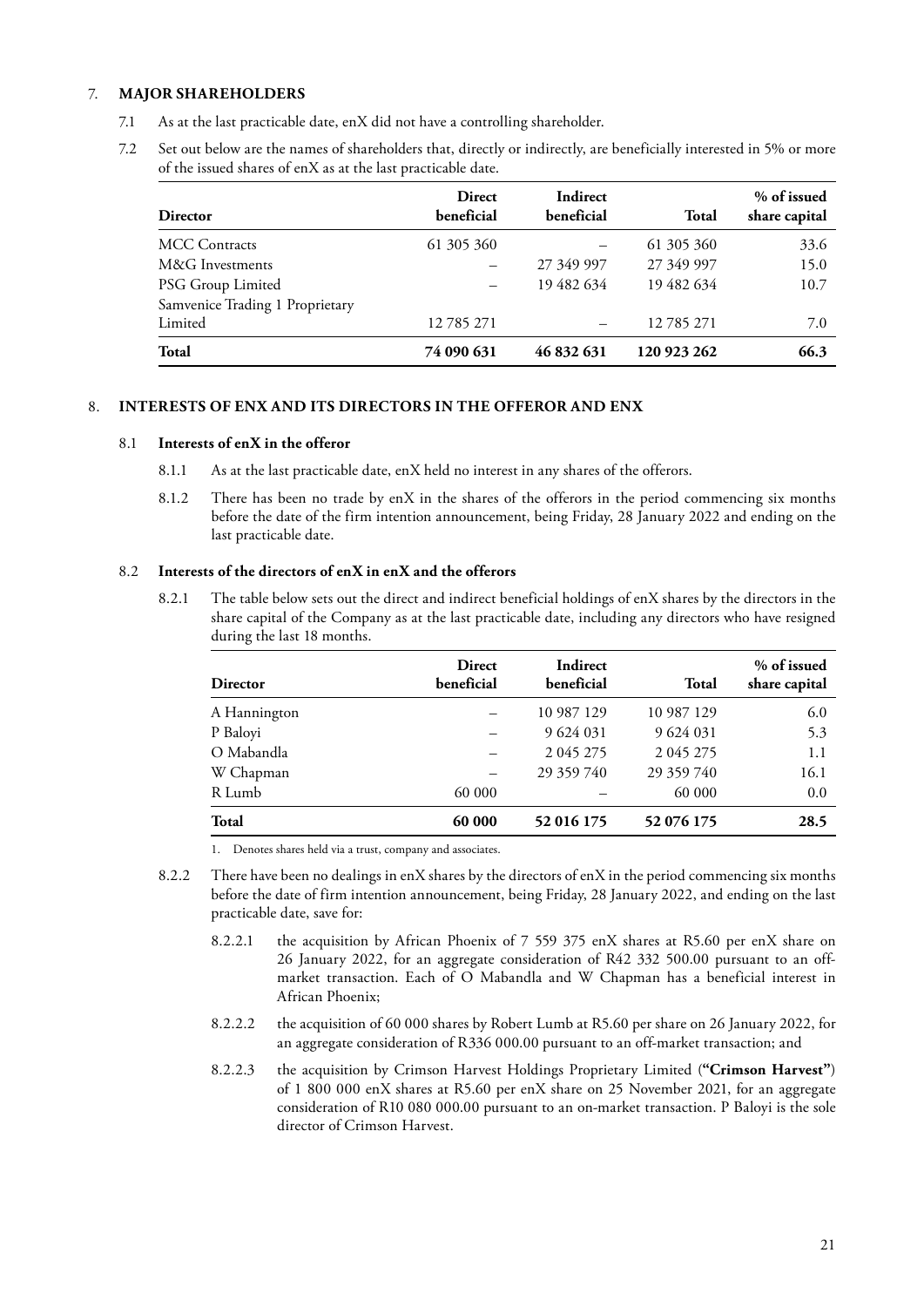8.2.3 The interests of the directors of enX in African Phoenix shares as at the last practicable date were as follows:

| <b>Director</b> | <b>Direct</b><br>beneficial | Indirect<br>beneficial | Total       | % of issued<br>share capital |
|-----------------|-----------------------------|------------------------|-------------|------------------------------|
| A Hannington    |                             | 1 3 9 5                | 1395        | 0.0                          |
| O Mabandla      | 32 232 954                  |                        | 32 232 954  | 2.3                          |
| W Chapman       |                             | 575 976 112            | 575 976 112 | 40.9                         |
| <b>Total</b>    | 32 232 954                  | 575 977 507            | 608 210 461 | 43.2                         |

- 8.2.4 Save as stated in this paragraph 8.2, none of the directors of enX held any interest in the shares of African Phoenix as at the last practicable date.
- 8.2.5 There have been no dealings by the directors of enX in any shares of African Phoenix during the period commencing six months before the date of the firm intention announcement, being Friday, 28 January 2022, and ending on the last practicable date.
- 8.2.6 The interests of the directors of enX in MCC Contracts shares as at the last practicable date were as follows:

| <b>Director</b> | <b>Direct</b><br>beneficial | Indirect<br>beneficial | Total       | % of issued<br>share capital |
|-----------------|-----------------------------|------------------------|-------------|------------------------------|
| A Hannington    |                             | 852 620 536            | 852 620 536 | 17.9                         |
| Total           |                             | 852 620 536            | 852 620 536 | 17.9                         |

- 8.2.7 Save as stated in this paragraph 8.2, none of the directors of enX held any interest in the shares of MCC Contracts as at the last practicable date.
- 8.2.8 There have been no dealings by the directors of enX in any shares of MCC Contracts during the period commencing six months before the date of the firm intention announcement, being Friday, 28 January 2022, and ending on the last practicable date.

#### 8.3 **Directors' service contracts**

- 8.3.1 There will be no material change in the remuneration of directors of enX as a consequence of the mandatory offer.
- 8.3.2 No payment or other benefit will be made or given by enX to any director of enX for compensation for loss of office or as consideration for, or in connection with, his/her retirement from office as a consequence of the mandatory offer.
- 8.3.3 No service contracts have been entered into or amended within six months before the firm intention announcement date.

#### 8.4 **Directors' interests in the mandatory offer**

Save as set out in paragraph 8.2 above, no directors of enX will benefit directly or indirectly, in any manner as a consequence of the implementation of the mandatory offer.

#### 8.5 **Directors' interests in other transactions**

The directors of enX have not had any material beneficial interests, whether direct or indirect, in transactions that were effected by enX during the current or immediately preceding financial year or during an earlier financial year which remains in any respect outstanding or unperformed.

### 9. **HISTORICAL FINANCIAL INFORMATION**

- 9.1 The audited historical financial information of enX for the years ended 31 August 2021, 31 August 2020 and 31 August 2019 is set out in **Annexure 2**.
- 9.2 The historical financial information of enX is the responsibility of the directors of enX.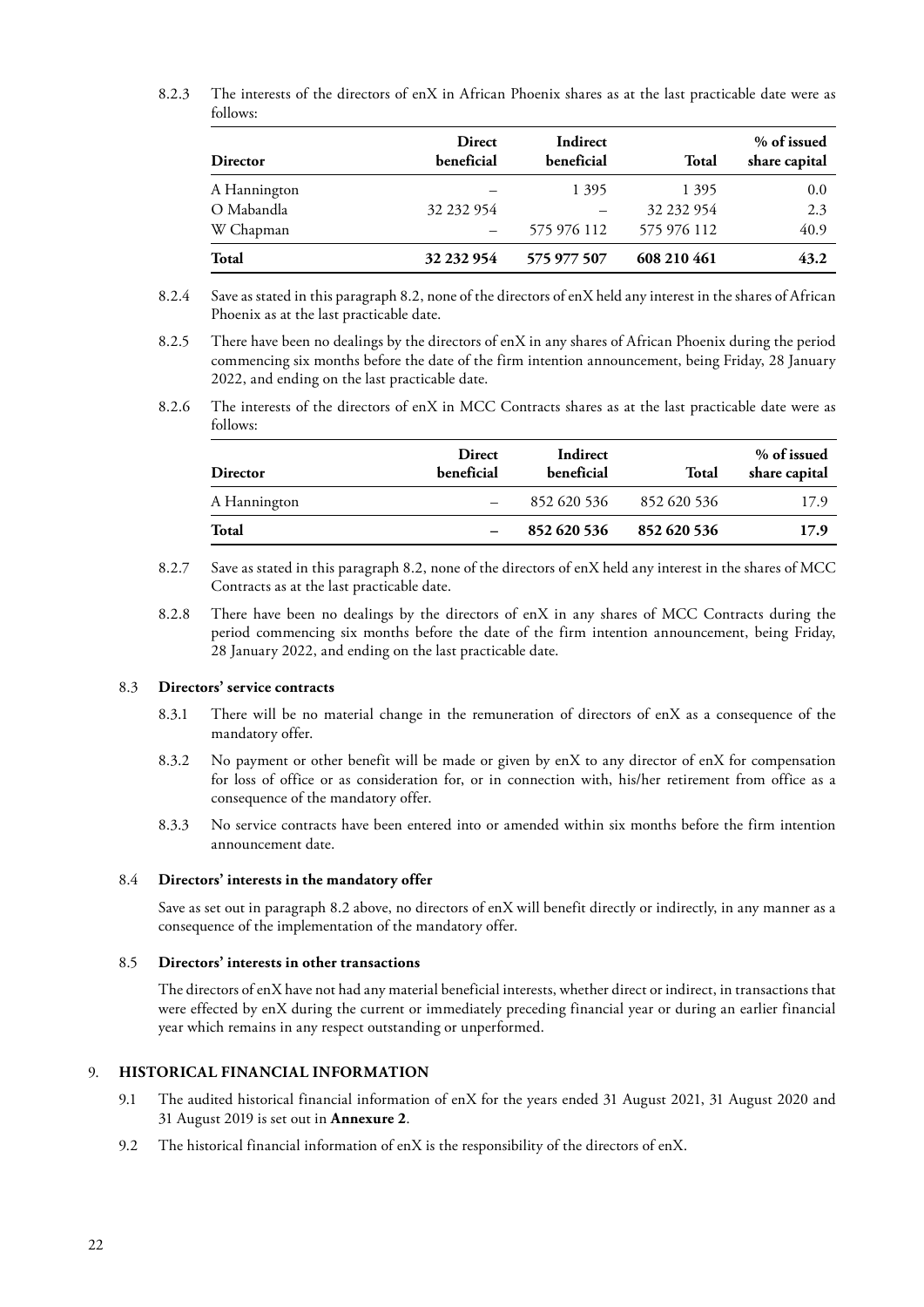# 10. **PRICE AND VOLUME HISTORY OF ENX SHARES**

A table of the aggregate volumes and values traded and the highest and lowest prices traded in enX shares for each month over the 12 months prior to the date of issue of the circular and for each day over the 30 days preceding the last practicable date is set out in **Annexure 3**.

### 11. **INDEPENDENT BOARD RESPONSIBILITY STATEMENT**

The independent board:

- 11.1 confirms that Part II of this circular contains all information required by the TRP, the JSE Listings Requirements, where applicable;
- 11.2 accepts, individually and collectively, full responsibility for the accuracy of the information given in Part II of this circular;
- 11.3 has considered all statements of fact and opinion in this circular and accepts full responsibility for the information contained in Part II of this circular;
- 11.4 certifies that, to the best of its knowledge and belief, the information contained in Part II of this circular is true and correct;
- 11.5 certifies that, to the best of its knowledge and belief, there are no omissions of material facts or considerations which would make any statement of fact or opinion contained in this document false or misleading; and
- 11.6 has made all reasonable enquiries in this regard.

# 12. **CONSENTS**

- 12.1 All the parties listed in the "Corporate Information" section above have each consented in writing to act in the capacities stated and to their names appearing in this circular, which consent has not been withdrawn prior to the issue of this circular.
- 12.2 The independent expert has consented to the inclusion of their report in this circular in the form and context in which they have been reproduced in this circular in **Annexure 1**, which consent has not been withdrawn prior to the issue of this circular. The independent expert has confirmed that the contents of the circular are not contradictory to the information contained in their report.

#### 13. **CONFLICTS OF INTEREST**

- 13.1 Shareholders are advised that Standard Bank is acting as JSE sponsor to enX and in its capacity as JSE sponsor, Standard Bank can confirm that there is no matter that would impact on its ability to exercise reasonable care and judgement to achieve and maintain independence and objectivity in professional dealings in relation to enX, and that would impact on its ability to act within the Code of Conduct as set out in the JSE Listings Requirements.
- 13.2 Standard Bank has various stringent internal procedures in place to ensure that its ability to act independently as JSE sponsor, is not compromised. It furthermore identifies and manages any conflicts of interest in relation to its role as sponsor and its approved executives which could be expected to impair their independence and objectivity in relation to an applicant issuer for a transaction or corporate action.
- 13.3 Pursuant to these internal procedures, Standard Bank has a Compliance Control Room function that identifies and manages conflicts risks and ensures that strict "information barriers" are maintained to ensure that as JSE sponsor, it is able to act independently from other divisions within Standard Bank. Standard Bank also enforces and implements physical and logical access restrictions to information, which is limited to deal teams for whom the information is relevant, for the purpose of fulfilling the client mandate.

#### 14. **COSTS OF THE OFFER**

The preliminary issue and expenses in respect of the offer are set out in paragraph 11 of Part I of this circular.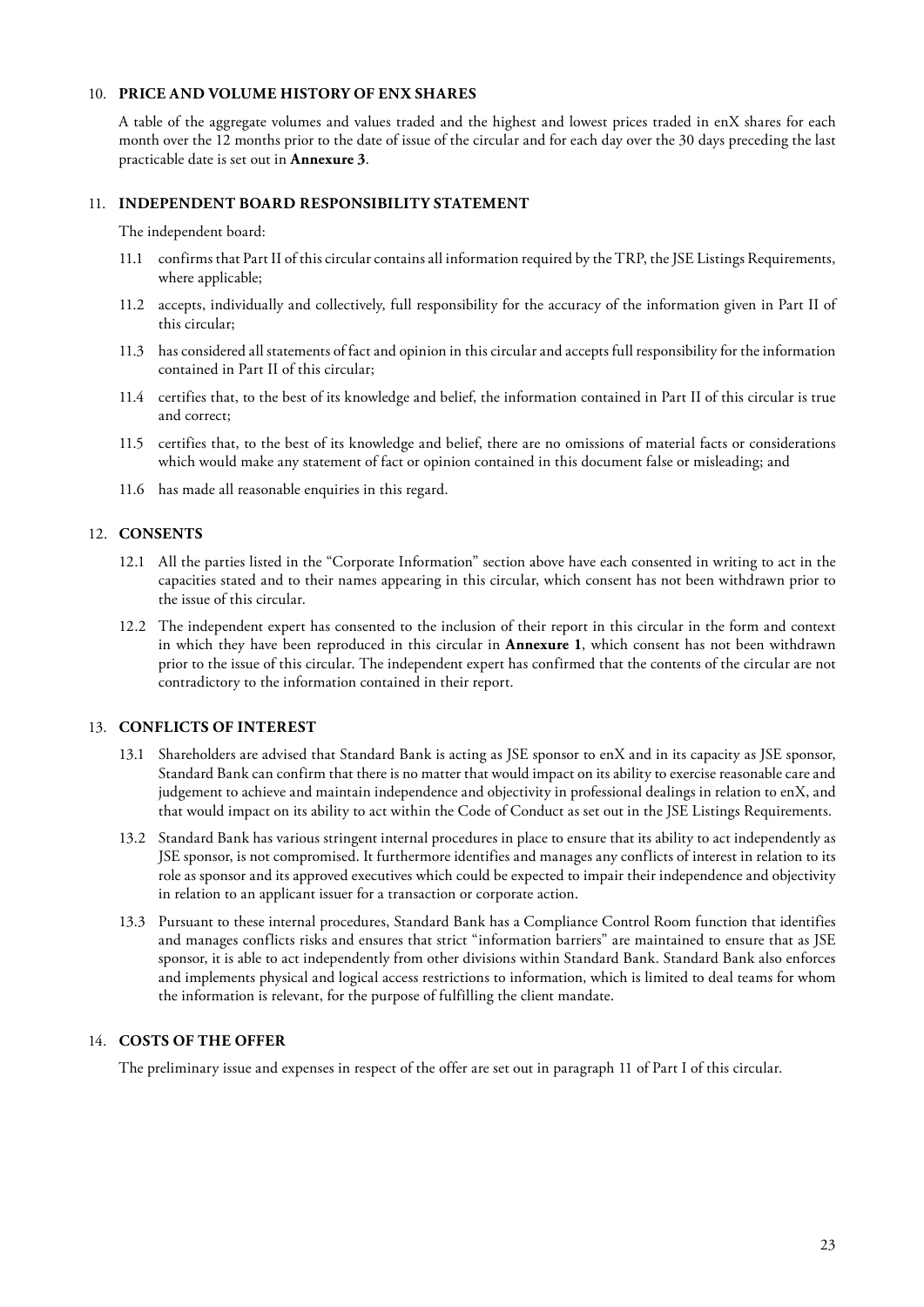# 15. **DOCUMENTS AVAILABLE FOR INSPECTION**

In light of the COVID-19 pandemic and the resultant lockdown regulations, copies of the documents below will only be available for inspection electronically on enX's website (www.enxgroup.co.za/circulars\_/) and may also be obtained from the Company by sending a request to info@enxgroup.co.za.

- 15.1 a signed copy of this circular;
- 15.2 the MOI of enX and its subsidiaries;
- 15.3 the independent fairness opinion regarding the mandatory offer as set out in **Annexure 1**;
- 15.4 the audited consolidated financial statements of enX for the years ended 31 August 2021, 31 August 2020 and 31 August 2019;
- 15.5 the irrevocable undertakings referred to in paragraph 8 of Part I of this circular;
- 15.6 the letter issued by the TRP approving this circular in terms of Regulation 117 of the Takeover Regulations; and
- 15.7 the signed letters of consent referred to in paragraph 12 of Part II of this circular.

#### **Signed in Johannesburg on behalf of the enX board in terms of the written resolution passed by each of the directors.**

By order of the board

# **enX Holdings Limited**

# **Vuyani Jarana**

*Chairperson of the independent board* 1 April 2022

\_\_\_\_\_\_\_\_\_\_\_\_\_\_\_\_\_\_\_\_\_\_\_\_\_\_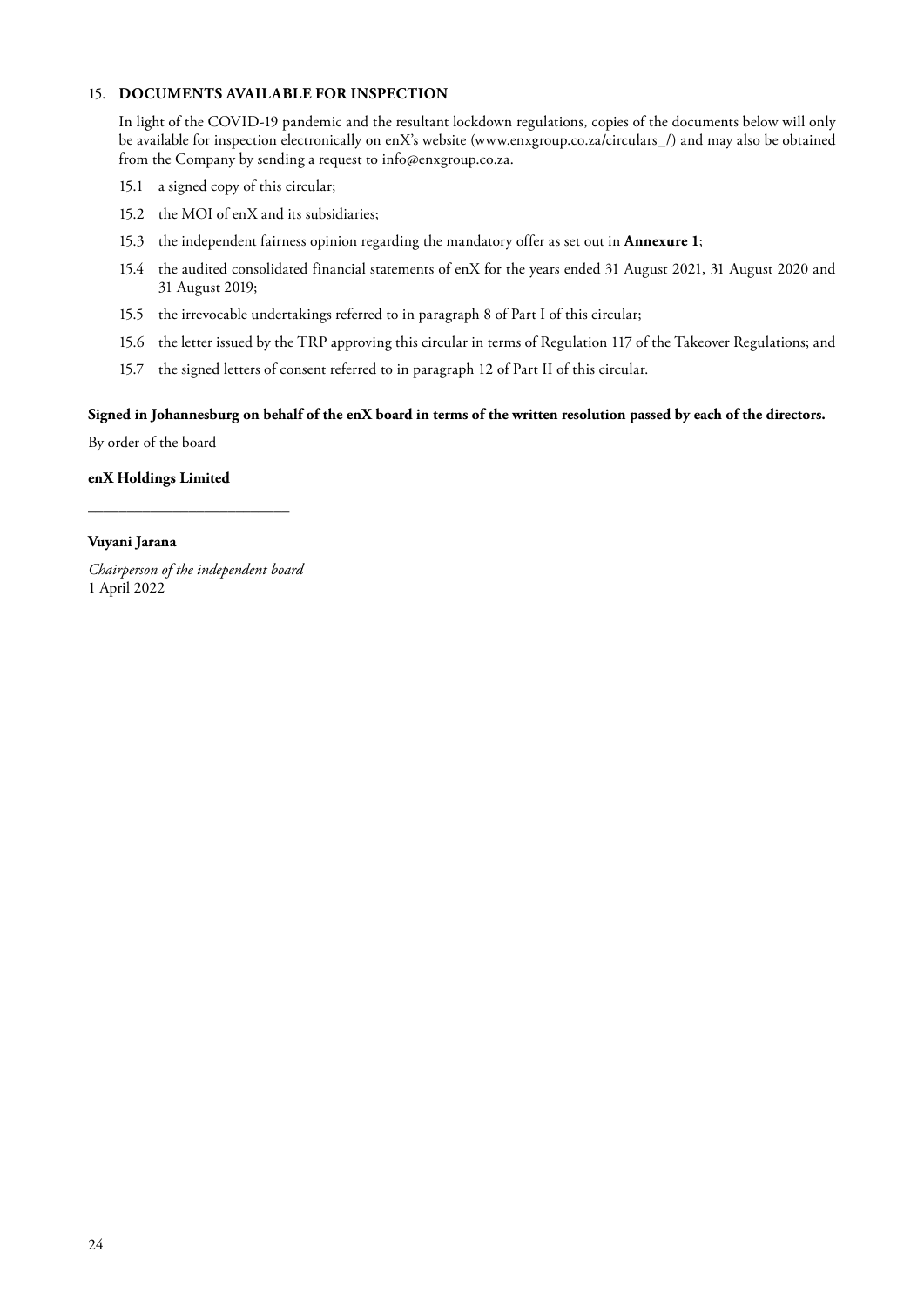#### 

# **INDEPENDENT EXPERT'S OPINION REGARDING THE OFFER**

# **The Independent Board**

enX Group Limited 9th Floor, Katherine Towers 1 Park Lane Wierda Valley Sandton 2196

1 April 2022

Dear Sirs/Mesdames

### **REPORT OF THE INDEPENDENT EXPERT TO PROVIDE INDEPENDENT EXPERT ADVICE TO THE INDEPENDENT BOARD OF DIRECTORS OF ENX GROUP LIMITED REGARDING A MANDATORY OFFER**

#### **Introduction**

In the firm intention announcement released on the Stock Exchange News Service (**"SENS"**) of the JSE Limited (**"JSE"**) on Friday, 28 January 2022 (**"FIA"**), shareholders of enX Group Limited (**"enX"** or the **"Company"**) (**"Shareholders"**) were advised that MCC Contracts Proprietary Limited (**"MCC Contracts"**) and African Phoenix Investments Limited (**"African Phoenix"**) (MCC Contracts and African Phoenix are together the **"Concert Parties"** or **"Offerors"**) had established a concert party arrangement in relation to any shares beneficially held from time to time by them in enX and had subsequently purchased 7 559 375 ordinary shares of no par value in the share capital of enX (**"Shares"**) for a cash consideration of R5.60 per share.

As a result of this purchase, the Offerors increased their combined shareholding in enX to more than 35% and are accordingly able to exercise more than 35% of all the voting rights attached to enX shares as contemplated in section 123(5) of the Companies Act, 71 of 2008, as amended (the **"Companies Act"**) and regulation 86(1) of the Companies Regulations, 2011 (the **"Companies Regulations"**). The Offerors are therefore required to make a mandatory offer to all other enX shareholders (**"Offeree Shareholders"**) to purchase their Shares at a price of R5.60 per Share (the **"Offer Consideration"**) in terms of section 123 of the Companies Act (the **"Offer"**).

#### **Independent expert reports required in terms of the Companies Act**

The Offer is an affected transaction as defined in section  $117(1)(c)(vi)$  of the Companies Act. In terms of section  $114(2)$  of the Companies Act, as read with Regulation 90 and 110 of the Companies Regulations, the Company is required to retain an independent expert to provide an independent expert report (in the form of a fair and reasonable opinion) in terms of section 114(3) of the Companies Act, as read with Regulations 90 and 110 of the Companies Regulations (the **"Fair and Reasonable Opinion"** or **"Opinion"**).

BDO Corporate Finance Proprietary Limited (**"BDO Corporate Finance"** or **"Independent Expert"**) has been appointed as the independent expert by the independent board of directors constituted to assess the Offer as required in terms of section 114(2) of the Companies Act, as read with Regulations 90 and 110 of the Companies Regulations (**"Independent Board"**). The Independent Expert Report set out herein is provided to the Independent Board for the sole purpose of assisting the Independent Board in forming and expressing an opinion on the Offer and Offer Consideration for the benefit of the Offeree Shareholders.

#### **Responsibility**

Compliance with the Companies Act and the Companies Regulations is the responsibility of the Independent Board. Our responsibility is to report to the Independent Board on whether the terms and conditions of the Offer and the Offer Consideration are fair and reasonable to Offeree Shareholders.

#### **Definition of the terms "fair" and "reasonable" applicable in the context of the Offer**

The "fairness" of a transaction is primarily based on quantitative issues. A transaction will generally be said to be fair to a company's shareholders if the benefits received, as a result of the transaction, are equal to or greater than the value given up.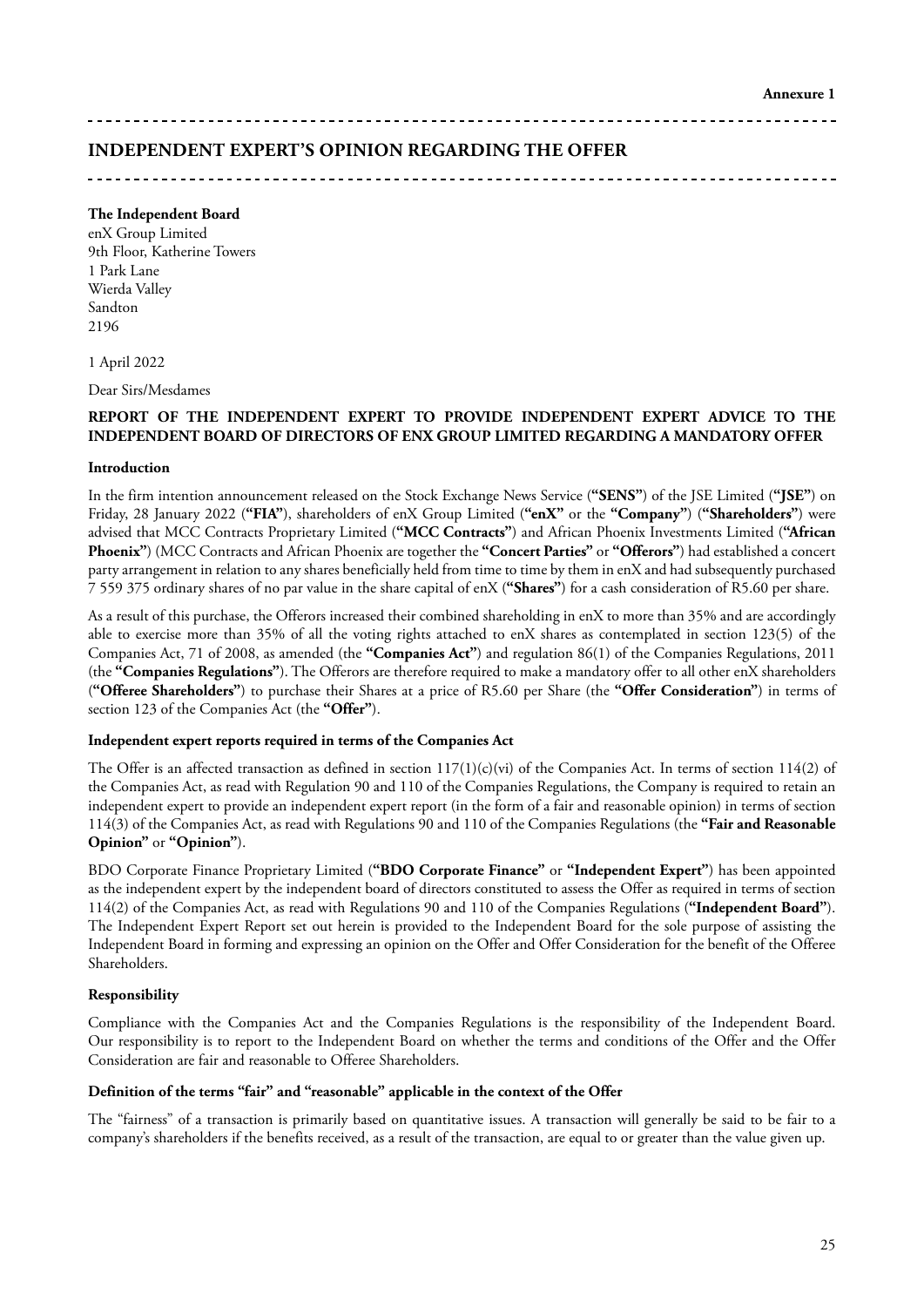The Offer may be said to be fair to Offeree Shareholders if the Offer Consideration is equal to or greater than the fair value of a Share, or unfair if the Offer Consideration is less than the fair value of a Share. Furthermore, in terms of Regulation 110(8) of the Companies Regulations, an offer with a consideration per offeree regulated company security within the fair-value range is generally considered to be fair.

The assessment of reasonableness of an offer is generally based on qualitative considerations surrounding the transaction. Hence, even though the consideration may be lower than the market value, the Offer may be considered reasonable after considering other significant qualitative factors. The Offer may be said to be reasonable if the Offer Consideration is greater than the trading price of a Share as at the time of the Offer, or at some other more appropriate identifiable time.

# **Details and sources of information**

In arriving at our opinion we have relied upon the following principal sources of information:

- FIA and the circular dated Friday, 1 April 2022 including annexures thereto in respect of the Offer (**"Circular"**);
- the audited annual financial statements of enX, for the financial years ended 31 August 2020 and 2021;
- In respect of each of the following subsidiaries of enX, being:
	- Eqstra Investment Holdings Proprietary Limited (**"Eqstra"**);
	- New Way Power Proprietary Limited (**"New Way"**);
	- Power O2 Proprietary Limited (**"Power O2"**);
	- Centlube Proprietary Limited and African Group Lubricants Proprietary Limited (**"Fuel"**); and
	- West African International Proprietary Limited (**"WAI"**) (the **"Subsidiaries"**):

the following information:

- year to date financial information of the Subsidiaries for the period ended 30 November 2021;
- budgeted financial information in respect of the Subsidiaries provided by enX management for the financial year ending 31 August 2022; and
- discussions with enX directors and management regarding the historical and budgeted financial information;
- discussions with the enX directors and management of enX regarding the Offer;
- discussions with the enX directors and management of enX on prevailing market, economic, legal and other conditions which may affect underlying value;
- publicly available information relating to the industry in which enX and the Subsidiaries operate in general; and
- publicly available information relating to enX that we deemed to be relevant, including Company announcements and media articles.

The information above was secured from:

- directors and executive management of enX; and
- third-party sources, including information related to publicly available economic, market and other data which we considered applicable to, or potentially influencing enX.

#### **Procedures**

In arriving at our opinion we have undertaken the following procedures and taken into account the following factors in evaluating the Offer:

- reviewed the terms and conditions of the Offer;
- reviewed the financial information relating to enX and the Subsidiaries as detailed above;
- reviewed and obtained an understanding from management of enX as to the budgeted financial information of enX and the Subsidiaries for the financial year ending 31 August 2022 as prepared by management. This review included an assessment of the recent historical performance to date as well as the reasonableness of the outlook assumed based on discussions with management and assessed the achievability thereof by considering historical information as well as macroeconomic and industry-specific data;
- performed such other studies and analyses as we deemed appropriate and have considered our assessment of general economic, market and financial conditions and our experience in other transactions, as well as our experience in securities valuation and knowledge of the industries in which the Subsidiaries operate;
- held discussions with the directors and management of enX regarding the past and current business operations, regulatory requirements, financial condition and prospects of enX and such other matters as we have deemed relevant to our inquiry;
- the net asset value (**"NAV"**) method of valuation is normally the most appropriate for the valuation of pure investment companies. This valuation approach would be used to value an investment holding company, where the value attributable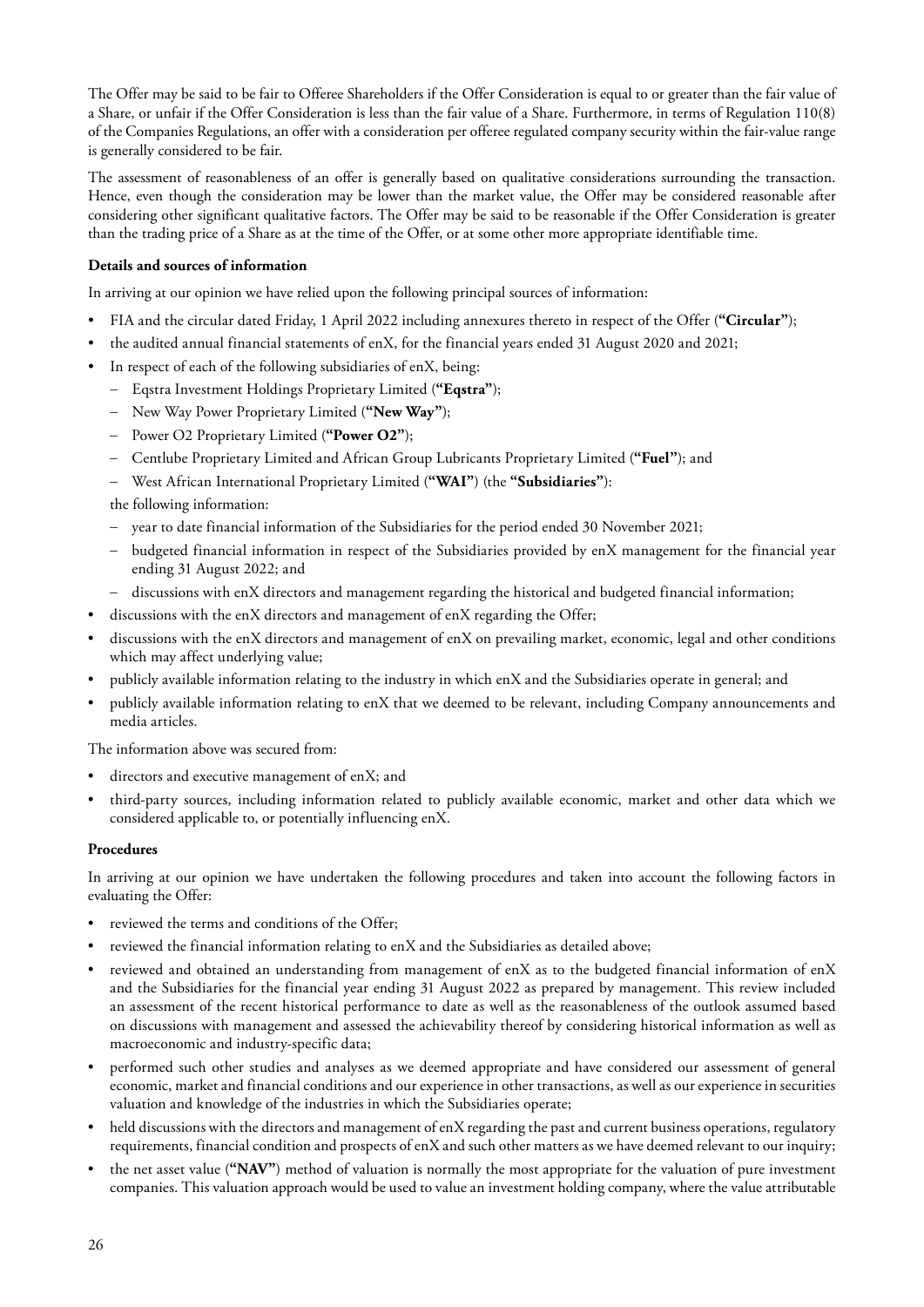to such holding company would be determined on a "sum of the parts" (**"SOTP"**) basis. As such, the NAV methodology is most applicable for businesses where the value lies in the underlying assets and not the ongoing operations of the business. BDO Corporate Finance performed a SOTP valuation of enX. The valuation was based on the following principal valuation methodologies;

- for Eqstra, Power O2, Fuel and WAI we compiled a capitalisation of maintainable earnings valuation of the Subsidiaries by using adjusted historical and forecast financial information to derive sustainable earnings before interest, tax, depreciation and amortisation (**"EBITDA"**) or profit after tax (**"PAT"**) and applied BDO Corporate Finance's calculated earnings multiples based on market comparables, adjusted for company specific factors for each of these Subsidiaries relative to listed peers;
- for New Way we applied an adjusted NAV approach;
- determined the maintainable costs of head office and the administration functions by using adjusted historical and forecast financial information and applied BDO Corporate Finance's calculated earnings multiples for investment holding companies;
- the investment in Zestcor Eleven Proprietary Limited (37% shareholding) was valued at carrying value;
	- financial assets and financial liabilities were valued based on their carrying values, after confirming that such carrying values represent fair value in terms of International Financial Reporting Standards; and
	- aggregated the valuations of the Subsidiaries and the head office and administration function, as well as adjusting for financial assets and financial liabilities to determine a SOTP valuation of enX;
	- applied appropriate discounts for, *inter alia*, capital gains tax and costs associated with disposing of the Subsidiaries;
- assessed the long-term potential of enX and the Subsidiaries;
- performed a sensitivity analysis on key assumptions included in the valuation;
- evaluated the relative risks associated with enX and the Subsidiaries and the industries in which they operate;
- reviewed certain publicly available information relating to enX and the Subsidiaries and the industries in which they operate that we deemed to be relevant, including, *inter alia,* Company announcements, media articles, and any available analyst coverage of the industry in general; and
- where relevant, representations made by management and/or directors were corroborated to source documents or independent analytical procedures were performed by us, to examine and understand the industries in which enX and the Subsidiaries operate, and to analyse external factors that could influence the business of enX and the Subsidiaries.

# **Assumptions**

We arrived at our opinion based on the following assumptions:

- That all agreements that have been entered into in terms of the Offer will be legally enforceable against the relevant parties thereto.
- That none of the enX Shares acquired pursuant to the Offer will be transferred to any person other than the Offeror and the Offeror will be the ultimate owner of the enX Shares so acquired.
- That the Offer will have the legal, accounting and taxation consequences described in the Circular and discussions with, and materials furnished to us by representatives and advisers of enX.
- That reliance can be placed on the financial information of enX and the Subsidiaries.

# **Appropriateness and reasonableness of underlying information and assumptions**

We satisfied ourselves as to the appropriateness and reasonableness of the information and assumptions employed in arriving at our opinion by:

- placing reliance on audit reports in the financial statements of enX;
- conducting analytical reviews on the historical financial results and forecast financial information, such as key ratio and trend analyses; and
- determining the extent to which representations from management of enX were confirmed by documentary and other financial evidence as well as our understanding of enX and the Subsidiaries and the economic environment in which they operate.

# **Limiting conditions**

The Independent Expert Report is provided in connection with and for the purposes of the Offer. This Independent Expert Report does not purport to cater for each individual Offeree Shareholder's perspective, but rather that of the general body of Offeree Shareholders. Should an Offeree Shareholder be in doubt as to what action to take, he or she should consult an independent adviser.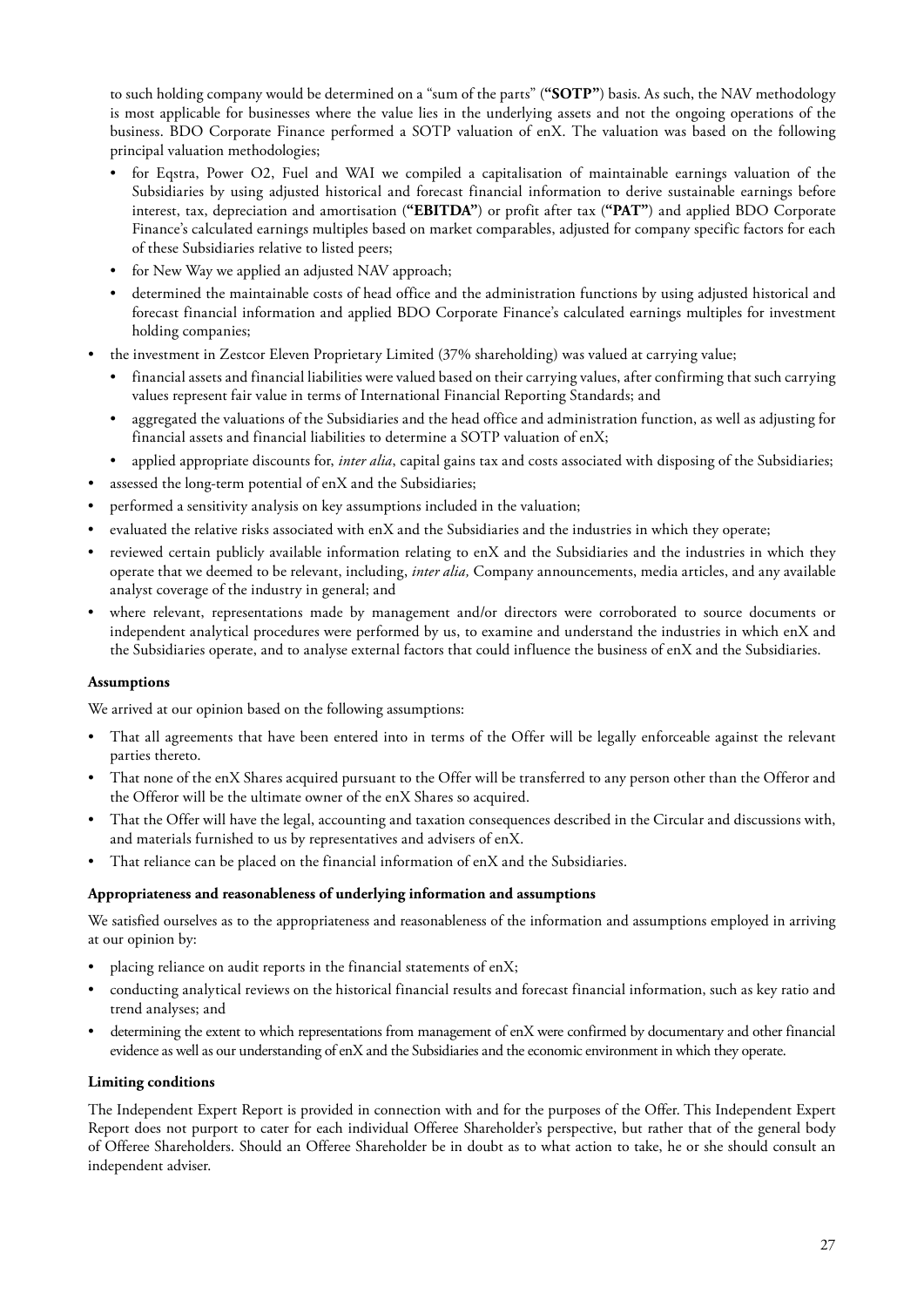Individual Offeree Shareholder's decisions regarding the Offer may be influenced by such Offeree Shareholder's circumstances and accordingly individual Offeree Shareholders should consult an independent adviser if in any doubt as to the merits or otherwise of the Offer.

We have relied upon and assumed the accuracy of the information provided to us in deriving our opinion. Where practical, we have corroborated the reasonableness of the information provided to us for the purpose of our opinion, whether in writing or obtained in discussion with management, by reference to publicly available or independently obtained information. While our work has involved an analysis of, *inter alia*, the annual financial statements, and other information provided to us, our engagement does not constitute an audit conducted in accordance with generally accepted auditing standards.

Where relevant, forward-looking information of enX and the Subsidiaries relates to future events and is based on assumptions that may or may not remain valid going forward. Consequently, such information cannot be relied upon to the same extent as that derived from audited financial statements for completed accounting periods. We express no opinion as to how closely the actual future results of enX will correspond to those projected. We have, however, compared the forecast financial information to past trends as well as discussing the assumptions inherent therein with management.

We have also assumed that the Offer will have the legal consequences described in discussions with, and materials furnished to us by representatives and advisers of enX and we express no opinion on such consequences.

Our opinion is based on current economic, regulatory and market as well as other conditions. Subsequent developments may affect the opinion, and we are under no obligation to update, review or re-affirm our opinion based on such developments.

The scope of our appointment does not require us to express, and nor do we express, a view on the future growth prospects, earnings potential or value of a Share. We do not express any view as to the price at which Shares may trade nor on the future value, financial performance or condition of enX.

#### **Independence, competence and fees**

We confirm that neither we nor any person related to us (as contemplated in the Companies Act) have a direct or indirect interest in the Shares or the Offer, nor have had within the immediately preceding two years, any relationship as contemplated in section  $114(2)(b)$  of the Companies Act, and specifically declare, as required by Regulation  $90(6)(i)$  and  $90(3)(a)$  of the Companies Regulations, that we are independent in relation to the Offer and will reasonably be perceived to be independent. We also confirm that we have the necessary competence to provide the Independent Expert Report and meet the criteria set out in section 114(2)(a) of the Companies Act.

Furthermore, we confirm that our professional fees of R450 000 (excluding VAT), in respect of professional services relating to the Offer are not contingent upon the success of the Offer. Our fees are not payable in shares.

#### **Valuation approach**

This valuation has been prepared on the basis of "Market Value". The generally accepted definition of "Market Value" is the value as applied between a hypothetical willing vendor and a hypothetical willing prudent buyer in an open market and with access to all relevant information.

The valuation of enX was performed on a SOTP basis by applying the appropriate valuation methodology to each underlying subsidiary, being the multiples approach, based on financial data for comparable publicly traded companies adjusted for company specific factors.

The valuation was performed taking cognisance of risk and other market and industry factors affecting enX and the Subsidiaries. Key internal value drivers to the SOTP valuation of enX included the sustainable earnings of each of the Subsidiaries.

The key external value drivers for the capitalisation of maintainable earnings approach is a market-related earnings multiple applicable to comparable publicly traded companies, adjusted for differences between each of the Subsidiaries and the market comparables to account for the risk profile of the Subsidiaries relative to the basket of peers. The enterprise value is then adjusted for the value of the investment in net cash or net debt balances.

We have determined the value of enX's head office and administration costs by applying an appropriate multiple.

Other financial assets and financial liabilities and the investment in Zestcor were valued based on their carrying values.

Our valuation results are sensitive to the valuation multiples, applied in the SOTP valuation. Sensitivity analyses were performed in respect of the valuation multiples by increasing and decreasing the multiples by 10%. The sensitivity analyses did not indicate a significant enough effect on the valuation of enX to alter our opinion in respect of the Offer.

#### **Valuation results**

In undertaking the valuation exercise above, we determined a valuation range of R12.37 to R13.80 per enX Share with a most likely value of R13.08 per enX Share.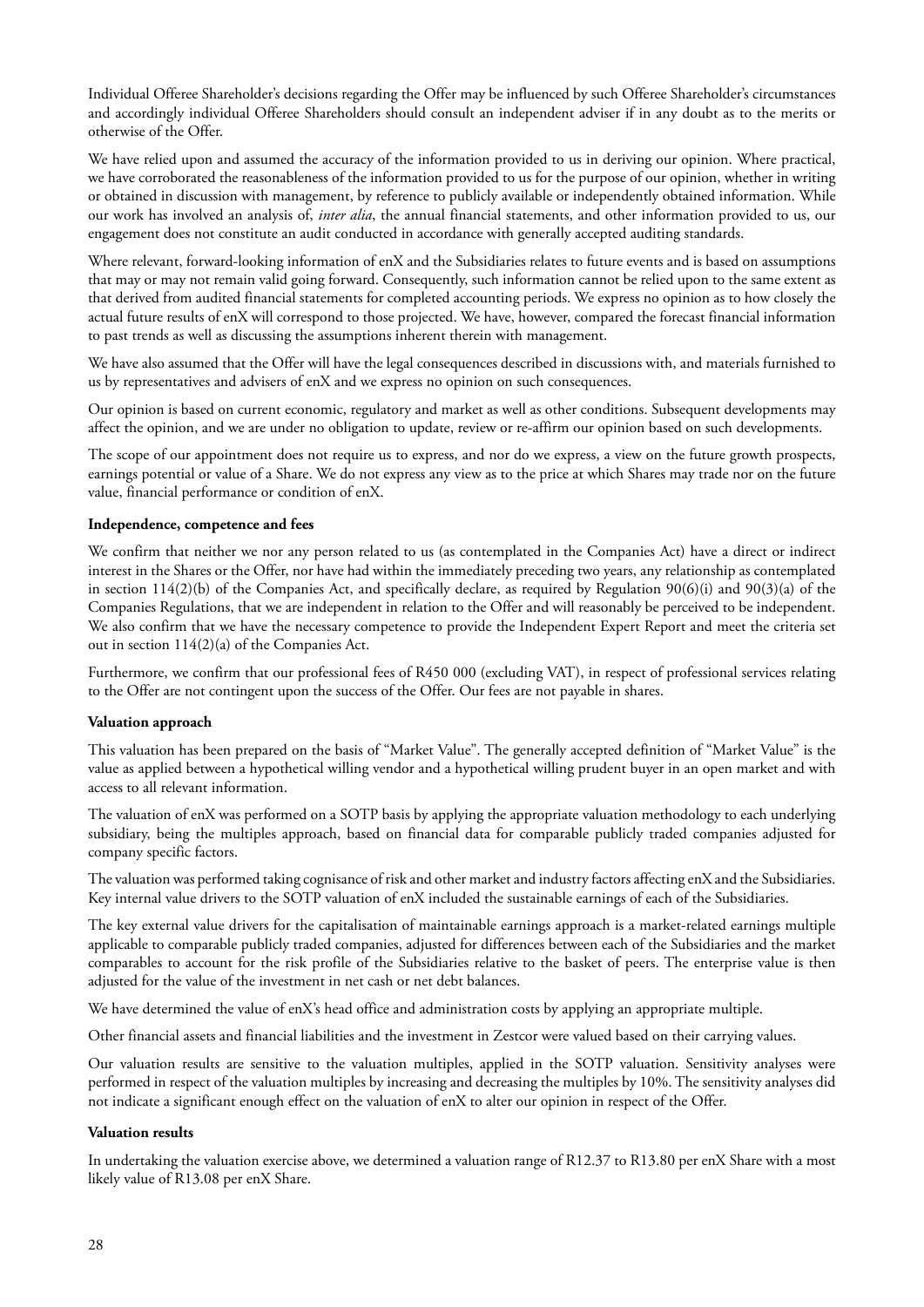The valuation range above is provided solely in respect of the Independent Expert Report and should not be used for any other purposes.

# **Reasonableness of the Offer**

The Offer Consideration represents a 34% discount to the enX closing share price and a 1.4% discount to the 60-day volumeweighted average price (**"VWAP"**) on the last trading day before the date of the FIA, being 27 January 2022. We have assessed the terms of the Offer with reference to normal market-related practice. We have found that, as the Offer Consideration is below the fair value range and market price, accepting the Offer will have a material adverse effect on the Offeree Shareholders and as such is considered not reasonable.

# **Opinion**

We have considered the terms and conditions of the Offer and, based upon and subject to the conditions set out herein, are of the opinion that the Offer is not fair to the enX Offeree Shareholders.

Based on the qualitative considerations set out above, we are of the opinion that the terms and conditions of the Offer are not reasonable.

Our opinion is necessarily based upon the information available to us up to 31 March 2022, including in respect of the financial, market and other conditions and circumstances existing and disclosed to us at the date thereof. We have furthermore assumed that all conditions precedent, including any material regulatory and other approvals and consents required in connection with the Offer have been fulfilled or obtained.

Accordingly, it should be understood that subsequent developments may affect this Independent Expert Report, which we are under no obligation to update, revise or re-affirm.

# **Consent**

We hereby consent to the inclusion of this Independent Expert Report, in whole or in part, and references thereto in the Circular and any other announcement or document pertaining to the Offer, in the form and context in which they appear.

Yours faithfully

\_\_\_\_\_\_\_\_\_\_\_\_\_\_\_\_\_\_\_\_\_\_\_\_\_\_ **N Lazanakis CA(SA)** *Director*

# **BDO Corporate Finance Proprietary Limited**

52 Corlett Drive Illovo 2196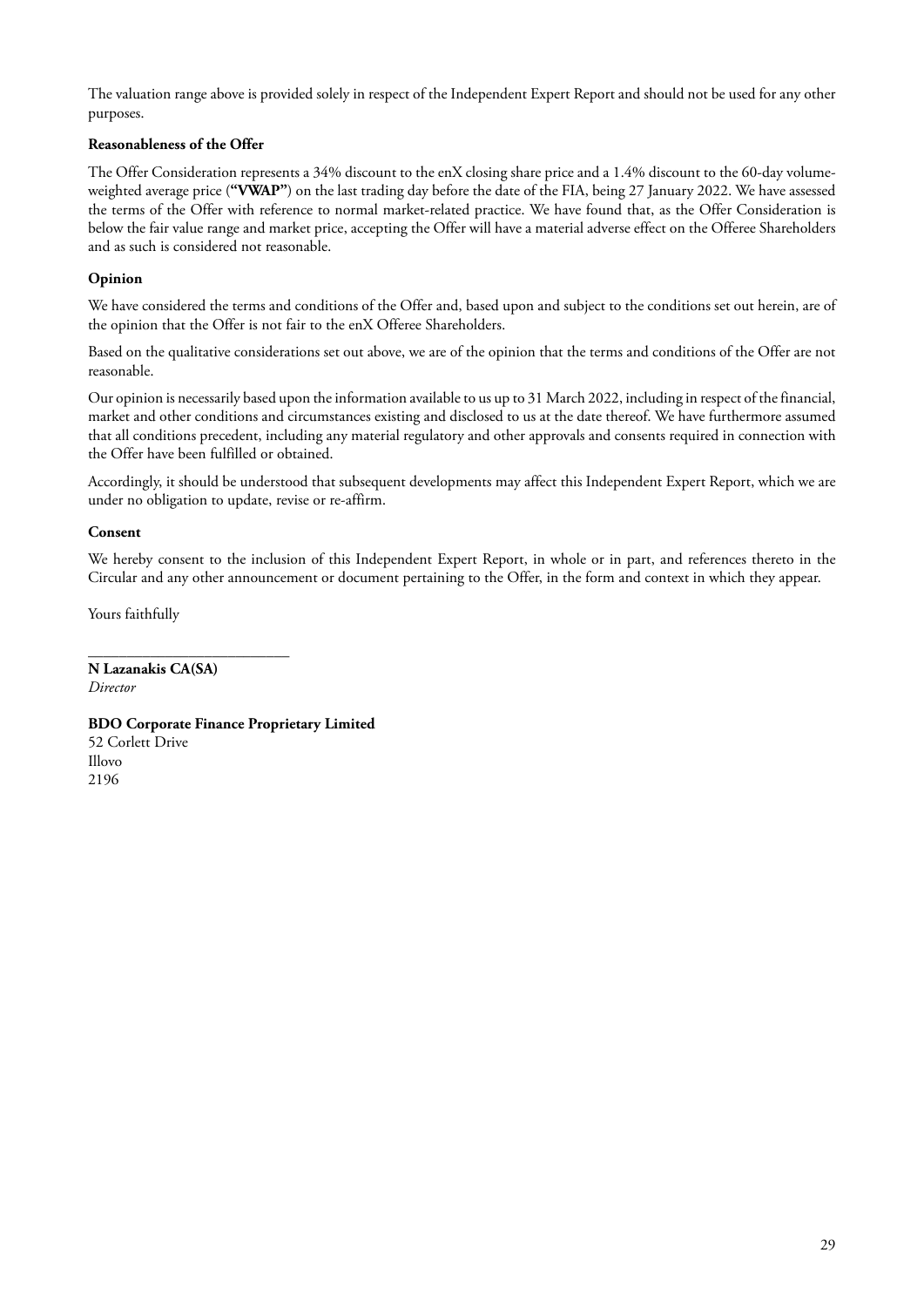# **HISTORICAL FINANCIAL INFORMATION OF ENX FOR THE YEARS ENDED 31 AUGUST 2021, 31 AUGUST 2020 AND 31 AUGUST 2019**

 $- - - - - - -$ 

#### 

The consolidated annual financial statements of enX for the years ended 31 August 2021, 31 August 2020 and 31 August 2019 are set out below. The notes to the consolidated annual financial statements of enX for the years ended 31 August 2021 and 31 August 2020 have been incorporated by reference and are available on enX's website https://www.enxgroup.co.za/annualresults/.

No adjustments have been made to previously reported historical financial information used in the preparation of this **Annexure 2.**

|                              |                             | Group                       |                             |                            | Company                     |                                    |  |  |
|------------------------------|-----------------------------|-----------------------------|-----------------------------|----------------------------|-----------------------------|------------------------------------|--|--|
|                              | 31 August<br>2021<br>R'000s | 31 August<br>2020<br>R'000s | 31 August<br>2019<br>R'000s | 31August<br>2021<br>R'000s | 31 August<br>2020<br>R'000s | 31 August<br>2019<br><b>R'000s</b> |  |  |
| <b>ASSETS</b>                |                             |                             |                             |                            |                             |                                    |  |  |
| <b>Non-current assets</b>    | 3 185 840                   | 7 019 397                   | 7 220 053                   | 2 089 879                  | 1848588                     | 1858235                            |  |  |
| Property, plant, equipment   |                             |                             |                             |                            |                             |                                    |  |  |
| and right-use-assets         | 259 561                     | 621 446                     | 425 296                     | 1 0 7 2                    | 45                          | 131                                |  |  |
| Leasing assets               | 2769789                     | 6 087 417                   | 5 937 005                   |                            |                             |                                    |  |  |
| Goodwill                     |                             | 92 461                      | 390 810                     |                            |                             |                                    |  |  |
| Intangible assets            | 33 375                      | 73 308                      | 332 674                     |                            |                             |                                    |  |  |
| Investment in associate      | 103852                      | 70 916                      | 59 205                      |                            |                             |                                    |  |  |
| Unlisted investments and     |                             |                             |                             |                            |                             |                                    |  |  |
| loans                        | 851                         | 9 1 7 5                     | 12769                       |                            |                             |                                    |  |  |
| Investment in subsidiaries   |                             |                             |                             | 1775428                    | 1 537 701                   | 1 537 701                          |  |  |
| Loans to group companies     |                             |                             |                             | 313 379                    | 310 842                     | 320 403                            |  |  |
| Deferred taxation            | 18412                       | 60 050                      | 55 956                      |                            |                             |                                    |  |  |
| Trade and other receivables  |                             | 4 6 2 4                     | 6338                        |                            |                             |                                    |  |  |
| <b>Current assets</b>        | 2 3 3 4 7 3 3               | 3 592 610                   | 3 169 220                   | 6497                       | 6250                        | 2765                               |  |  |
| Trade and other receivables  | 810 665                     | 1 062 507                   | 1 110 480                   | 4868                       | 6 2 4 6                     | 204                                |  |  |
| Inventories                  | 665 356                     | 1 622 021                   | 1 547 864                   |                            |                             |                                    |  |  |
| Derivative financial         |                             |                             |                             |                            |                             |                                    |  |  |
| instruments                  | 32                          | 2 3 7 2                     | 21 2 25                     |                            |                             |                                    |  |  |
| Taxation receivable          | 2 6 6 3                     | 19801                       | 3915                        | 1 629                      | 4                           | 82                                 |  |  |
| Bank and cash balances       | 856 017                     | 885 909                     | 485736                      |                            |                             | 2479                               |  |  |
| Disposal group held for sale | 2794679                     |                             |                             |                            |                             |                                    |  |  |
| <b>Total assets</b>          | 8 3 1 5 2 5 2               | 10 612 007                  | 10 389 273                  | 2 096 376                  | 1854838                     | 1861000                            |  |  |

#### **Consolidated Statement of financial position** as at

-----------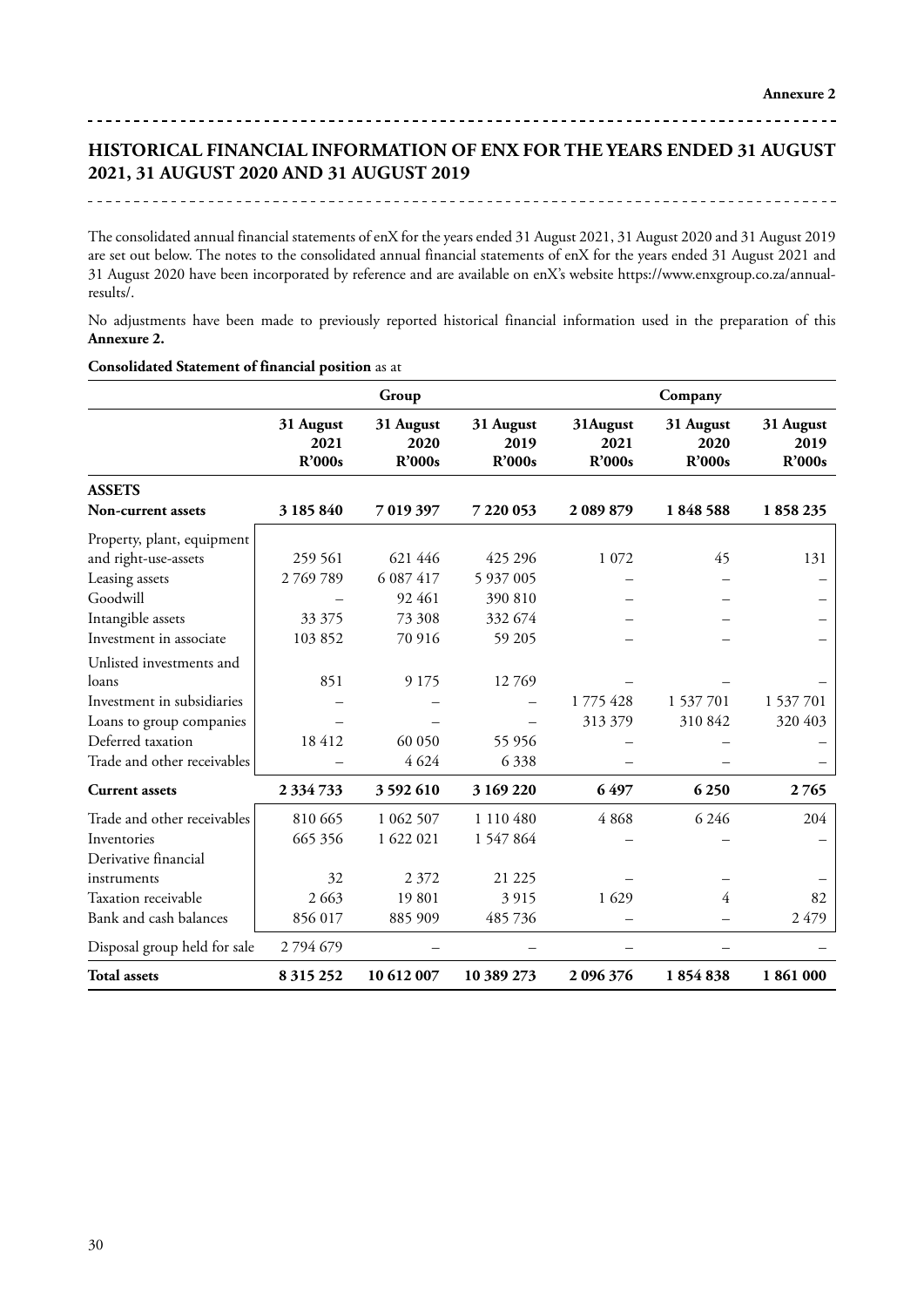|                                                             |                             | Group                       |                             |                            | Company                     |                             |
|-------------------------------------------------------------|-----------------------------|-----------------------------|-----------------------------|----------------------------|-----------------------------|-----------------------------|
|                                                             | 31 August<br>2021<br>R'000s | 31 August<br>2020<br>R'000s | 31 August<br>2019<br>R'000s | 31August<br>2021<br>R'000s | 31 August<br>2020<br>R'000s | 31 August<br>2019<br>R'000s |
| <b>EQUITY AND</b><br><b>LIABILITIES</b>                     |                             |                             |                             |                            |                             |                             |
| Capital and reserves                                        | 2 661 950                   | 2 497 447                   | 2941754                     | 1 240 692                  | 1 240 065                   | 1 237 009                   |
| Stated capital                                              | 3 134 092                   | 3 134 092                   | 3 117 031                   | 3 151 707                  | 3 151 707                   | 3 151 706                   |
| Other reserves                                              | (733 554)                   | (595 867)                   | (648 860)                   | (773654)                   | (773654)                    | (773654)                    |
| Accumulated profit/(loss)<br>Equity attributable to         | 224 597                     | (75261)                     | 437 208                     | (1137361)                  | (1137988)                   | (1141043)                   |
| equity holders of the parent                                | 2 625 135                   | 2 462 964                   | 2 905 379                   | 1 240 692                  | 1 240 065                   | 1 237 009                   |
| Non-controlling interests                                   | 36815                       | 34 483                      | 36 375                      |                            |                             |                             |
| <b>Non-current liabilities</b>                              | 2 046 164                   | 4 159 009                   | 4 5 5 8 4 4 7               |                            |                             |                             |
| Interest-bearing liabilities                                | 1700 071                    | 3 620 250                   | 4 021 523                   |                            |                             |                             |
| Deferred vendor                                             |                             |                             |                             |                            |                             |                             |
| consideration                                               |                             |                             | 2655                        |                            |                             |                             |
| Lease liabilities                                           | 93 415                      | 95 741                      |                             |                            |                             |                             |
| Employee benefits                                           | 1 1 7 9                     | 5 0 9 0                     | 2999                        |                            |                             |                             |
| Deferred taxation                                           | 251 499                     | 437 928                     | 531 270                     |                            |                             |                             |
| <b>Current liabilities</b>                                  | 1 493 253                   | 3 995 551                   | 2898072                     | 855 684                    | 614773                      | 623 991                     |
| Interest-bearing liabilities                                | 359 556                     | 2 2 4 1 0 2 8               | 1 260 520                   |                            |                             |                             |
| Loans from group                                            |                             |                             |                             |                            |                             |                             |
| companies                                                   |                             |                             |                             | 854 463                    | 612 204                     | 621 354                     |
| Deferred vendor                                             |                             |                             |                             |                            |                             |                             |
| consideration                                               |                             | 33 895                      |                             |                            |                             |                             |
| Lease liabilities                                           | 30 5 8 4                    | 115 675                     |                             |                            |                             |                             |
| Trade, other payables                                       |                             |                             |                             |                            |                             |                             |
| and provisions                                              | 1 082 828                   | 1 534 706                   | 1 554 504                   | 598                        | 1655                        | 2637                        |
| Derivative financial                                        |                             |                             |                             |                            |                             |                             |
| instruments                                                 | 1 0 5 4                     | 1520                        | 390                         |                            |                             |                             |
| Taxation payable                                            | 19 231                      | 23 350                      | 50 425                      | 623                        | 914                         |                             |
| Bank overdrafts                                             |                             | 5 3 3 7                     | 32 233                      |                            |                             |                             |
| Liabilities associated with<br>disposal group held for sale | 2 113 885                   |                             |                             |                            |                             |                             |
| Total equity and liabilities                                | 8 3 1 5 2 5 2               | 10 612 007                  | 10 398 273                  | 2 096 376                  | 1854838                     | 1861000                     |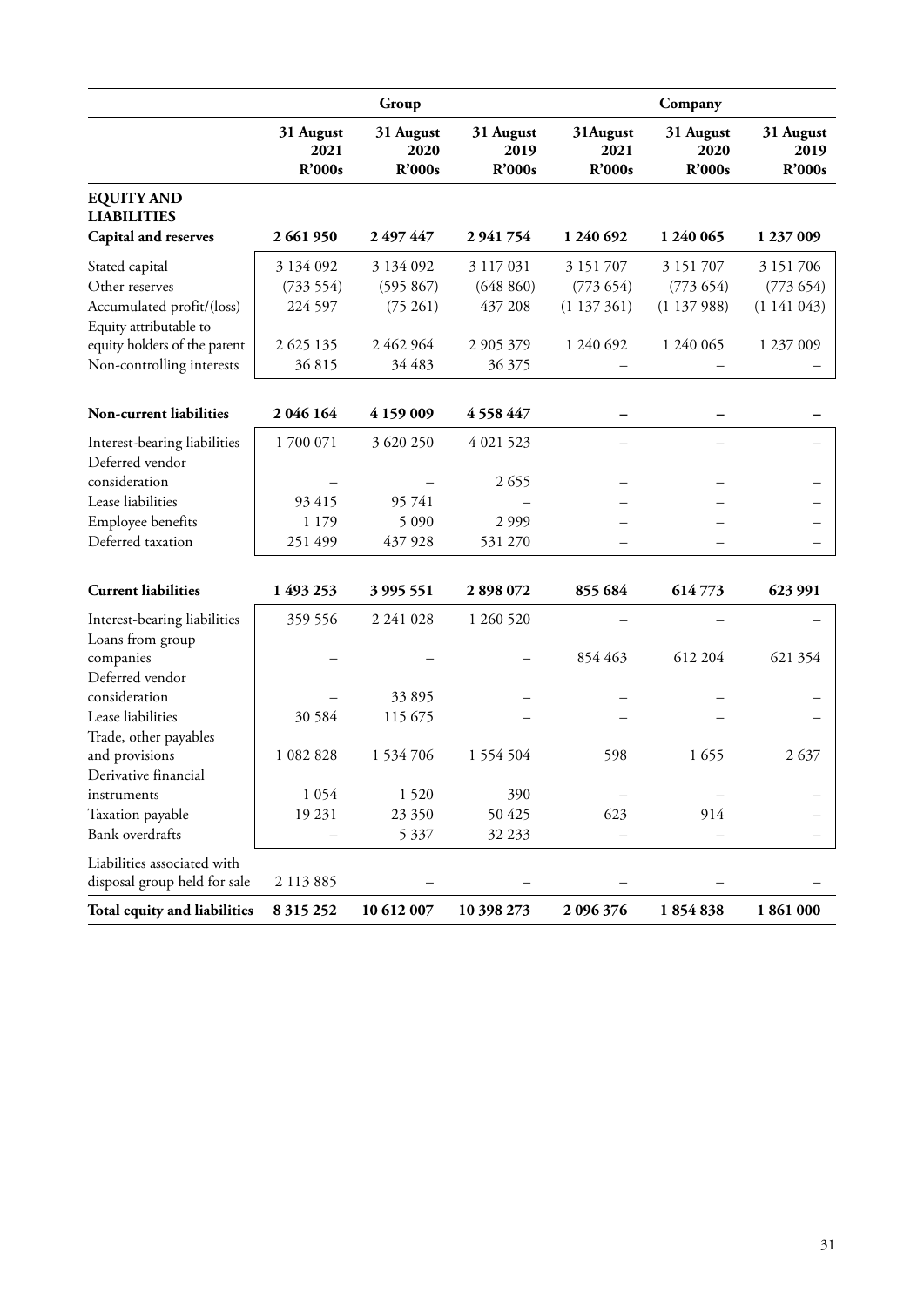**Consolidated statement of profit or loss and other comprehensive income** for the years

|                                                                         |                             | Group                                    |                             |                                         | Company                     |                             |
|-------------------------------------------------------------------------|-----------------------------|------------------------------------------|-----------------------------|-----------------------------------------|-----------------------------|-----------------------------|
|                                                                         | 31 August<br>2021<br>R'000s | Restated*<br>31 August<br>2020<br>R'000s | 31 August<br>2019<br>R'000s | Restated*<br>31August<br>2021<br>R'000s | 31 August<br>2020<br>R'000s | 31 August<br>2019<br>R'000s |
| <b>Continuing operations</b>                                            |                             |                                          |                             |                                         |                             |                             |
| Revenue                                                                 | 4334591                     | 3867230                                  | 7790851                     | 3892                                    | 8674                        | 5630                        |
| Operating profit before                                                 |                             |                                          |                             |                                         |                             |                             |
| items listed below                                                      | 341 609                     | 110448                                   | 757 175                     | (1273)                                  | 2 2 9 5                     | (352)                       |
| Impairment of goodwill,<br>intangible assets and<br>property, plant and |                             |                                          |                             |                                         |                             |                             |
| equipment                                                               | (1721)                      | (318170)                                 | (166395)                    |                                         |                             |                             |
| Adjustment on deferred<br>vendor consideration                          |                             | (30688)                                  |                             |                                         |                             |                             |
| Operating profit before                                                 |                             |                                          |                             |                                         |                             |                             |
| net finance costs and                                                   |                             |                                          |                             |                                         |                             |                             |
| earnings from associate                                                 | 339888                      | (238 410)                                | 590780                      | (1273)                                  | 2 2 9 5                     | (352)                       |
| Net finance costs                                                       | (151 757)                   | (19599)                                  | (406 480)                   | 2 3 4 4                                 | 2 1 8 7                     | 2 2 2 0                     |
| Interest received                                                       | 6 9 0 2                     | 13 678                                   | 7 2 3 1                     | 2 3 4 4                                 | 2 1 8 7                     | 2 2 2 0                     |
| Interest expense                                                        | (158659)                    | (209 677)                                | (413711)                    |                                         |                             |                             |
| Share of profits from<br>associate                                      | 32 936                      | 11711                                    | 4 9 6 5                     |                                         |                             |                             |
| Profit/(loss) before                                                    |                             |                                          |                             |                                         |                             |                             |
| taxation                                                                | 221 067                     | (422698)                                 | 189 265                     | 1071                                    | 4482                        | 1868                        |
| Taxation                                                                | (55593)                     | 102 011                                  | (80614)                     | (444)                                   | (1426)                      | (523)                       |
| Profit/(loss) after taxation                                            | 165 474                     | (320687)                                 | 108 651                     | 627                                     | 3056                        | 1 3 4 5                     |
| Attributable to:<br>Equity holders of the                               |                             |                                          |                             |                                         |                             |                             |
| parent                                                                  | 163 142                     | (320 226)                                | 105 811                     | 627                                     | 3 0 5 6                     | 1 3 4 5                     |
| Non-controlling interests                                               | 2 3 3 2                     | (461)                                    | 2840                        |                                         |                             |                             |
| Net profit/(loss) after                                                 |                             |                                          |                             |                                         |                             |                             |
| taxation                                                                | 165 474                     | (320687)                                 | 108 651                     | 627                                     | 3056                        | 1 3 4 5                     |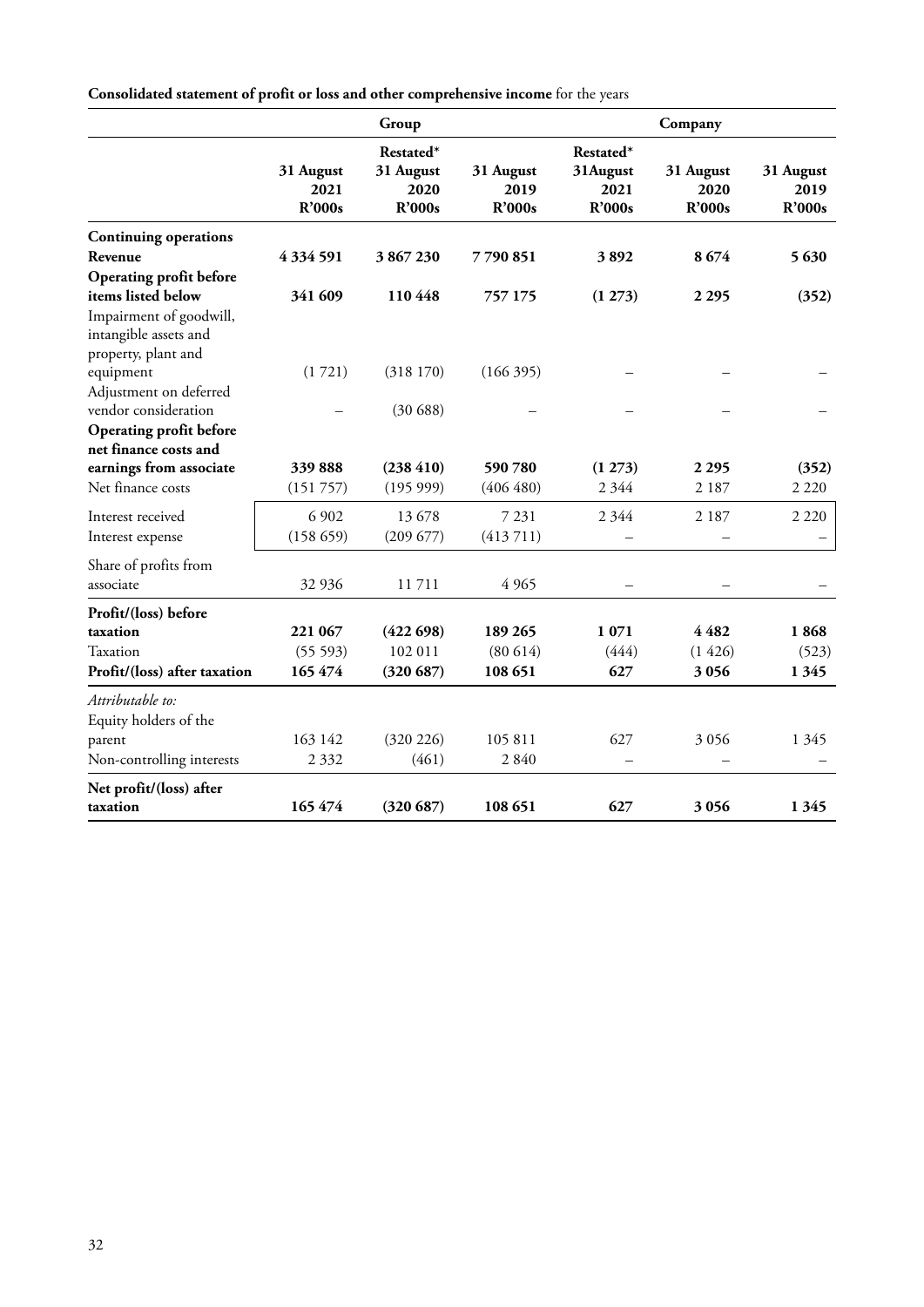|                                                                      |                   | Group                          |                   |                                | Company           |                   |
|----------------------------------------------------------------------|-------------------|--------------------------------|-------------------|--------------------------------|-------------------|-------------------|
|                                                                      | 31 August<br>2021 | Restated*<br>31 August<br>2020 | 31 August<br>2019 | Restated*<br>31 August<br>2021 | 31 August<br>2020 | 31 August<br>2019 |
|                                                                      | <b>R'000s</b>     | <b>R'000s</b>                  | <b>R'000s</b>     | R'000s                         | R'000s            | <b>R'000s</b>     |
| <b>Discontinued operations</b>                                       |                   |                                |                   |                                |                   |                   |
| Profit/(loss) for the year<br>from discontinued                      |                   |                                |                   |                                |                   |                   |
| operations                                                           | 136716            | (192 243)                      |                   |                                |                   |                   |
| Net profit/(loss) after<br>taxation                                  | 302 190           | (512930)                       | 108 651           | 627                            | 3056              | 1 3 4 5           |
| Attributable to:                                                     |                   |                                |                   |                                |                   |                   |
| Equity holders of the parent                                         | 299 858           | (512 469)                      | 105 811           | 627                            | 3 0 5 6           | 1 3 4 5           |
| Continuing operations                                                | 163 142           | (320 226)                      | 105 811           | 627                            | 3 0 5 6           | 1 3 4 5           |
| Discontinued operations                                              | 136716            | (192 243)                      |                   |                                |                   |                   |
| Non-controlling interests                                            | 2 3 3 2           | (461)                          | 2 8 4 0           |                                |                   |                   |
| Net profit/(loss) after                                              |                   |                                |                   |                                |                   |                   |
| taxation                                                             | 302 190           | (512930)                       | 108 651           | 627                            | 3056              | 1 3 4 5           |
| Other comprehensive incomel<br>(loss) net of taxation:               |                   |                                |                   |                                |                   |                   |
| Profit/(loss) after taxation                                         | 302 190           | (512930)                       | 108 651           | 627                            | 3 0 5 6           | 1 3 4 5           |
| Items that may be<br>reclassified subsequently to<br>profit or loss: |                   |                                |                   |                                |                   |                   |
| - Foreign currency<br>translation reserve                            | (95 870)          | 102 941                        | (8190)            |                                |                   |                   |
| <b>Total comprehensive</b><br>income/(loss)                          | 206 320           | (409989)                       | 100 461           | 627                            | 3 0 5 6           | 1 3 4 5           |
| Attributable to:                                                     |                   |                                |                   |                                |                   |                   |
| Equity holders of the parent                                         | 203 988           | (409528)                       | 97 621            | 627                            | 3 0 5 6           | 1 3 4 5           |
| Non-controlling interests                                            | 2 3 3 2           | (461)                          | 2840              |                                |                   |                   |
| Total comprehensive                                                  |                   |                                |                   |                                |                   |                   |
| income/(loss)                                                        | 206 320           | (409989)                       | 100 461           | 627                            | 3056              | 1345              |
| Profit/(loss) per share<br>from continuing<br>operations             |                   |                                |                   |                                |                   |                   |
| Basic earnings/(loss) per<br>share (cents)                           | 90,0              | (176, 9)                       | 58,9              |                                |                   |                   |
| Diluted earnings/(loss) per<br>share (cents)                         | 90,0              | (176, 9)                       | 58,3              |                                |                   |                   |
| Profit/(loss) per share<br>from discontinued<br>operations           |                   |                                |                   |                                |                   |                   |
| Basic earnings/(loss) per<br>share (cents)                           | 75,4              | (106,2)                        |                   |                                |                   |                   |
| Diluted earnings/(loss) per<br>share (cents)                         | 75,4              | (106,2)                        |                   |                                |                   |                   |

\* During the year, the group entered into an agreement with Aprolis Holdings SAS to divest its ownership in Impact Handling. This divestment was effective from 14 June 2021 and resulted in Impact handling being recognised as a discontinued operation in 2021. Furthermore during the year, the group entered into an agreement with CFAO to divest its ownership in EIE SA. This resulted in EIE SA being recognised as a discontinued operation as at 31 August 2021. Therefore, the statement of profit or loss and other comprehensive income for 2020 has been represented in accordance with IFRS 5 to take into account the two disposals.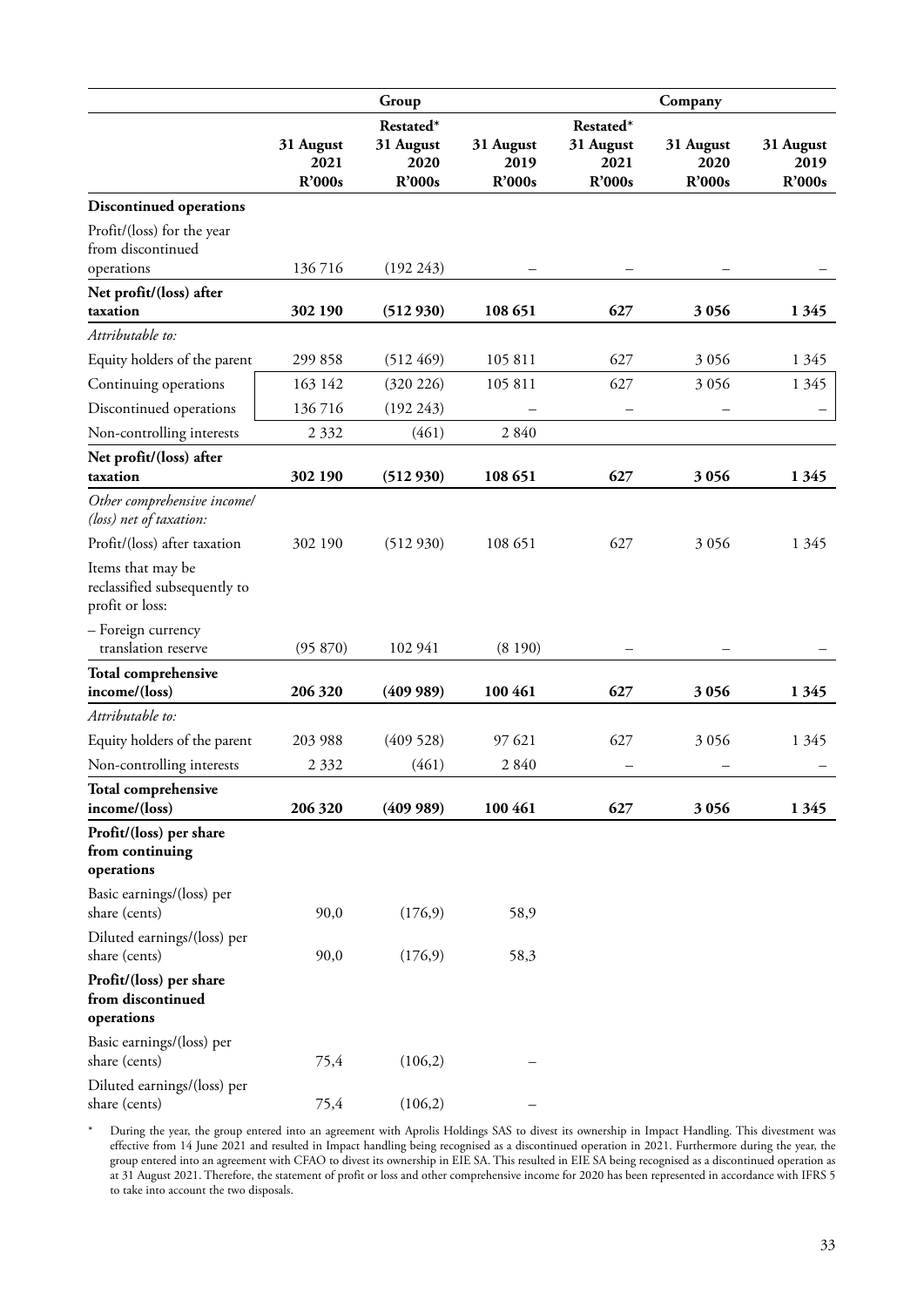|                                  |                            |                          | Group                                 |                                     |                                   |                          |                            | Company           |                                       |                          |
|----------------------------------|----------------------------|--------------------------|---------------------------------------|-------------------------------------|-----------------------------------|--------------------------|----------------------------|-------------------|---------------------------------------|--------------------------|
|                                  |                            |                          |                                       | attributable<br>Equity<br>to equity | Non-                              |                          |                            |                   |                                       |                          |
|                                  | R'000<br>Stated<br>capital | reserves<br>R'000        | profits<br>R'000<br>Other Accumulated | holders of<br>the parent<br>R'000   | interests<br>controlling<br>R'000 | equity<br>Total<br>R'000 | R'000<br>Stated<br>capital | reserves<br>R'000 | profits<br>R'000<br>Other Accumulated | equity<br>R'000<br>Total |
| Balances as at 1 September 2018  | 3103455                    | (681952)                 | 348410                                | 2769913                             | 36002                             | 2805915                  | 3139569                    | (773654)          | (1142388)                             | 1 223 527                |
| Issue of additional shares       | 12138                      |                          |                                       | 12138                               |                                   | 12138                    | 12138                      |                   |                                       | 12138                    |
| Transfer from treasury shares to |                            |                          |                                       |                                     |                                   |                          |                            |                   |                                       |                          |
| issued shares                    | 1438                       |                          |                                       |                                     |                                   |                          |                            |                   |                                       |                          |
| Profit for the year              |                            |                          | 105811                                | 105811                              | 2840                              | 108651                   |                            |                   | 1344                                  | 1344                     |
| Other comprehensive income       |                            |                          |                                       |                                     |                                   |                          |                            |                   |                                       |                          |
| for the year                     |                            | (8190)                   |                                       | (8190)                              |                                   | (8190)                   |                            |                   |                                       |                          |
| Share-based payment expense      |                            | 5282                     |                                       | 5 28 2                              |                                   | 5282                     |                            | H                 | $\overline{\phantom{a}}$              |                          |
| Acquisition of minority          |                            |                          |                                       |                                     |                                   |                          |                            |                   |                                       |                          |
| interest in subsidiary           |                            |                          | (17031)                               | (17031)                             | (32)                              | (17063)                  |                            | I                 |                                       |                          |
| Dividends paid to minority       |                            |                          |                                       |                                     |                                   |                          |                            |                   |                                       |                          |
| shareholders                     |                            | $\overline{\phantom{a}}$ |                                       |                                     | (2435)                            | (2435)                   |                            |                   |                                       |                          |
| Balances as at 31 August 2019    | 3 117 031                  | (684860)                 | 437208                                | 869379<br>$\mathbf{\tilde{c}}$      | 36375                             | 2 905 754                | 3 151 707                  | (773654)          | (1141044)                             | 1237009                  |
| Transfer from treasury shares to |                            |                          |                                       |                                     |                                   |                          |                            |                   |                                       |                          |
| issued shares                    | 17061                      |                          |                                       | 17061                               |                                   | 17061                    |                            |                   |                                       |                          |
| Profit for the year              |                            |                          | (512469)                              | (512469)                            | (461)                             | (512930)                 |                            |                   | 3056                                  | 3056                     |
| Other comprehensive income       |                            |                          |                                       |                                     |                                   |                          |                            |                   |                                       |                          |
| for the year                     | T                          | 102941                   |                                       | 102941                              |                                   | 102941                   |                            |                   |                                       |                          |
| Vesting of share-based payment   |                            | (13948)                  |                                       | (13948)                             |                                   | (13948)                  |                            |                   | $\overline{\phantom{a}}$              |                          |
| Dividends paid to minority       |                            |                          |                                       |                                     |                                   |                          |                            |                   |                                       |                          |
| shareholders                     |                            |                          |                                       |                                     | (1431)                            | (1431)                   |                            |                   |                                       |                          |
| Balances as at 31 August 2020    | 3134092                    | (595867)                 | (75261)                               | 2462964                             | 34483                             | 2 497 447                | 3 151 707                  | (773654)          | (1137988)                             | 1240065                  |
| Profit for the year              |                            |                          | 299858                                | 299858                              | 2332                              | 302190                   |                            |                   | 627                                   | 627                      |
| Other comprehensive income for   |                            |                          |                                       |                                     |                                   |                          |                            |                   |                                       |                          |
| the year                         |                            | (95870)                  |                                       | (95870)                             |                                   | (95870)                  |                            |                   |                                       |                          |
| Reclassification of reserves on  |                            |                          |                                       |                                     |                                   |                          |                            |                   |                                       |                          |
| disposal of subsidiary           | I                          | (41518)                  | T                                     | (41518)                             | L                                 | (41518)                  | I                          | $\mathbf{I}$      | $\mathsf{I}$                          | L                        |
| Share-based payment settlement   |                            | (299)                    |                                       | (299)                               |                                   | (299)                    |                            |                   |                                       |                          |
| Balances as at 31 August 2021    | 3134092                    | (733554)                 | 224597                                | 2625135                             | 36815                             | 2661950                  | 3151707                    | (773654)          | (1 137 361)                           | 1240692                  |

Consolidated Statement of changes in equity for the years ended 34**Consolidated Statement of changes in equity** for the years ended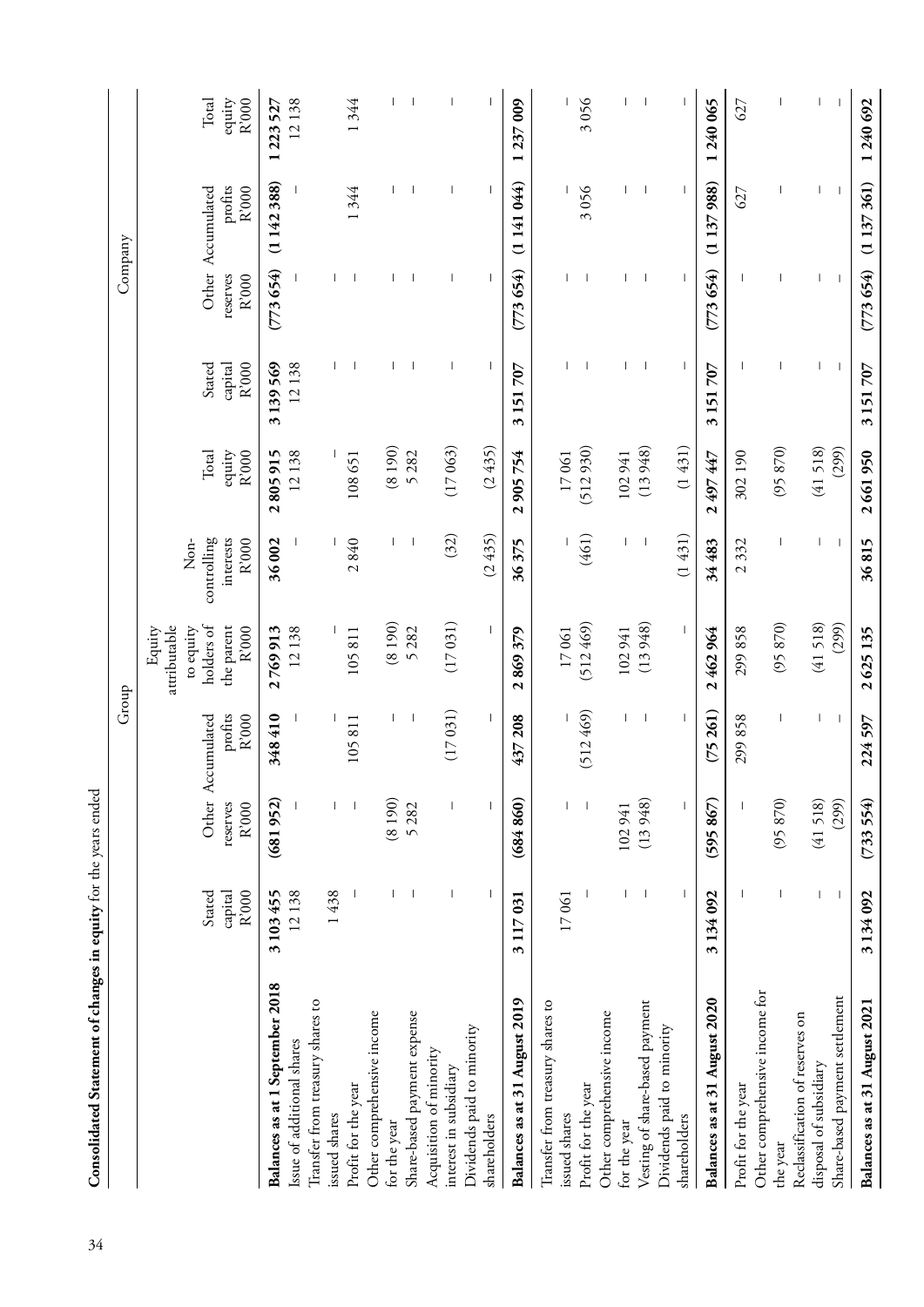# **Consolidated Statements of cash flows** for the years ended

|                                                                                                                                                                                                                                                                                                                                                                                                    |                                                                | Group                                                 |                                                                   |                            | Company                      |                            |
|----------------------------------------------------------------------------------------------------------------------------------------------------------------------------------------------------------------------------------------------------------------------------------------------------------------------------------------------------------------------------------------------------|----------------------------------------------------------------|-------------------------------------------------------|-------------------------------------------------------------------|----------------------------|------------------------------|----------------------------|
|                                                                                                                                                                                                                                                                                                                                                                                                    | 31 August<br>2021<br>R'000                                     | 31 August<br>2020<br>R'000                            | 31 August<br>2019<br>R'000                                        | 31 August<br>2021<br>R'000 | 31 August<br>2020<br>R'000   | 31 August<br>2019<br>R'000 |
| Cash flows from operating<br>activities                                                                                                                                                                                                                                                                                                                                                            | 2 3 45 119                                                     | 1 995 525                                             | 1736384                                                           | 1875                       | (5063)                       | 952                        |
| Cash generated from operations<br>Interest received<br>Interest paid<br>Taxation paid                                                                                                                                                                                                                                                                                                              | 2 680 421<br>9 3 2 3<br>(307717)<br>(36908)                    | 2 470 873<br>13 9 45<br>(417032)<br>(72 261)          | 2 205 006<br>7 2 3 1<br>(399 374)<br>(76 479)                     | 2553<br>57<br>(735)        | (4643)<br>10<br>(430)        | 1508<br>159<br>(715)       |
| Cash flows from investing<br>activities                                                                                                                                                                                                                                                                                                                                                            | (1341710)                                                      | (1771570)                                             | (2267615)                                                         | (250)                      | 2588                         |                            |
| Additions to property, plant<br>and equipment<br>Additions to leasing assets<br>Additions to intangible assets<br>Proceeds on disposal of property,<br>plant and equipment<br>Acquisition of business<br>Net proceeds on disposal of<br>subsidiary<br>Cash movements in loans with<br>group companies<br>Cash inflow/(outflow) from<br>unlisted investments and loans<br>Cash flows from financing | (56120)<br>(1733498)<br>(24639)<br>10857<br>(12947)<br>474 637 | (36 465)<br>(1737911)<br>(14783)<br>15 300<br>2 2 8 9 | (44730)<br>(2098549)<br>(13 870)<br>5 0 4 7<br>(112404)<br>(3109) | (250)                      | 2588                         |                            |
| activities                                                                                                                                                                                                                                                                                                                                                                                         | (1005191)                                                      | 243 311                                               | 546754                                                            |                            |                              |                            |
| Proceeds from interest-bearing<br>liabilities<br>Repayment of interest-bearing<br>liabilities<br>Deferred vendor consideration paid<br>Repayment of lease liabilities<br>Dividends paid to minority<br>shareholders                                                                                                                                                                                | 3 360 712<br>(4322382)<br>(30319)<br>(13 202)                  | 693 550<br>(395927)<br>(52881)<br>(1431)              | 1 036 868<br>(476 475)<br>(11204)<br>(2435)                       |                            |                              |                            |
| Net (decrease)/increase in cash<br>and cash equivalents<br>Effects of exchange rate changes on<br>cash and cash equivalents<br>Cash and cash equivalents at<br>beginning of year                                                                                                                                                                                                                   | (1782)<br>(27019)<br>880 532                                   | 467 266<br>(13 237)<br>426 503                        | 15 5 23<br>4 3 8 4<br>406 596                                     | 1625<br>4                  | (2475)<br>2479               | 952<br>1527                |
| Cash and cash equivalents at<br>end of year                                                                                                                                                                                                                                                                                                                                                        | 851731                                                         | 880 532                                               | 426 503                                                           | 1629                       | $\overline{\mathbf{4}}$      | 2479                       |
| Cash and cash equivalents consist of:<br>Bank and cash balances<br>Bank overdrafts                                                                                                                                                                                                                                                                                                                 | 866 653<br>(14922)<br>851731                                   | 885 909<br>(5377)<br>880 532                          | 458736<br>(32 233)<br>426 503                                     | 1 629<br>1629              | 4<br>$\overline{\mathbf{4}}$ | 2479<br>2479               |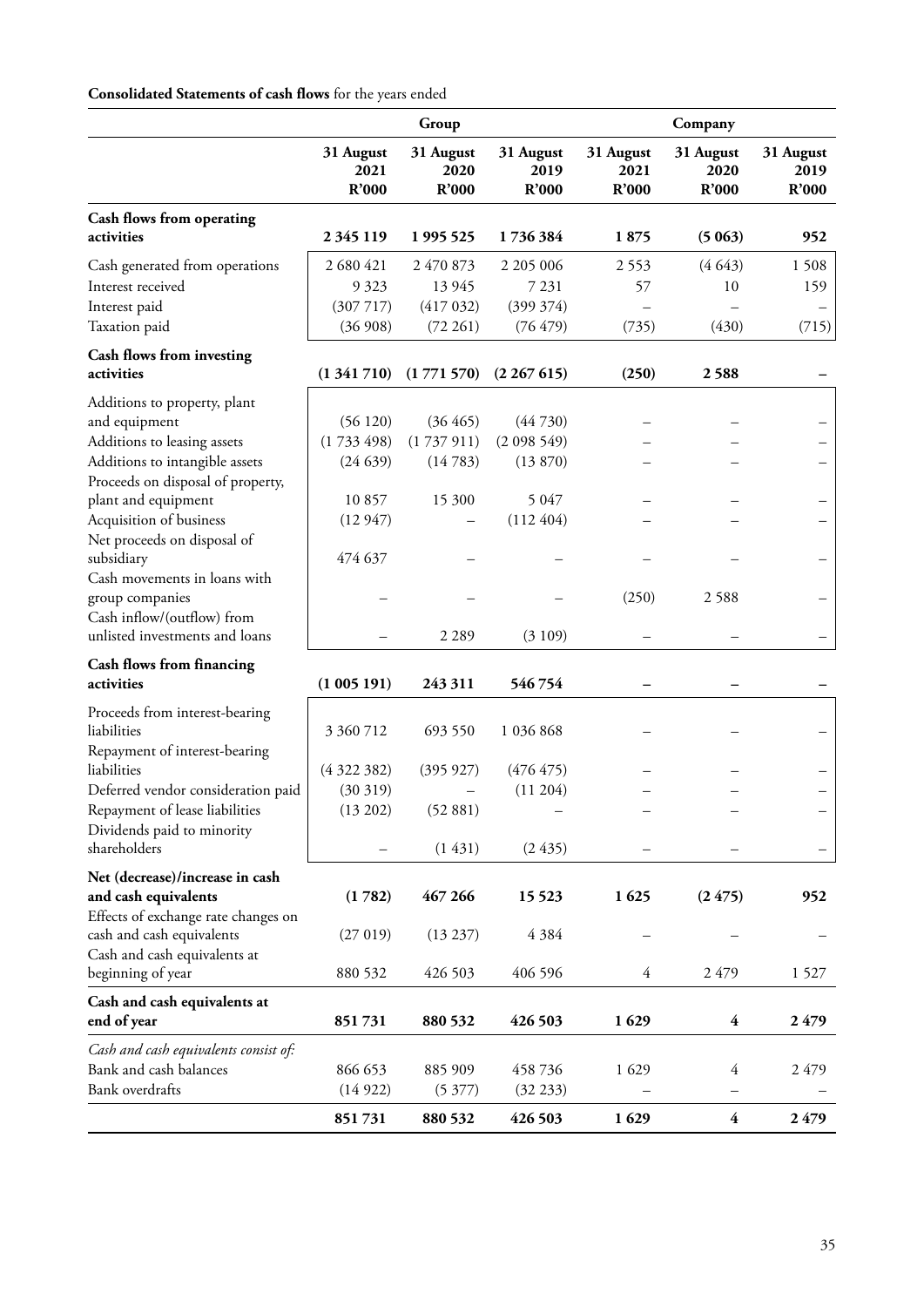\_\_\_\_\_\_\_\_\_\_\_\_\_\_\_

<u>----------------------</u>

# **TRADING HISTORY OF ENX SHARES**

A table of the aggregate volumes and values traded, and the highest and lowest prices traded in enX shares for each month over the 12 months prior to the mandatory offer period and for each day over the 30 days preceding the last practicable date prior to the date of the circular is set out below:

| Period      | High<br>(Rand) | Low<br>(Rand) | Close<br>(Rand) | Volume           | Value<br>(R)     |
|-------------|----------------|---------------|-----------------|------------------|------------------|
| Monthly     |                |               |                 |                  |                  |
| 2021        |                |               |                 |                  |                  |
| April       | 5.52           | 5.50          | 5.52            | 2 095 638        | 11 526 114       |
| May         | 5.70           | 5.60          | 5.60            | 27790            | 155 984          |
| June        | 5.82           | 5.82          | 5.82            | 10 000           | 54 500           |
| July        | 5.75           | 5.75          | 5.75            | 5 000            | 28 750           |
| August      | 5.95           | 5.95          | 5.95            | 10 075           | 59 946           |
| September   | 6.67           | 5.90          | 6.20            | 90 553           | 560 652          |
| October     | 7.45           | 7.25          | 7.44            | 10 008           | 72 563           |
| November    | 7.70           | 7.26          | 7.70            | 5 402            | 40 590           |
| December    | 8.35           | 8.35          | 8.35            | 996              | 8 3 1 7          |
| 2022        |                |               |                 |                  |                  |
| January     | 8.50           | 7.30          | 8.50            | 8 5 0 0          | 65 010           |
| February    | 7.25           | 7.10          | 7.20            | 15778            | 113 600          |
| March       | 7.63           | 7.63          | 7.63            | 22               | 168              |
| Daily       |                |               |                 |                  |                  |
| 2022        |                |               |                 |                  |                  |
| 17 February | 8.39           | 8.00          | 8.39            | 140              | 1 171            |
| 18 February | 8.39           | 8.00          | 8.39            | $\boldsymbol{0}$ | $\boldsymbol{0}$ |
| 21 February | 8.39           | 8.00          | 8.39            | $\boldsymbol{0}$ | $\boldsymbol{0}$ |
| 22 February | 8.40           | 7.61          | 8.01            | 9764             | 77 467           |
| 23 February | 7.81           | 7.75          | 7.80            | 45 966           | 358 984          |
| 24 February | 7.75           | 7.32          | 7.32            | 1981             | 14794            |
| 25 February | 7.75           | 7.30          | 7.75            | 29 048           | 217812           |
| 28 February | 7.25           | 7.10          | 7.20            | 15778            | 113 600          |
| 1 March     | 7.25           | 7.10          | 7.20            | $\boldsymbol{0}$ | $\boldsymbol{0}$ |
| 2 March     | 7.25           | 7.10          | 7.20            | $\boldsymbol{0}$ | $\mathbf{0}$     |
| 3 March     | 7.26           | 7.11          | 7.26            | 49 938           | 355 996          |
| 4 March     | 8.98           | 7.26          | 8.98            | 106              | 942              |
| 7 March     | 8.98           | 7.26          | 8.98            | $\boldsymbol{0}$ | $\boldsymbol{0}$ |
| 8 March     | 8.74           | 8.00          | 8.01            | 2 9 0 4          | 24 5 6 4         |
| 9 March     | 8.74           | 8.00          | 8.01            | $\boldsymbol{0}$ | $\boldsymbol{0}$ |
| 10 March    | 8.74           | 8.00          | 8.01            | $\boldsymbol{0}$ | $\boldsymbol{0}$ |
| 11 March    | 8.74           | 8.00          | 8.01            | $\boldsymbol{0}$ | $\boldsymbol{0}$ |
| 14 March    | 8.74           | 8.00          | 8.01            | $\mathbf{0}$     | $\boldsymbol{0}$ |
| 15 March    | 8.01           | 8.00          | 8.01            | 12 144           | 97 216           |
| 16 March    | 8.00           | 7.50          | 7.60            | 10722            | 85775            |
| 17 March    | 8.00           | 7.99          | 8.00            | 19 393           | 155 129          |
| 18 March    | 8.00           | 7.99          | 8.00            | $\boldsymbol{0}$ | $\mathbf{0}$     |
| 22 March    | 8.74           | 7.82          | 7.82            | 3 9 4 8          | 31 619           |
| 23 March    | 8.74           | 7.82          | 7.82            |                  |                  |
|             |                |               |                 | $\boldsymbol{0}$ | $\mathbf{0}$     |
| 24 March    | 8.74           | 7.82          | 7.82            | $\boldsymbol{0}$ | $\mathbf{0}$     |
| 25 March    | 7.99           | 7.62          | 7.62            | 38               | 303              |
| 28 March    | 7.99           | 7.62          | 7.62            | $\boldsymbol{0}$ | $\boldsymbol{0}$ |
| 29 March    | 7.90           | 7.62          | 7.62            | 1492             | 11740            |
| 30 March    | 7.63           | 7.63          | 7.63            | 22               | 168              |
| 31 March    | 7.64           | 7.63          | 7.64            | 11 050           | 84 422           |

Source: CapIQ

Note: Value traded has been calculated using daily VWAP times daily volume traded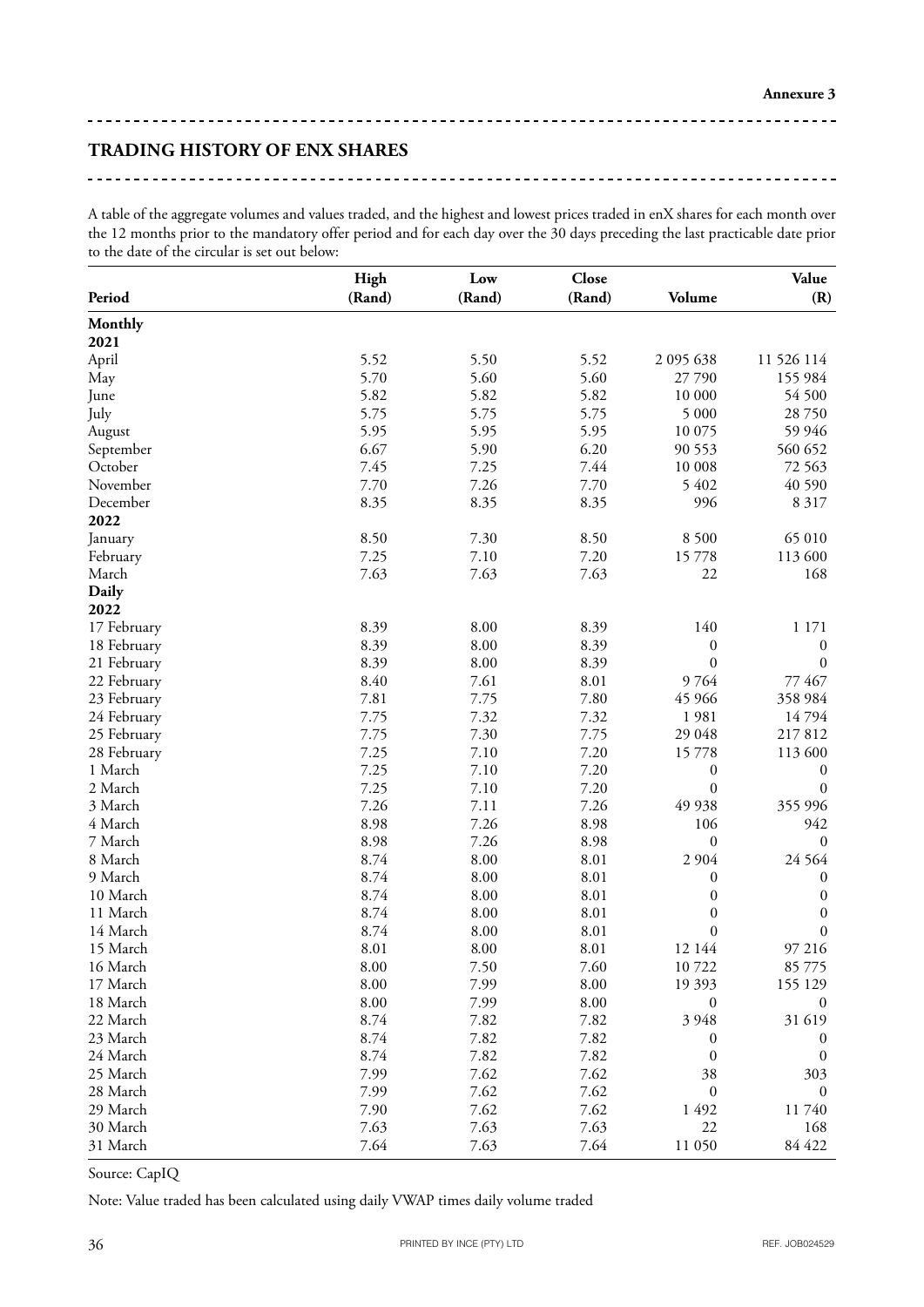

(Incorporated in the Republic of South Africa) (Registration number 2001/029771/06) JSE share code: ENX ISIN: ZAE000222253 ("**enX**" or the "**Company**")

# **FORM OF ACCEPTANCE, SURRENDER AND TRANSFER ("FORM") (FOR CERTIFICATED SHAREHOLDERS ONLY)**

Where appropriate and applicable, the terms defined in the circular to which this form of acceptance is attached bear the same meanings in this form of acceptance.

This form should be read in conjunction with the circular.

# **HOLDERS OF DEMATERIALISED SHARES MUST NOT COMPLETE THIS FORM.**

#### **INSTRUCTIONS:**

- 1. This form is for use only by certificated shareholders who are offer participants.
- 2. Offer participants must complete this form in BLOCK CAPITALS.
- 3. A separate form is required for each certificated shareholder who is an offer participant.
- 4. All acceptances of the mandatory offer received by the transfer secretaries, the offerors or the relevant CSDP or broker prior to the closing date will be irrevocable, save in circumstances where the condition precedent in paragraph 2.4 of the circular is not fulfilled.
- 5. **Part A** must be completed by all offer participants who return this form.
- 6. **Part B** must be completed by those shareholders who accept the mandatory offer.
- 7. **Part C** must be completed by all offer participants who are emigrants from or are non-residents of the Common Monetary Area.
- 8. **Part D** must be completed by all offer participants requiring payment of the offer consideration to be made by way of the electronic transfer of funds. It is expected that electronic funds transfers will be made on the payment date, namely Monday, 6 June 2022 only to those offer participants who have surrendered their documents of title prior to 12:00 on the offer record date.
- 9. Persons who have acquired enX shares after the date of the issue of the circular to which this form is attached, may obtain copies of the form and the circular from the transfer secretaries.
- 10. The offer consideration will not be paid to offer participants who hold certificated shares unless and until documents of title in respect of the repurchase shares have been surrendered to Computershare.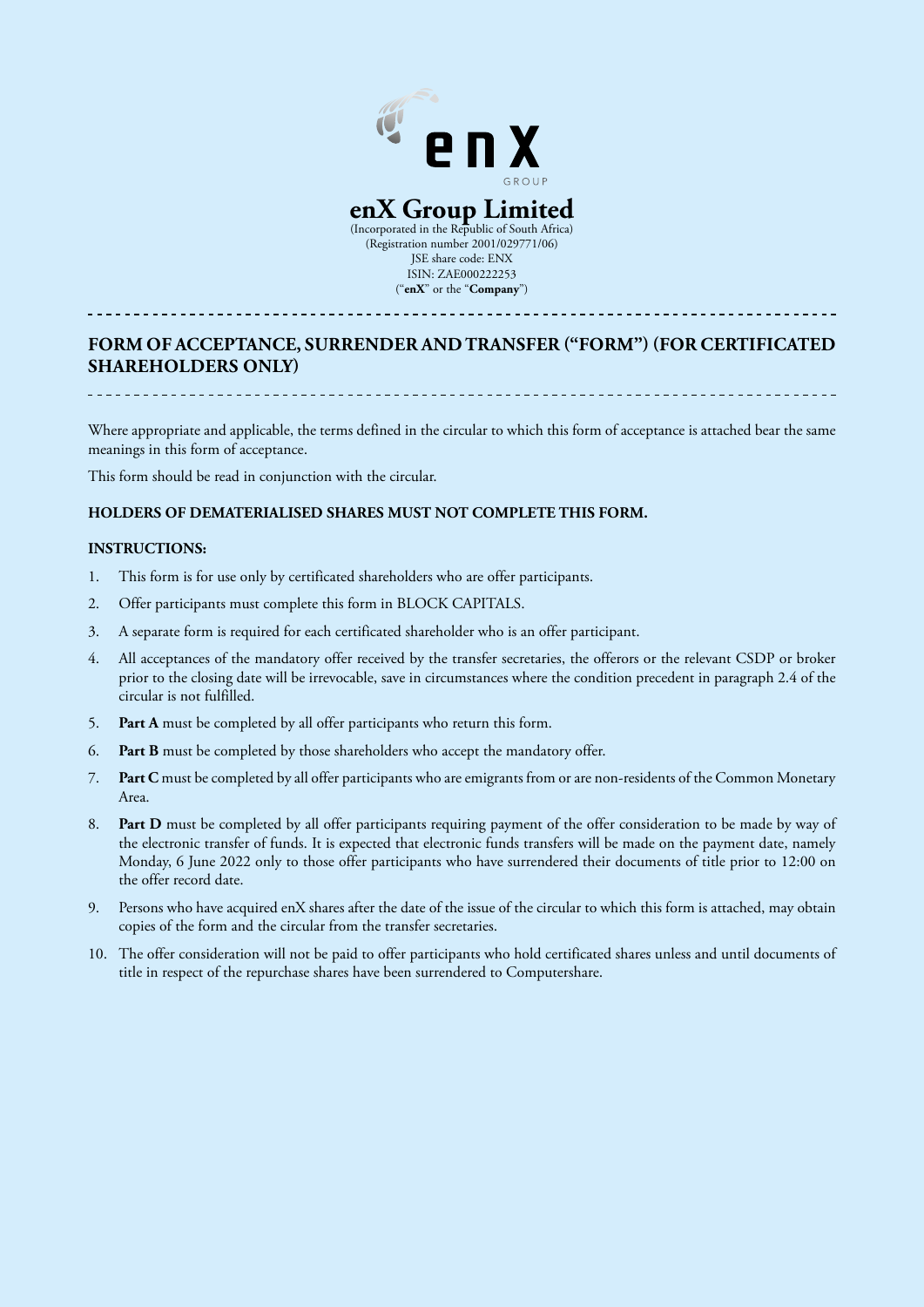# To: **Computershare Investor Services Proprietary Limited 15 Biermann Avenue Rosebank Towers, Rosebank, 2196 (Private Bag X3000, Saxonwold, 2132)**

Dear Sirs

#### **PART A: To be completed by all offer participants wishing to participate in the mandatory offer and who return this form**

I/We hereby surrender and enclose the share certificates, certified transfer deeds and/or other documents of title, details in respect of which are set out in the table below, in respect of my/our holding of certificated shares:

| Name of registered holder<br>(separate form for each holder) | Certificate number(s) (in numerical<br>order) | Number of enX shares covered by<br>each certificate(s) enclosed |
|--------------------------------------------------------------|-----------------------------------------------|-----------------------------------------------------------------|
|                                                              |                                               |                                                                 |
|                                                              |                                               |                                                                 |
|                                                              |                                               |                                                                 |
|                                                              |                                               |                                                                 |
|                                                              |                                               |                                                                 |
|                                                              |                                               |                                                                 |
|                                                              |                                               |                                                                 |

**Total**

Surname or name of corporate body:

First names (in full):

Title (Mr, Mrs, Miss, Ms, etc.):

Telephone number:

Cellphone number:

Email address:

Address:

Postal code

| Signature of certificated shareholder: | Stamp and address of agent lodging this form of<br>surrender (if any) |
|----------------------------------------|-----------------------------------------------------------------------|
| Assisted by me (if applicable):        |                                                                       |
| (State full name and capacity):        |                                                                       |
| Date:                                  |                                                                       |
| Telephone number:                      |                                                                       |
| Cellphone number:                      |                                                                       |

*Signatories may be called upon for evidence of their authority or capacity to sign this form.*

In compliance with the Financial Intelligence Centre Act, 38 of 2001, the transfer secretaries will be unable to record any change of address unless the following documentation is delivered to the transfer secretaries:

- an original certified copy of your identity document;
- an original certified copy of a document issued by the South African Revenue Services to verify your tax number (if you do not have a tax number, please confirm this in writing and have the letter signed before a Commissioner of Oaths); and
- an original or an original certified copy of a service bill to verify your physical address.

Please note that copies of certified copies will not be accepted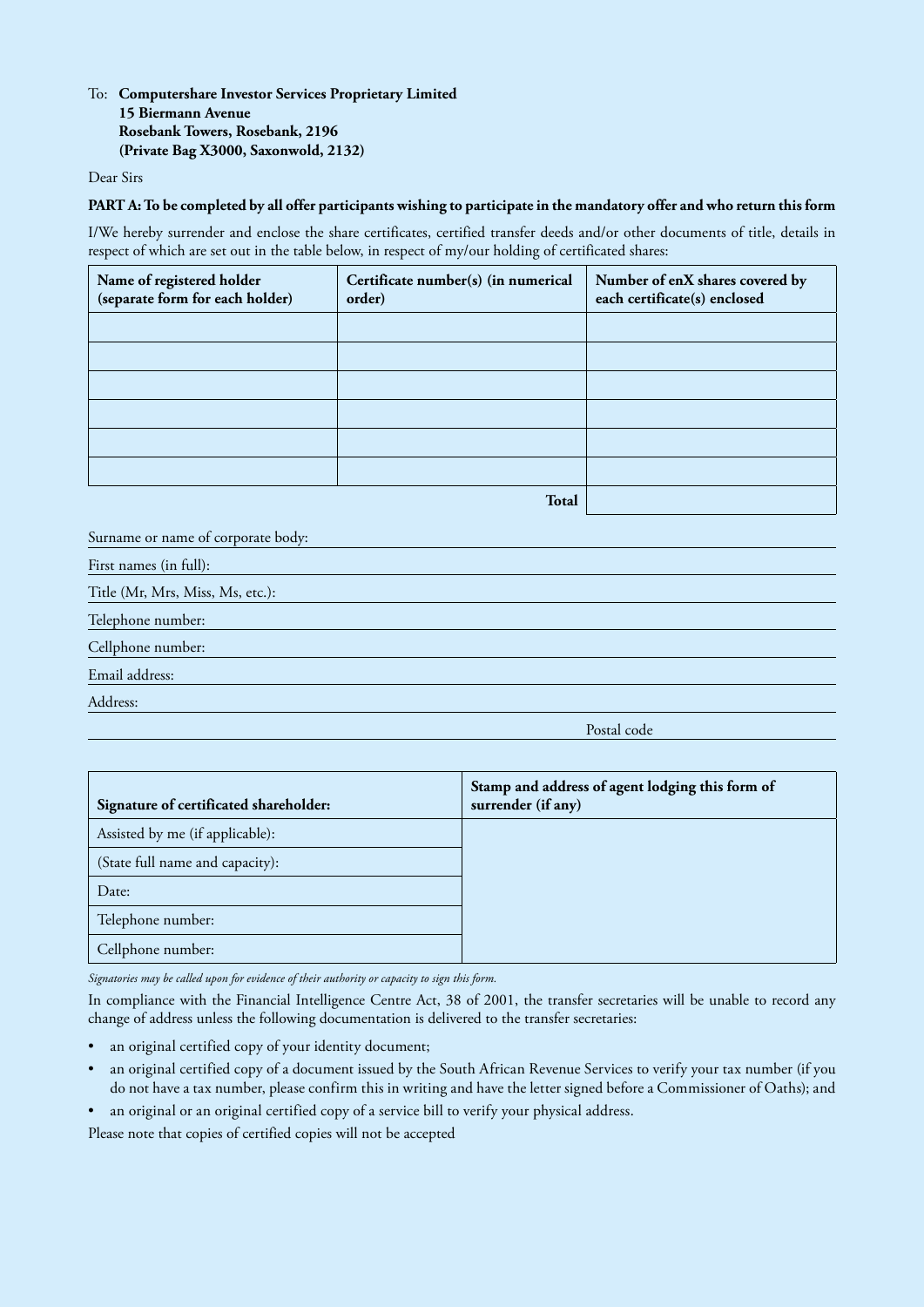#### **PART B: Acceptance of the mandatory offer**

#### **Shareholders who accept the mandatory offer must please complete Part B.**

I/We hereby accept the mandatory offer in respect of  $\qquad$  enX shares held by me/us.

(Failure to state the number of shares shall be deemed to indicate acceptance of the mandatory offer in respect of all shares indicated by the documents of title surrendered by that shareholder or his/her representative.)

### **PART C: To be completed by all emigrant offer participants from, and non-resident offer participants of, the Common Monetary Area (see notes 2 and 3 below)**

#### *In the case of offer participants who are emigrants:*

The offer consideration will be posted or transferred (at the risk of the offer participant) to the authorised dealer nominated by the offer participant below for its control and credited to the emigrant's blocked account. Accordingly, non-residents who are emigrants must provide the following information:

Name of authorised dealer:

Account number:

Address:

#### **In the case of all other non-resident offer participants:**

The offer consideration will be posted to the registered address of the non-resident concerned, unless written instructions to the contrary are received and a substitute address provided below (in each case at the risk of the offer participant):

| Substitute address             | Stamp and address of agent lodging this form (if any) |
|--------------------------------|-------------------------------------------------------|
| Signature of shareholder:      |                                                       |
| Details of authorised dealer:  |                                                       |
| Signature of authorised dealer |                                                       |
|                                |                                                       |

**PART D: Submission of banking details (excluding third party accounts) in respect of offer participants wishing payment of the offer consideration to be made by way of the electronic transfer of funds**

**In terms of the Financial Intelligence Centre Act requirements, the transfer secretaries will only be able to record the banking details if the following documents are attached:**

- a certified copy of identity document; and
- a certified true copy of a bank statement.

Name of offer participant:

Name of bank: Branch code: Account number: Contact person: Telephone number:

Cellphone number:

**enX undertakes no responsibility for verification of the banking details provided above nor for the authenticity of the signature below. Offer participants warrant the correctness of the above banking details and indemnify and hold enX harmless against any loss for funds having been paid into the account, details of which have been provided above.**

| Signature of shareholder: | Stamp and address of agent lodging this form (if any) |
|---------------------------|-------------------------------------------------------|
|                           |                                                       |
|                           |                                                       |
|                           |                                                       |
|                           |                                                       |